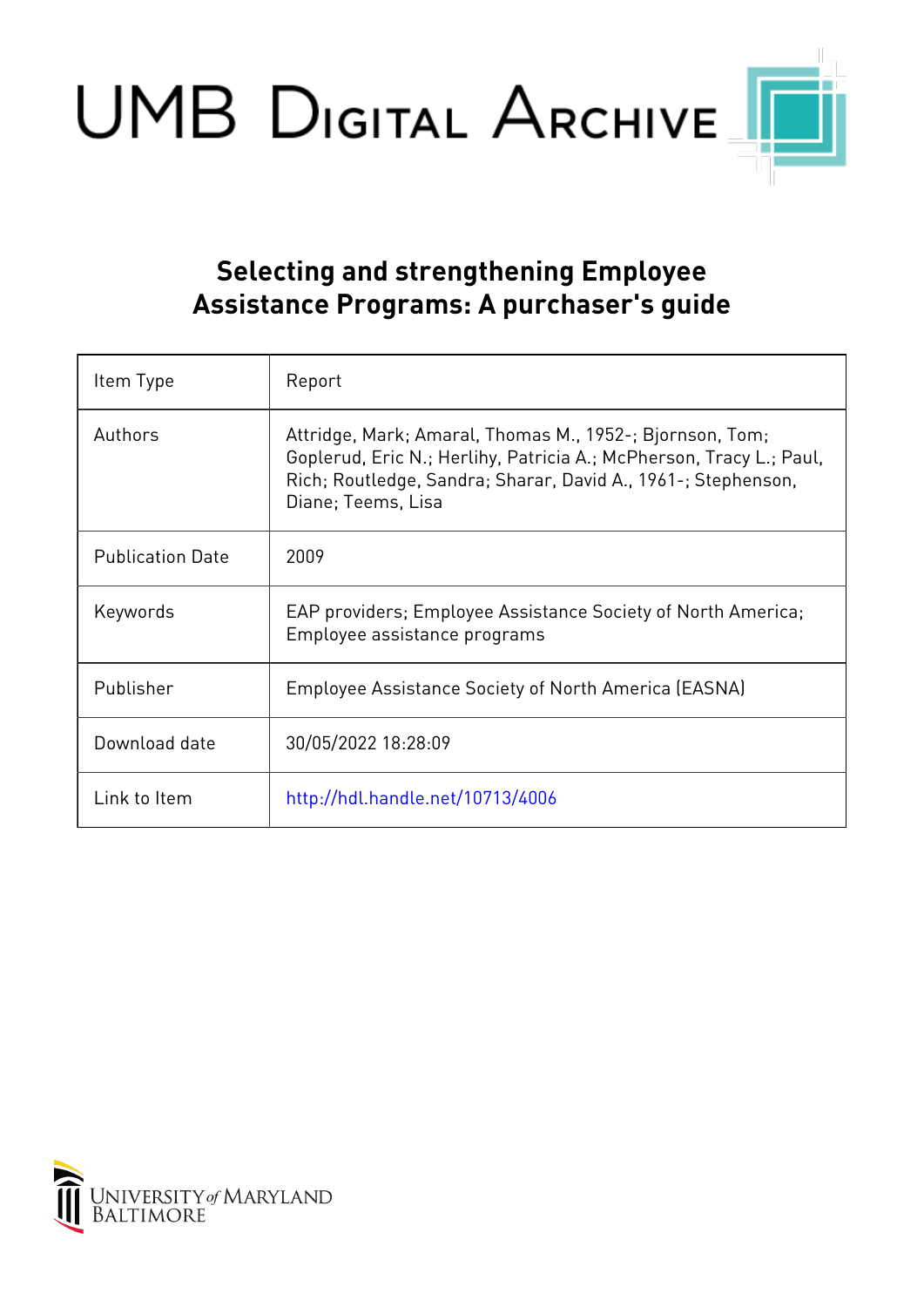

# **Selecting and Strengthening Employee Assistance Programs: A PURCHASER'S GUIDE**

**A Special Report** 

*Employee Assistance Society of North America*

**2009**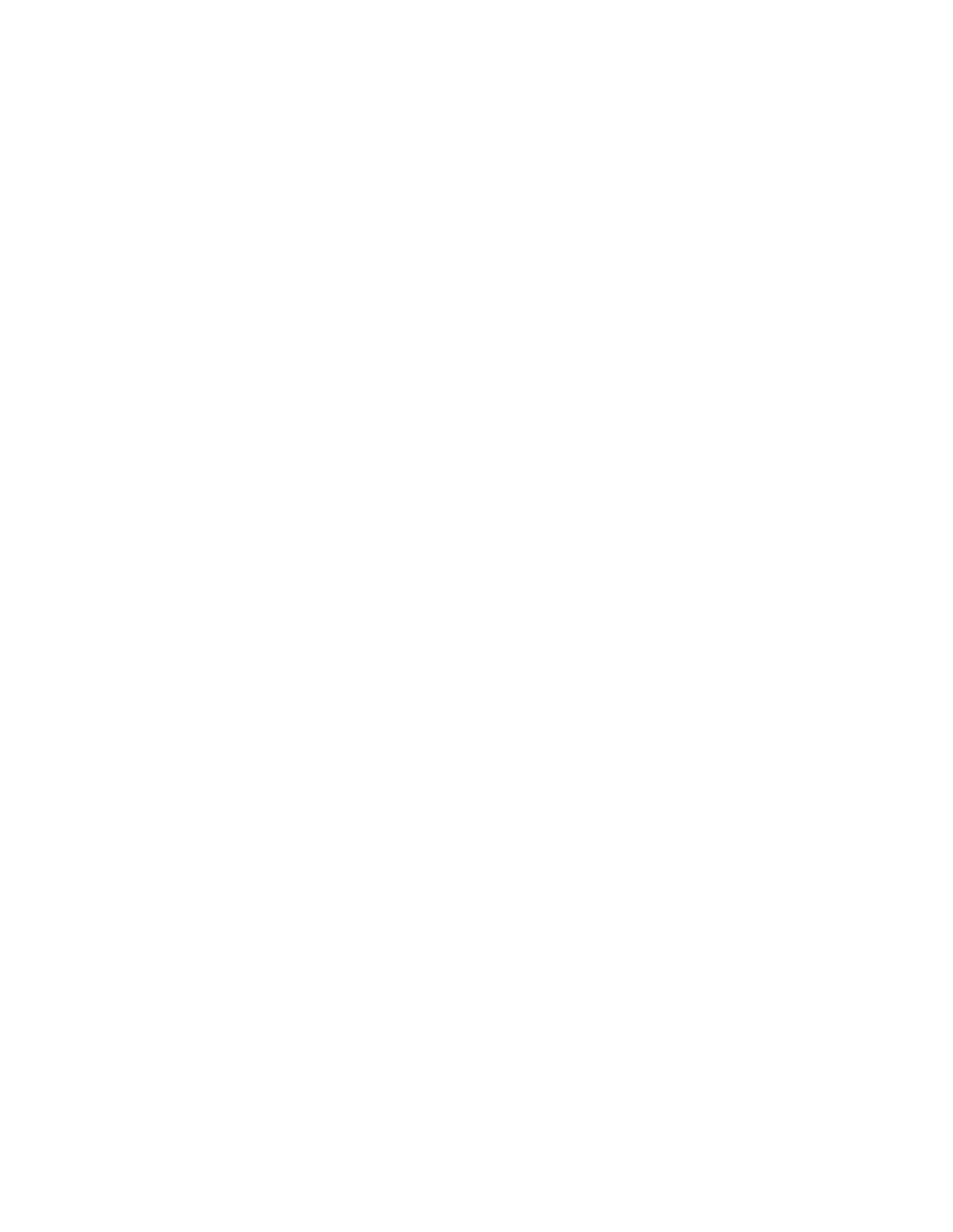#### Copyright ©2009 Employee Assistance Society of North America (EASNA)

For more information please call EASNA at: (703) 416-0060

Website: www.easna.org

e-mail: info@easna.org

Address: 2001 Jefferson Davis Highway, Suite 1004, Arlington, VA 22202

Suggested Citation: EASNA. (2009). *Selecting and Strengthening Employee Assistance Programs: A Purchaser's Guide.* Arlington, VA: Employee Assistance Society of North America.

#### **About EASNA**

The Employee Assistance Society of North America is an international association whose members consist primarily of individuals, organizations, employers, and students in Canada and the United States interested in advancing knowledge, research, and best practices toward achieving healthy and productive workplaces, with a specific focus on workplace behavioral health.

EASNA provides a forum for continuous educational and networking opportunities that promote professional development. We share topical news and information that affect the health and performance of individuals and organizations and encourage and promote the sharing of employee assistance and behavioral worksite wellness best practices and technologies. We are committed to encouraging high standards of quality and professionalism through a unique accreditation program, research efforts, educational events, online training and resources, the annual EASNA Institute (which is generally held in the month of May at sites in Canada or the US on alternating years), and valuable publications for the industry -- like this Purchaser's Guide.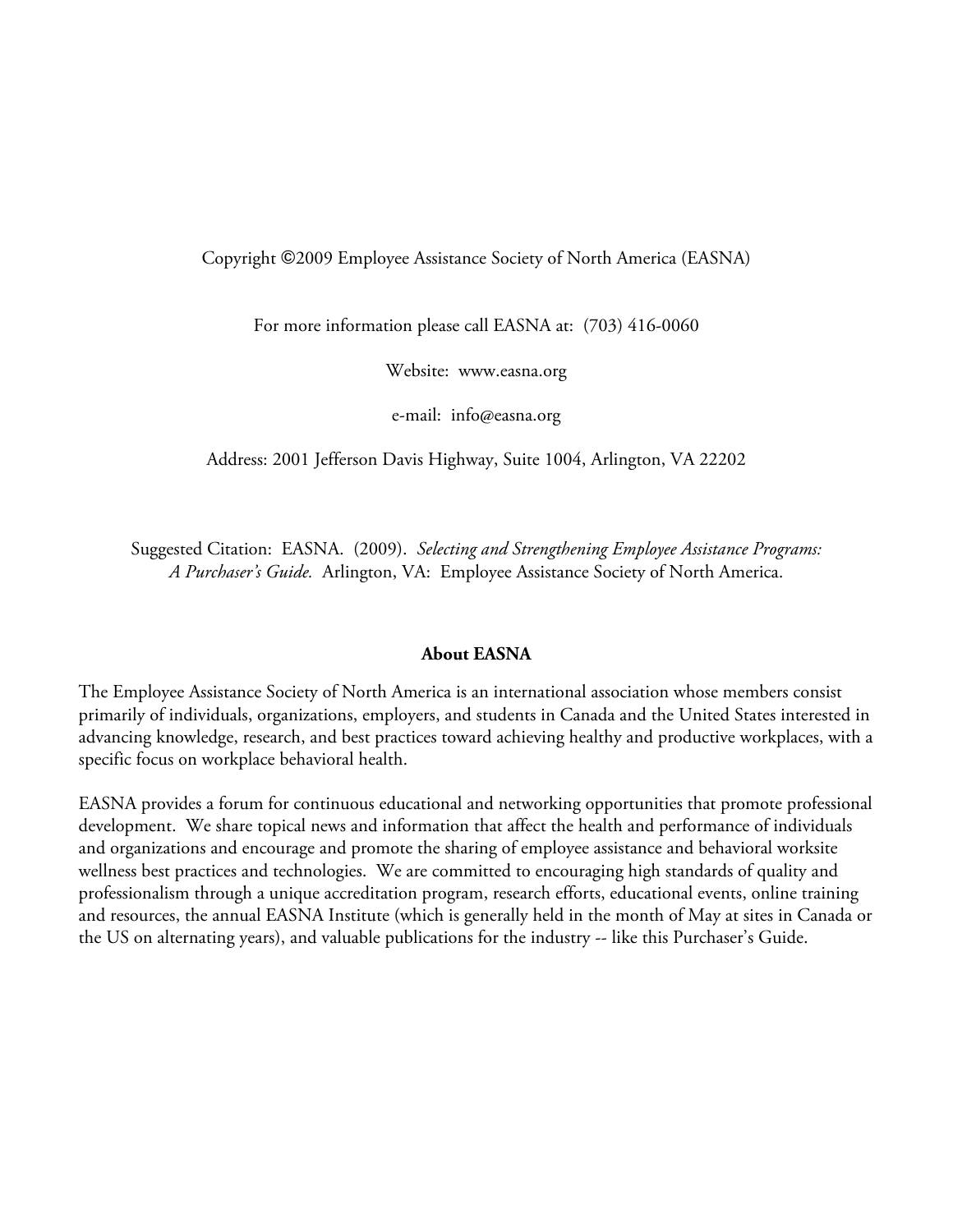## **FOREWORD**

#### August 2009

As a leading employee assistance professional association, EASNA is focused on advancing knowledge, research, and best practices toward achieving healthy and productive workplaces. In that tradition, we are delighted to introduce the first edition of *Selecting and Strengthening Employee Assistance Programs: A Purchaser's Guide.*

The guide has been developed to empower prospective, re-tendering, and re-contracting EAP customers with the industry information they need to make educated decisions about which services and service provider will best serve the needs of their organization, by explaining the key features of an EAP and highlighting the unique aspects of this type of employee benefit.

### **Purpose of the** *Guide*

This guide has been developed to support all employers, be they large or small for-profit companies, nonprofit organizations or government groups. It reviews the benefits of having an EAP, lists what to look for and to consider when choosing an EAP provider, cites ways to evaluate your current EAP, and discusses how to get the most out of your selected programs. It highlights the need for and offers tools for the organization or company to interact more with the EAP to get a full and robust program in return.

Additionally, the appendices provide very useful resources for both the employer organization and the EAP provider and professionals—external links and websites, a sample request for proposal, a sample audit, a glossary of terms, as well as many references to the primary research and thought in the field.

### **Who Will Benefit from the** *Guide***?**

The guide can be a uniquely useful tool for many different individuals and organizations that purchase or advise on the purchase of EAP services, including brokers and benefits consultants, human resource professionals, procurement managers, EAP professionals, researchers, and students in the field of behavioral healthcare. The business case for EAP and the data and research to support having an EAP at all will be informative for the CEO, CFO or the person who may know little about EAPs in general but who makes the hard business decisions for the corporation or employer organization.

Additionally, EAP service providers will find the guide helpful in ensuring that they have a good understanding of what their customers are looking for and require.

### **Keeping Current on EAP**

EASNA encourages customer and client input, and actively pursues industry updates. We are committed to keeping this document up to date with future reviews and thus welcome your input, feedback, and comments.

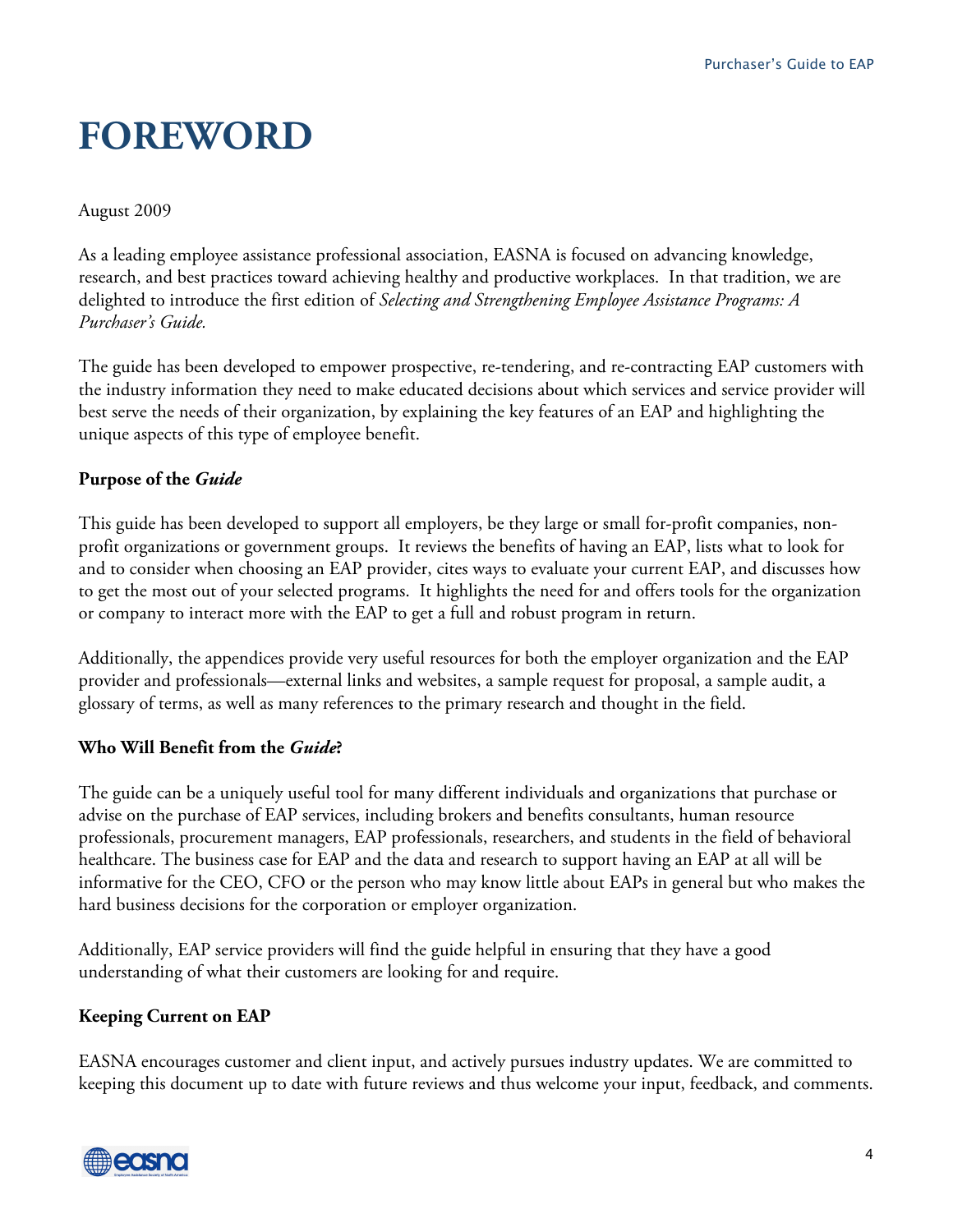#### **Acknowledgements**

This guide was conceptualized and developed by the members of the EASNA Knowledge Transfer and Research Committee (KTR) and others over a period of several years. Using a process of thoughtful and collegial collaboration between US and Canadian experts and researchers in the EAP field, this committee has provided a valuable service to the EAP industry by creating this guide. Special thanks are offered to Dr. Patricia Herlihy for her investment in the project as past chair of KTR, to Dr. Diane Stephenson for her excellent project leadership skills as the chair of KTR, and to Dr. Mark Attridge for his skilled and proficient writing and editing abilities. We also want to acknowledge several other members of EASNA and of the EASNA Executive Board for their insightful comments and edits on this guide: Michael Brooks, Phil Evans, David Goehner, Eddie Haaz, Chris Hylton, François Legault, George Martin, Julie McClatchey, Fran Pilon, and Judith Plotkin.

For readers of this guide who would like to learn more about EAP and stay aware of changes in this continuously evolving field, I encourage you to consider joining our association and attending our annual conference, the EASNA Institute. Information on membership and the Institute are available at our website (www.easna.org) or by contacting our headquarters office by phone (703-416-0060) or e-mail (info@easna.org).

**Barbara Veder** President EASNA

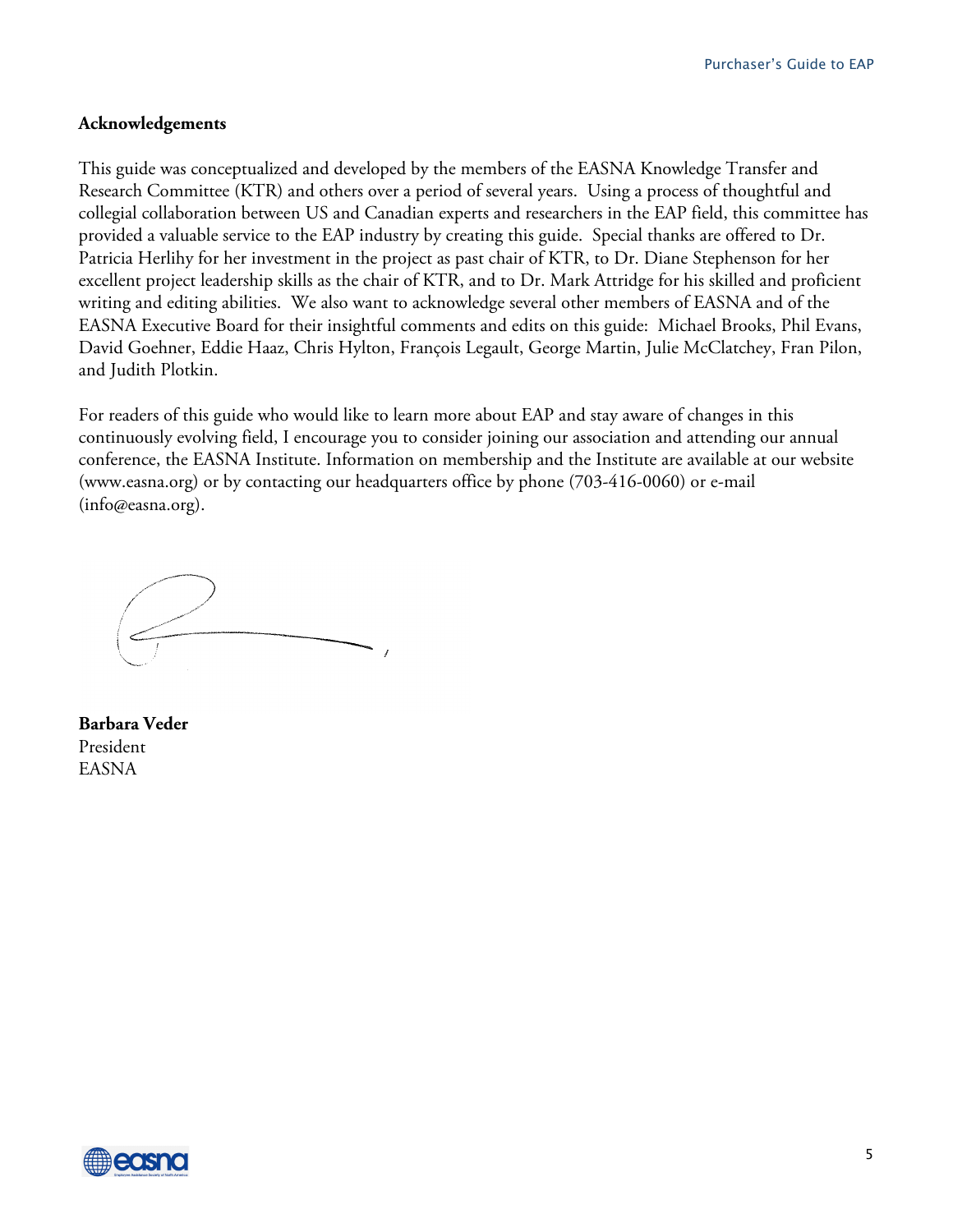## **CONTRIBUTORS**

## **Lead Contributor & Editor**

**Mark Attridge, PhD, MA** President Attridge Consulting, Inc. Minneapolis, Minnesota

## **Contributors**

**Tom Amaral, PhD** President and CEO EAP Technology Systems Inc. Yreka, California

**Tom Bjornson** Founder & President Claremont Behavioral Services Chairman of Claremont Partners, Inc. Alameda, California

#### **Eric Goplerud, PhD**

Research Professor Center for Integrated Behavioral Health Policy Department of Health Policy The George Washington University Medical Center Washington, DC

**Patricia Herlihy, PhD, RN CEO** Rocky Mountain Research Washington, DC

**Tracy McPherson, PhD** Assistant Research Professor Center for Integrated Behavioral Health Policy Department of Health Policy The George Washington University Medical Center Washington, DC

**Rich Paul, ACSW, CEAP**

Vice President Health and Human Performance Solutions Value Options Norfolk, Virginia

**Sandra Routledge, RN, BNSc**

Senior Consultant Watson Wyatt Worldwide Vancouver, British Columbia

#### **Dave Sharar, PhD**

Managing Director Chestnut Global Partners Bloomington, Illinois

#### **Diane Stephenson, PhD, CEAP**

Associate Director Employee Assistance Program Federal Occupational Health U.S. Department of Health and Human Services Chicago, Illinois

**Lisa Teems, DMin, LCSW, CEAP, CAS** Manger Employee Assistance Program Federal Occupational Health U.S. Department of Health and Human Services Bethesda, Maryland

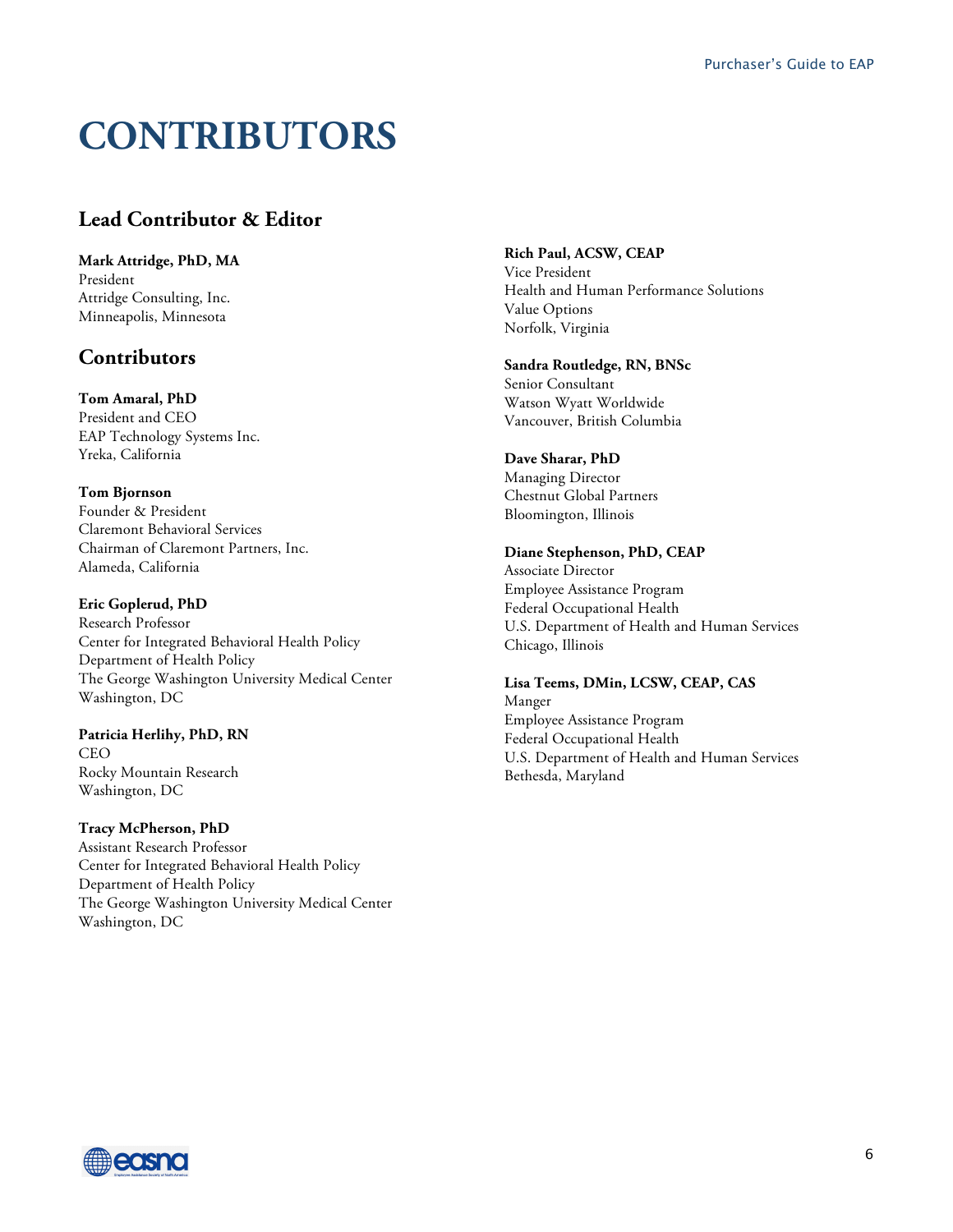## **CONTENTS**

| <b>EXECUTIVE SUMMARY</b> |                                              | 8  |
|--------------------------|----------------------------------------------|----|
| <b>INTRODUCTION</b>      |                                              | 10 |
|                          | <b>PART 1-The Case for EAP</b>               |    |
| 1.1                      | <b>Why Are EAPs Needed?</b>                  | 11 |
|                          | 1.2 What Are EAPs?                           | 12 |
|                          | 1.3 What Do EAPs Do?                         | 12 |
|                          | 1.4 How Many Organizations Provide EAPs?     | 13 |
|                          | 1.5 How Effective Are EAPs?                  | 14 |
|                          | 1.6 What is the ROI for EAPs?                | 14 |
|                          | <b>PART 2 – How to Select an EAP</b>         |    |
| 2.1                      | <b>Kinds of EAPs Services</b>                | 16 |
|                          | 2.2 EAP Delivery Models                      | 18 |
|                          | 2.3 Understanding Utilization                | 19 |
|                          | 2.4 Pricing Options                          | 20 |
|                          | 2.5 The EAP "Core Technology"                | 23 |
|                          | 2.6 Professionalism                          | 24 |
|                          | 2.7 EAP Network Affiliates                   | 25 |
|                          | 2.8 Selection Tools                          | 26 |
|                          | 2.9 Global EAP                               | 27 |
|                          | PART 3 - How to Strengthen an EAP            |    |
| 3.1                      | <b>Effective Implementation</b>              | 29 |
|                          | 3.2 EAP Business Value Model                 | 31 |
| <b>FINAL COMMENT</b>     |                                              | 35 |
| <b>APPENDICES</b>        |                                              |    |
| A.1                      | Brief History of EAP, Work-Life and Wellness | 36 |
| A.2                      | <b>Resources: Reports and Publications</b>   | 38 |
| A.3                      | <b>Resources: Organizations and Weblinks</b> | 39 |
| $\mathbf{A.4}$           | <b>Sample RFP Questions</b>                  | 40 |
| A.5                      | <b>Sample Audit Questions</b>                | 44 |
| A.6                      | <b>Glossary of Terms for EAP</b>             | 47 |
| <b>REFERENCES</b>        |                                              | 54 |

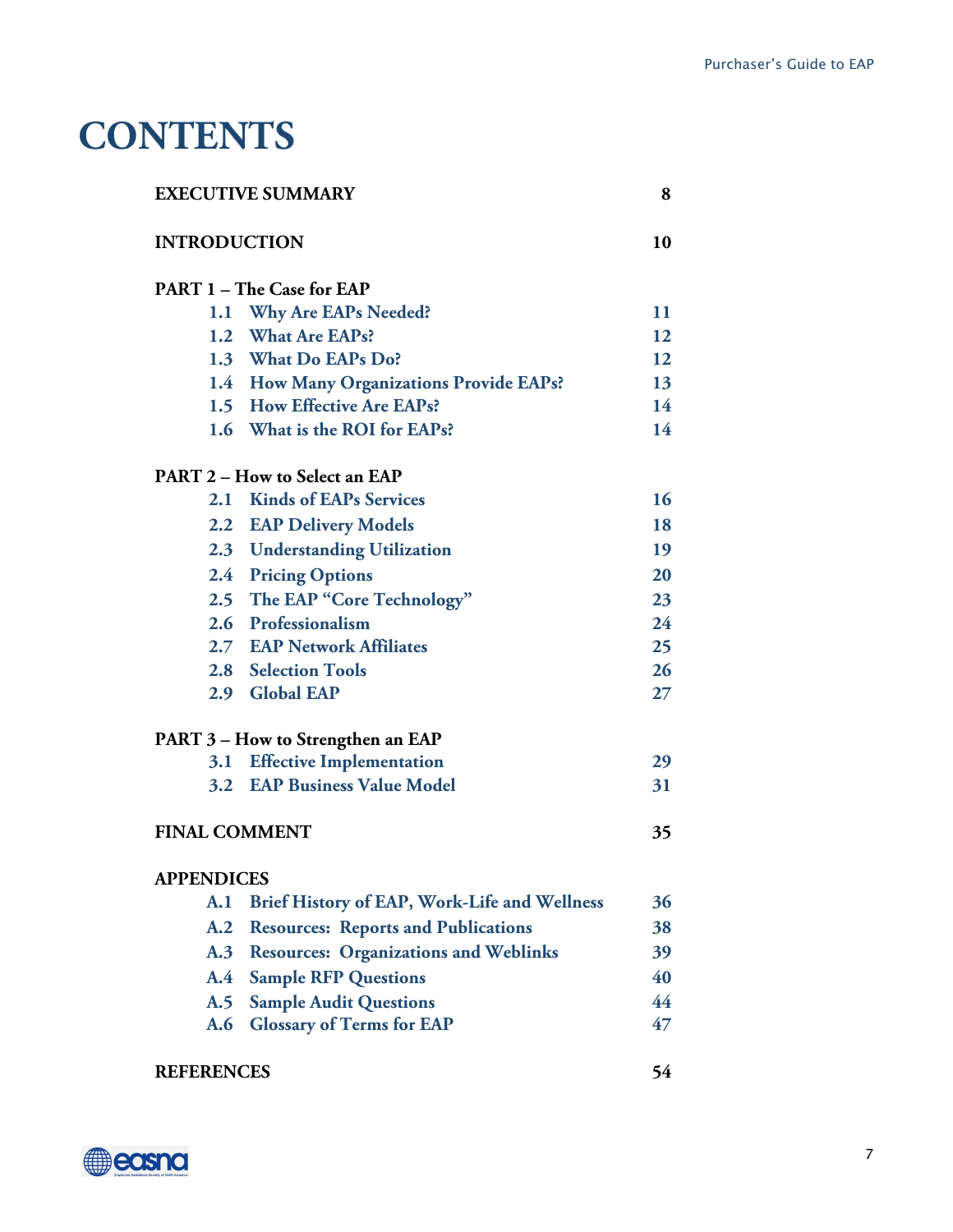## **EXECUTIVE SUMMARY**

This EASNA publication, *Selecting and Strengthening Employee Assistance Programs: A Purchaser's Guide*, provides education, guidelines, data and inside information on employee assistance programs (EAPs). It is intended for purchasers and funders of EAPs; for human resources, finance, occupational health, labor/management, human capital, and other leadership staff of companies and organizations that work with EAPs; for brokers and other sellers of EAP services; and for all those within the employee assistance, workplace wellness and health promotion communities.

Key points from the Guide include the following:

- What are EAPs? EAPs are employer- or group-supported programs designed to alleviate workplace issues due to mental health, substance abuse, personal and workplace issues. The goal of these programs is to have a positive effect on employee productivity and organizational performance. They are sometimes called employee and family assistance programs (EFAPs) or member assistance programs (MAPs).
- The business case for why organizations purchase EAPs is well-supported by many research studies documenting the prevalence and consequences of mental health and addictions disorders that affect employees and their family members, the general success of mental health and EAP treatments in addressing these issues, and the simple fact that so many organizations already offer EAP services and more do so each year.
- Many investigations have demonstrated that EAPs have a positive impact on organizational resources, staff time, worker absence, presenteeism (employee productivity), and employee benefit costs in general. The typical level of financial return on investment (ROI) is\$3.00 or more in return for each \$1.00 invested in the EAP.
- In selecting an EAP, there are several different management models of EAPs to consider: Internal, External and Blended Models. Delivery of EAP services may be from resources that are staffed from within the organization (internal EAP programs), or by EAP services purchased from EAP providers outside of the organization (external EAP programs), or by a blending of the two types. These choices are defined by their scope and breadth of services they offer, the degree of integration and onsite contact of the EAP with the workplace, the kinds of counseling modalities used to provide EAP clinical services, and their ability to support the workplace for critical incidents and other difficult situations. EAPs that are embedded into other insurance offerings are also becoming available. These kinds of "Free EAPs" are bare-bones versions of the external model that tend to offer only minimal levels of immediate access to counseling or crisis event response services.
- A comprehensive EAP not only offers personal and immediate support to individual employees with mental health or workplace problems, but also provides consultation to management and leadership on a wide range of workplace issues impacting employee, organizational, and management health and performance. The range of EAP services includes consultation to management on behavioral aspects of the workplace; behavioral risk management; educational information on emotional, work-life, and

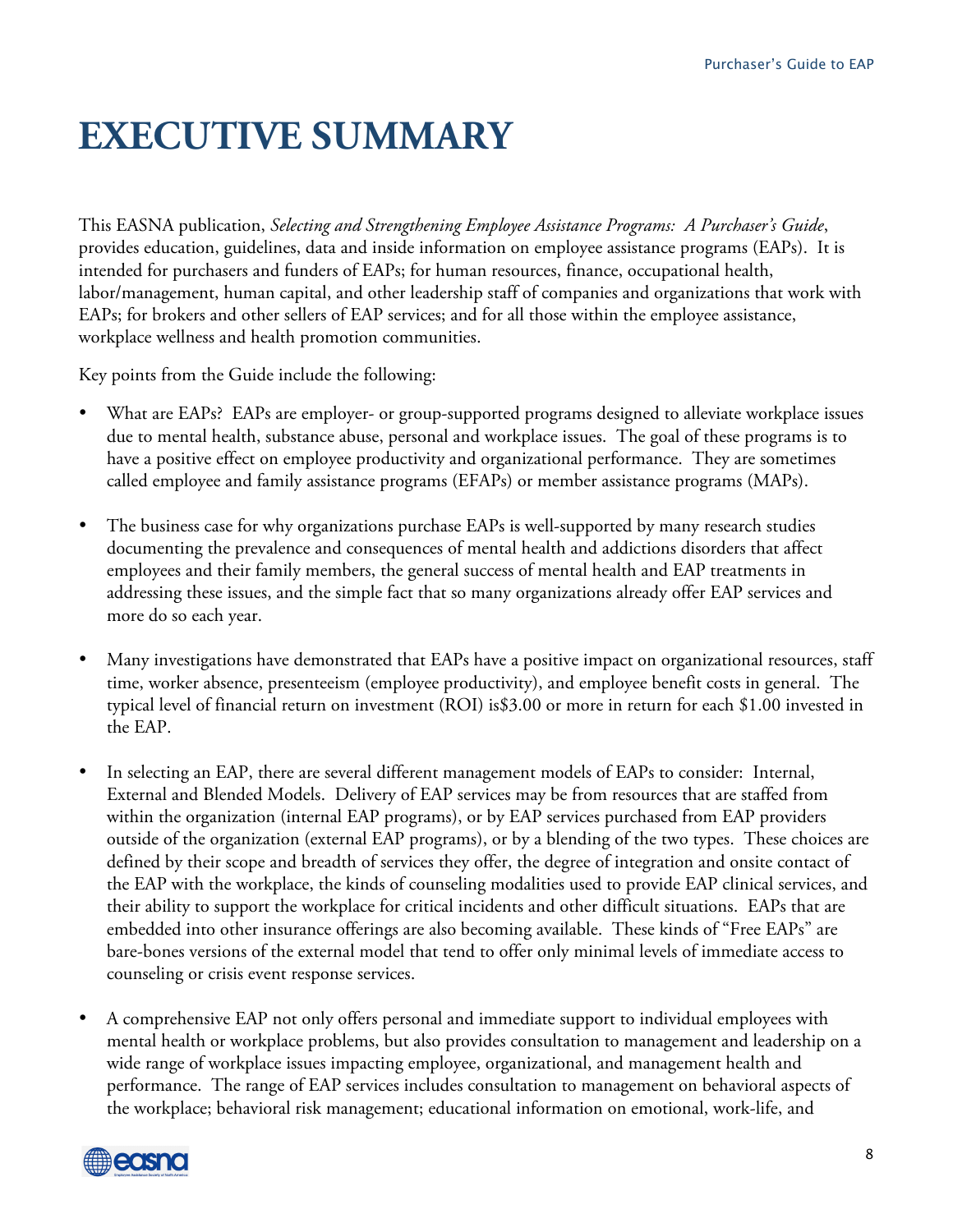workplace issues; assessment, support, short term counseling, referral, and follow-up for employee and/or family member issues; support for preventive health and wellness presentations; awareness training and critical incident interventions; and website and online kinds of assessments and information.

- How often the EAP is used for various kinds of individual and organizational services can be an indirect measure of value of the program. How utilization is counted varies slightly between different EAP providers. Without industry standards for defining utilization reports, it is important for the purchaser to request that the EAP produce use reports that measure separate counts of the different major kinds of EAP services, including clinical cases (those who use EAP counseling services), participants who use all of the EAP's services (trainings, education, counseling, worksite events, website use, etc.), and use of organizational activities (critical incidents, management consultations, organizational wellness and security committees, and related worksite support activities).
- Whatever kind of model is selected, the impact of the program will be determined largely by the success of the initial implementation and ongoing promotion of the EAP and its multiple services and resources. EAPs that work closely with the organization and other related programs often are able to increase the awareness of their services and thus can deliver high usage of the program.
- There are also opportunities to strengthen an EAP after it is implemented. Based on research in the field, the *EAP Business Value Model* describes three major ways that EAP's can provide value to organizations: Workplace Performance Value includes cost savings from improvements in employee productivity, absence and other human capital areas after employees use the EAP; Benefit Cost Value includes cost savings from reduced claims costs in health care, disability and other employee benefits after high-risk individuals use the EAP and are referred or co-managed with other programs, and Organizational Value cost savings from safety and risk management, critical incidents, management consultations, and improved organizational development.
- EAPs yielding the most business value are those that include all three conceptual areas from the value model. This level of value is achieved when the EAP is set up so that it is able to share operational data and larger organizational goals and objectives with other programs, such as work-life, disease management, disability management and return to work, workers' compensation, wellness and preventive services, occupational health, human capital, absence management, and organizational development. Ideally, the EAP is encouraged to have a more proactive and strategic role within the organization as well as a reactive role in responding to individual and workplace problems.
- EAPs differ greatly in their integration with and support of the workplace. When purchasing an EAP, make sure to identify the level of workplace support, the degree of program integration, and the range of services that will yield the most benefit to the organization, management, and employees.
- In the Appendices, the *Guide* offers a brief history of EAPs, identifies many EAP resources (recent reports and supportive organizations), questions from a sample request for proposal (RFP) for EAP, questions from a sample external audit of an EAP provider, and a large glossary of terms.

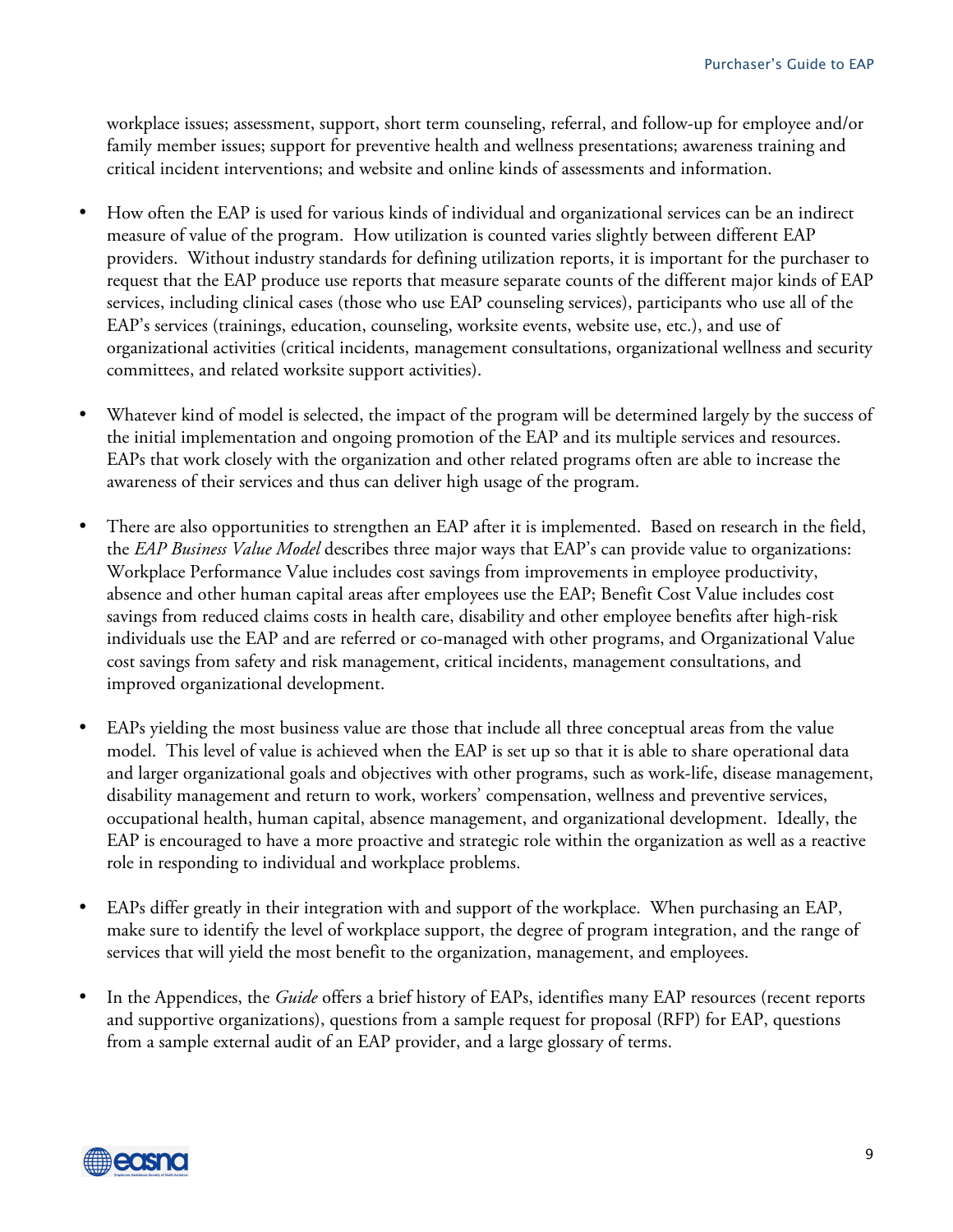## **INTRODUCTION**

Employers are under pressure to be successful in an increasingly competitive and changing social and economic landscape. Not only must employers strive to deliver a product or service of value in the marketplace, or to fulfill their mission as an organization, but they also must establish a workforce that is healthy and productive. Many employees suffer from emotional issues, family and home life conflicts, mental health concerns, substance abuse problems, and other health disorders that can interfere with doing their work effectively. The nature of work itself can sometimes contribute to employee performance problems. In addition, societal changes and community problems (such as natural disasters, violence, economic distress) can influence employee health and behavior. Whether the source of problems are from the individual employee, the workplace itself, or greater society, many employers have turned to employee assistance programs to help respond to these concerns. When it is done right, an EAP can provide a great value to the organization.

The nature of employee assistance programs (EAPs) has changed dramatically since they were first introduced many decades ago. Today, EAPs are complex models that often combine work-life and other behavioral health services to address a host of mental health, substance abuse issues and workplace performance problems among employees and their family members. EAPs can reach employees through a combination of different channels, including face-to-face visits with counselors, 24/7 telephone calls, Internet resources and onsite workplace events. Several kinds of operating models are available for EAPs - some that involve primarily staff who work for the same organization for which they provide EAP services, some programs that rely on external staff who work for a different company (a vendor of EAP services) or more commonly some combination of internal and external resources. Thus, selecting the right EAP provider and effectively implementing the program can prove challenging when taking into account all of these factors.

The guide **features three primary sections** that support different challenges for purchasers of EAP services:

- The first part of the guide focuses on presenting information on making the business case for EAP services in general. Research and industry information is reviewed on why organizations have EAPs and what kinds of outcomes and returns on investment (ROI) are typically provided to the organization.
- The second part of the guide provides practical advice to support the process of selecting an EAP. Many components of EAP delivery and practice should be considered when deciding on which kind of EAP service best fits the needs of the organization and what is the best arrangement to provide the EAP services desired. A checklist for selecting an EAP is provided that summarizes many of the key areas to consider.
- The third part of the guide presents advice on how to effectively implement and promote an EAP program as well as many specific considerations based on a conceptual model for how to strengthen and revitalize the role of EAP in the organization.

The five appendices at the end of the guide offer practical selection tools and other resources for further reading and guidance in the area of EAP and workplace mental health and substance abuse.

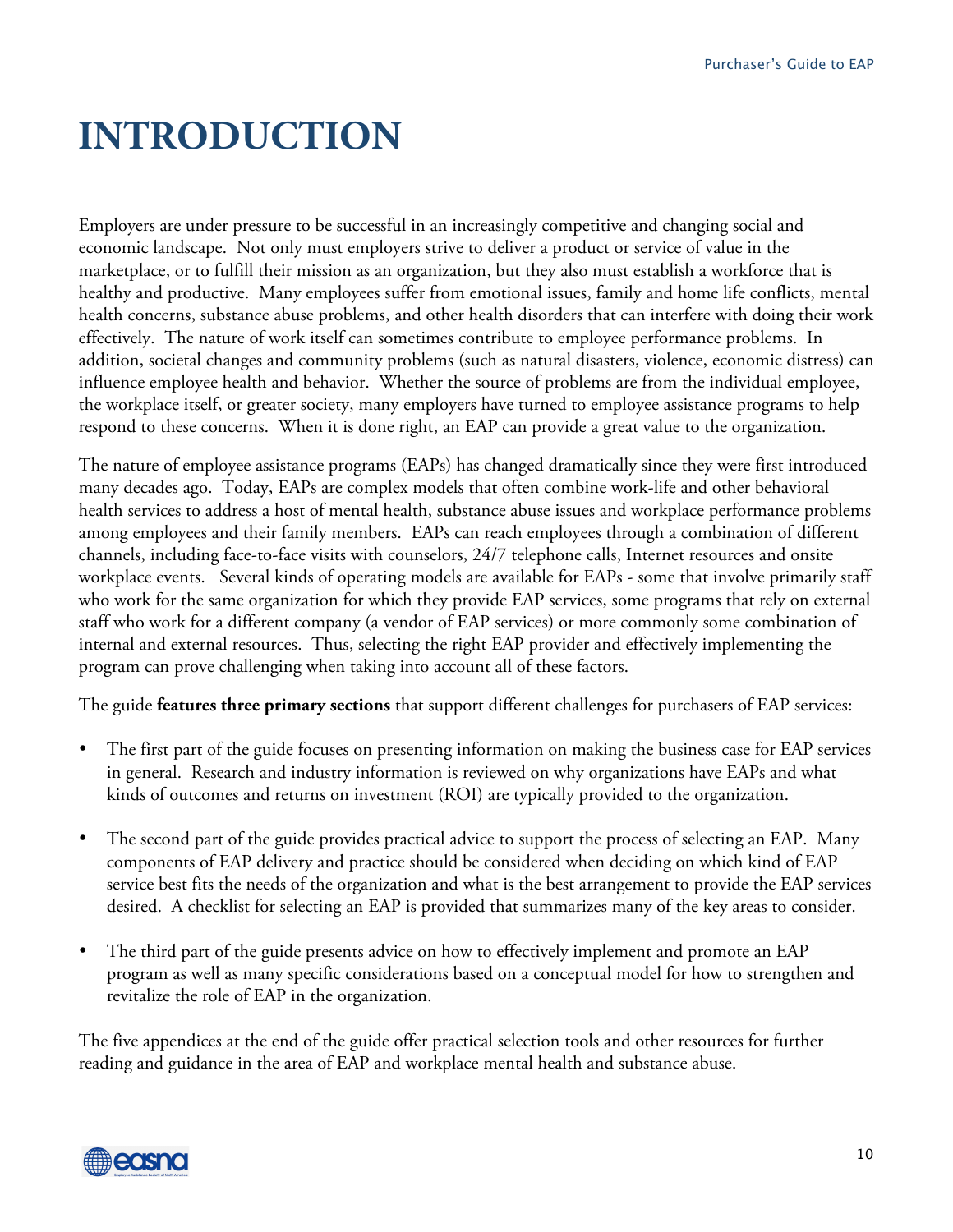# **PART 1 The Case for EAP**

This first part of the report describes the business case for why organizations have an EAP. This position includes understanding the need for EAP services, the basic functions of an EAP, the prevalence of EAPs among other companies, the outcomes typically provided by EAPs, and the research evidence for a return on investment or ROI.

> *"To help employers manage nonhealth and mental health presenteeism problems, companies should encourage utilization of employee assistance programs."*

> > *-- Benefits & Compensation Digest (2008)1*

## **1.1 Why Are EAPs Needed?**

Several factors can either support or sabotage the ability of employees to work at their full potential. Personal and family relationship problems, conflicts among coworkers, difficulties with managers, depression and other psychological conditions, substance abuse, financial issues, legal problems, and child and elder care needs are just some of these factors. The severity of these kinds of personal and workforce issues can negatively impact an employer's bottom line. Fortunately, many in business now recognize the role of these kinds of issues in determining the productivity of their workforce and other indirect human capital costs. For example, a survey of senior human resources (HR) executives found that mental health is now considered the number one driver of indirect business costs, such as lost productivity and absence. 2 This is important because research has consistently shown that indirect costs are actually typically far greater than the direct costs -- like health care treatment costs and disability insurance claims –- that often get more attention from employers. 3,4

**Literature Reviews.** There now exist over one thousand research studies in the area of workplace mental health and substance abuse. 5 Comprehensive reviews of the literature on workplace mental health issues have been done by variety of highly credible sources, including university researchers, 6,7 the American Psychiatric Association, 8 the National Business Group on Health, <sup>9</sup> health benefits consultants,<sup>10</sup> the Canadian government,<sup>11</sup> the United States government,<sup>12,13</sup> the European Union,<sup>14</sup> and the World Health Organization.15 The conclusions from these reviews all support the need for providing more services to address the mental health and substance abuse problems of employees and their family members.

These reports also note the unique role that the workplace provides for being able to reach the largest group of people in the general population who have mental health issues (the employed). The reviews suggest offering more opportunities for preventing problems and for encouraging the use of services (such as EAPs) through the workplace. There is also a need to reduce the stigma often associated with mental health and substance abuse by creating a workplace culture that is supportive of employee health.

**Key Research Findings**. Important facts from the literature reviews of workplace mental health and substance abuse problems include the following findings: 6,7,8,9,10,11,12,13,14,15

• Mental health disorders and substance abuse problems are widely experienced among workingage populations. An estimated 1 in 4 (25%) adults have a diagnosable mental disorder, 1 in 5 (20%) adults have an alcohol use problem, and 1 in 8 (12%) adults have a drug or other kind of substance abuse problem.

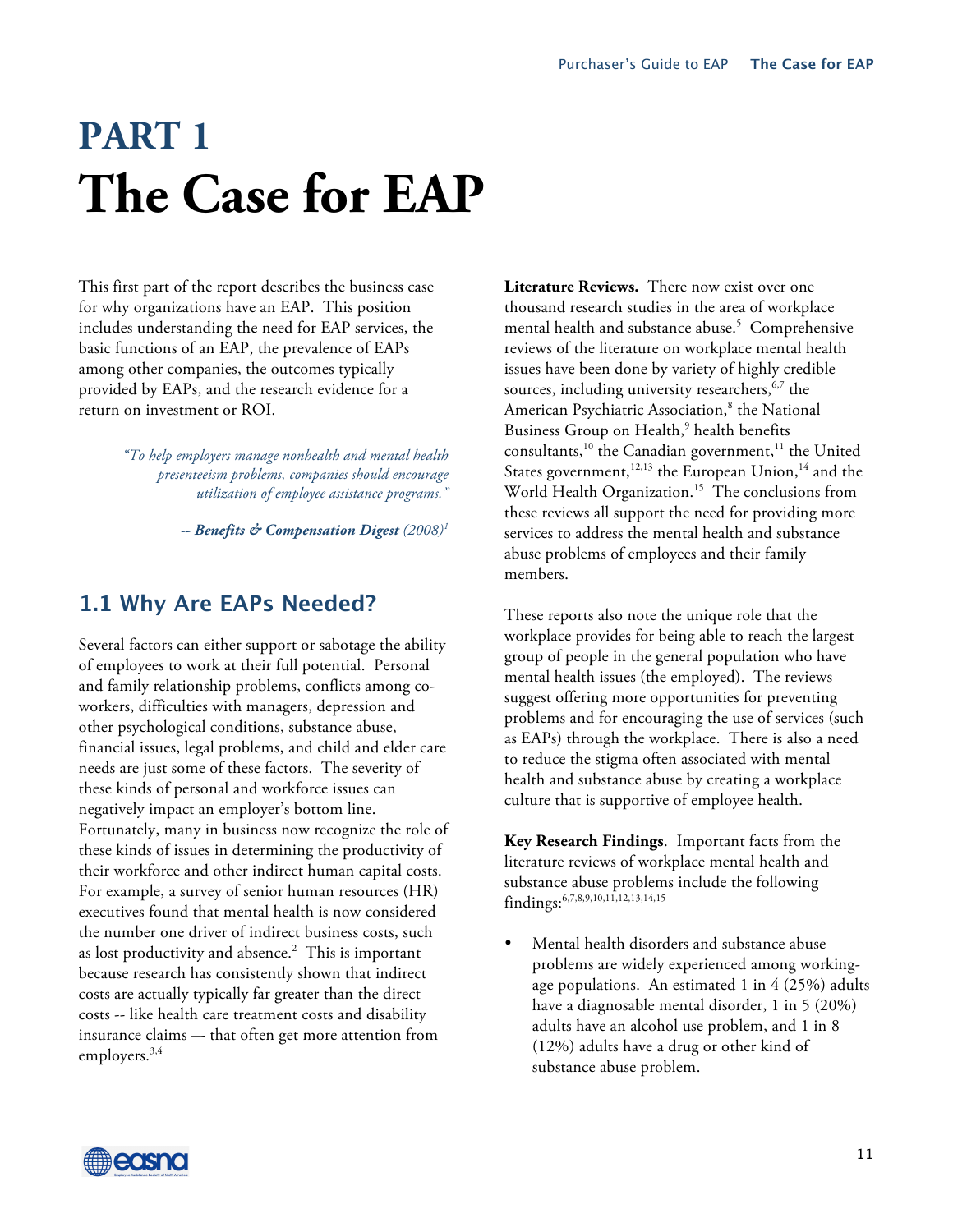- Many people with mental health disorders and substance abuse problems also suffer from chronic medical conditions and diseases (e.g., comorbities with heart disease, asthma, diabetes, and hypertension).
- Over a third of people with alcohol and drug substance abuse problems have a high rate of also having another kind of substance abuse problem or a mental health disorder (e.g., dual disorders of depression and drinking, gambling and illicit drugs, etc.).
- Untreated mental health disorders and substance abuse problems can damage the individual in many ways, such as an increased risk of illness, personal problems, incidents at work or school and even family breakdown.
- Employees with untreated mental health issues and substance abuse problems can lead to a host of difficulties for their employers, such as poor customer relations, absenteeism, diminished work quality and performance, on-the-job accidents and disability claims, workgroup morale issues, and turnover.
- Many kinds of psychotherapy and drug treatments have been proven to be both clinically effective and cost-effective, but sadly most people with mental health issues or substance abuse problems never see a professional care provider for treatment.

## **1.2 What Are EAPs?**

EAPs are employer-sponsored programs designed to alleviate and assist in eliminating a variety of workplace problems. EAPs typically provide screening, assessments, brief interventions, referrals to other services and case management with longitudinal followup for mental health concerns and substance abuse problems. <sup>16</sup> The source of these employee problems can be either personal or work-related. Those who work for EAPs come from many different professions including social workers, psychologists, counselors, substance abuse specialists, occupational nurses, and others. In Canada, the services are called Employee and Family Assistance Programs (EFAPs).

Many types of EAPs are available today and there are thus some differences on the definition of what is an EAP. Regardless of the specific definition, what ultimately distinguishes the EAP profession from other forms of mental health counseling, coaching, and occupational health services, is that it emphasizes *employee work performance* as a central theme guiding all program practices and services to the organization.

For a brief history of the EAP field, and of the related fields of Work-Life and Worksite Wellness, see Appendix 1.

#### *THE HIGHLY EFFECTIVE EAP -- A DEFINITION*

*"Employee Assistance Programs provide strategic analysis, recommendations, and consultation throughout an organization to enhance its performance, culture, and business success. These enhancements are accomplished by professionally trained behavioral and/or psychological experts who apply the principles of human behavior with management, employees, and their families, as well as workplace situations to optimize the organization's human capital."*

*National Business Group on Health (2008)17*

## **1.3 What Do EAPs Do?**

Arguably, the most essential function of a successful EAP is its ability to provide confidential support services, on demand when it is needed, free of charge to the user. EAP services are voluntary and most employees who use EAP services do so through selfreferrals. However, some of the employee users of EAP services are referrals from others in the organization, such as their supervisor, union stewards, human resources staff, safety officers, medical personnel, disability case managers, and other areas. Depending on how the program is designed, use of the EAP by spouses and by other family members of employees is encouraged. EAPs typically report that about 1 in 10 users of the service are non-employees.

The primary activities performed by EAP professionals include meeting privately with employees or their

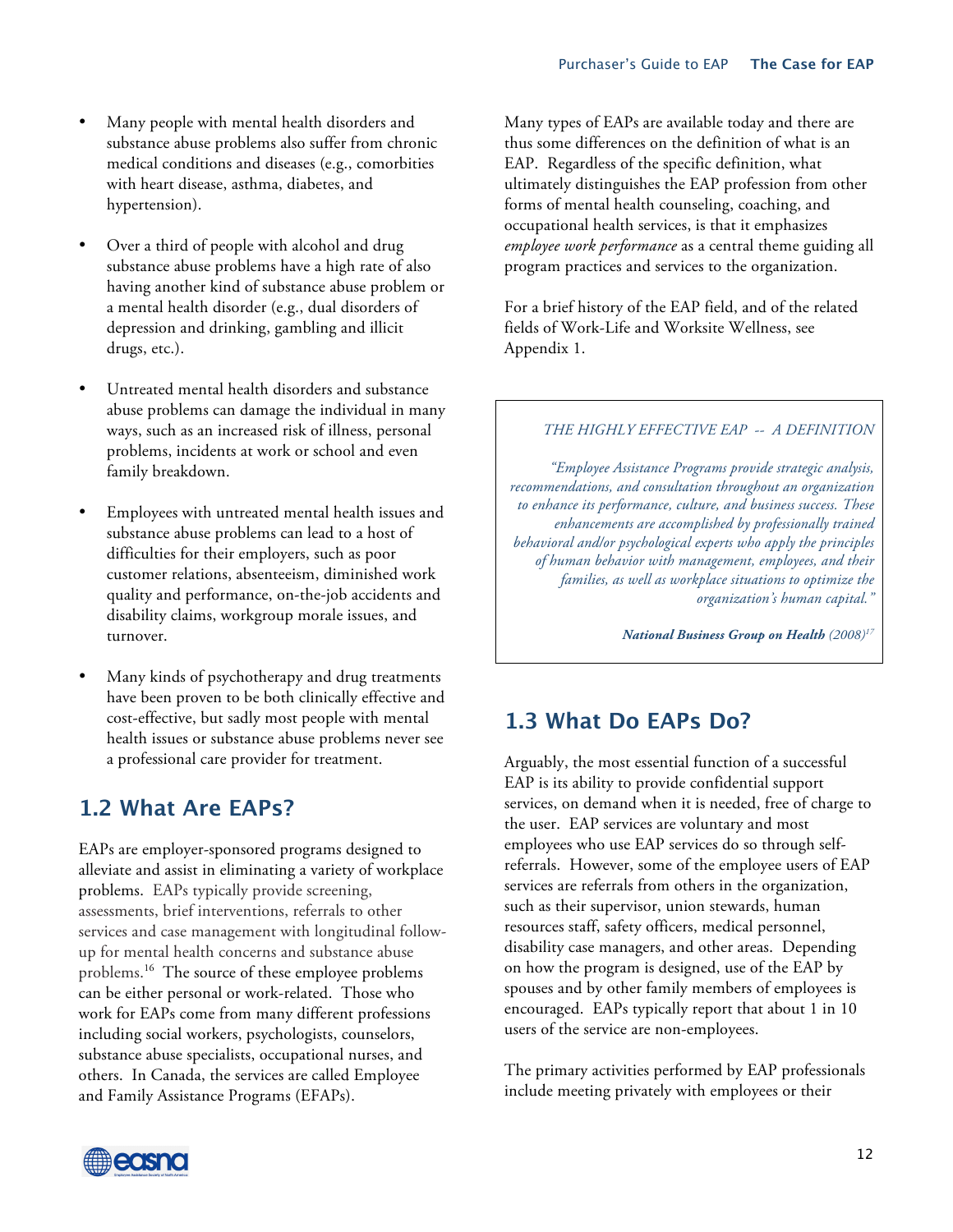family members to identify and/or resolve workplace, mental health, physical health, marital, family, substance abuse or alcohol problems, or emotional issues that affect a worker's job performance. These kinds of individual cases typically comprise the majority of all activity for most EAPs. This is accomplished through a combination of different service delivery channels, including office visits, phone and web-based technologies.

Most EAPs also offer consultative and educational services around legal and financial issues that affect employees. 18 Other EAP services support individual leaders and supervisors with their management and work team problems – these are called "management consultations" – as well as more strategic consulting around organizational change and workforce development issues.<sup>19</sup> EAPs also offer preventative and immediate response services for crisis and workplace critical incidents. 20 For some EAPs, this kind of organizational level activity makes up the majority of the total mix of EAP services compared to individual employee cases contact. Certainly, most EAPs function in ways that are highly dependent on the culture of the company that they serve and the customer expectations for their EAP.

## **1.4. How Many Organizations Provide EAPs?**

EAPs have been widely adopted across North America. In 2002, well over 100 million American workers were estimated to have access to an EAP. <sup>21</sup> Much of the growth in offering EAPs happened in the late 1990s and early 2000s. 22 In 1985, about 31 percent of companies in the US had an EAP and in 1995 this had risen slightly to 33 percent. 23 But by 2002-2003, a majority of full-time workers (60%) were employed in settings with an EAP. 24 In 2004, *SHRM* reported that 70 percent of employers had an EAP.25 According to a national survey by *Employee Benefit News*, about 75 percent of all businesses in 2007 had an EAP.<sup>2</sup> The 2008 *SHRM* survey also found that 75 percent of businesses offered an EAP.<sup>26</sup> Thus, in the last twenty years the number of companies with EAPs has more than doubled (see Figure 1).

## **Figure 1**



SOURCE: SHRM (2008).<sup>26</sup>

However, having an EAP varied substantially based on company size (see Figure 2), ranging from 52% for small employers (1-99 staff), 76% for medium employers (100-499 staff), and 89% for large employers (500+ staff). 26

## **Figure 2**



SOURCE: SHRM (2008).<sup>26</sup>

The figures on market penetration in Canada are similar to those in the US. In the province of Ontario during the period of 1989 to 2003, the number of organizations with an EAP doubled – going from 28 percent to 67 percent. 27 As the US, EAPs in Canada are more commonly provided in government and unionized environments and in medium to larger size private sector organizations. 28

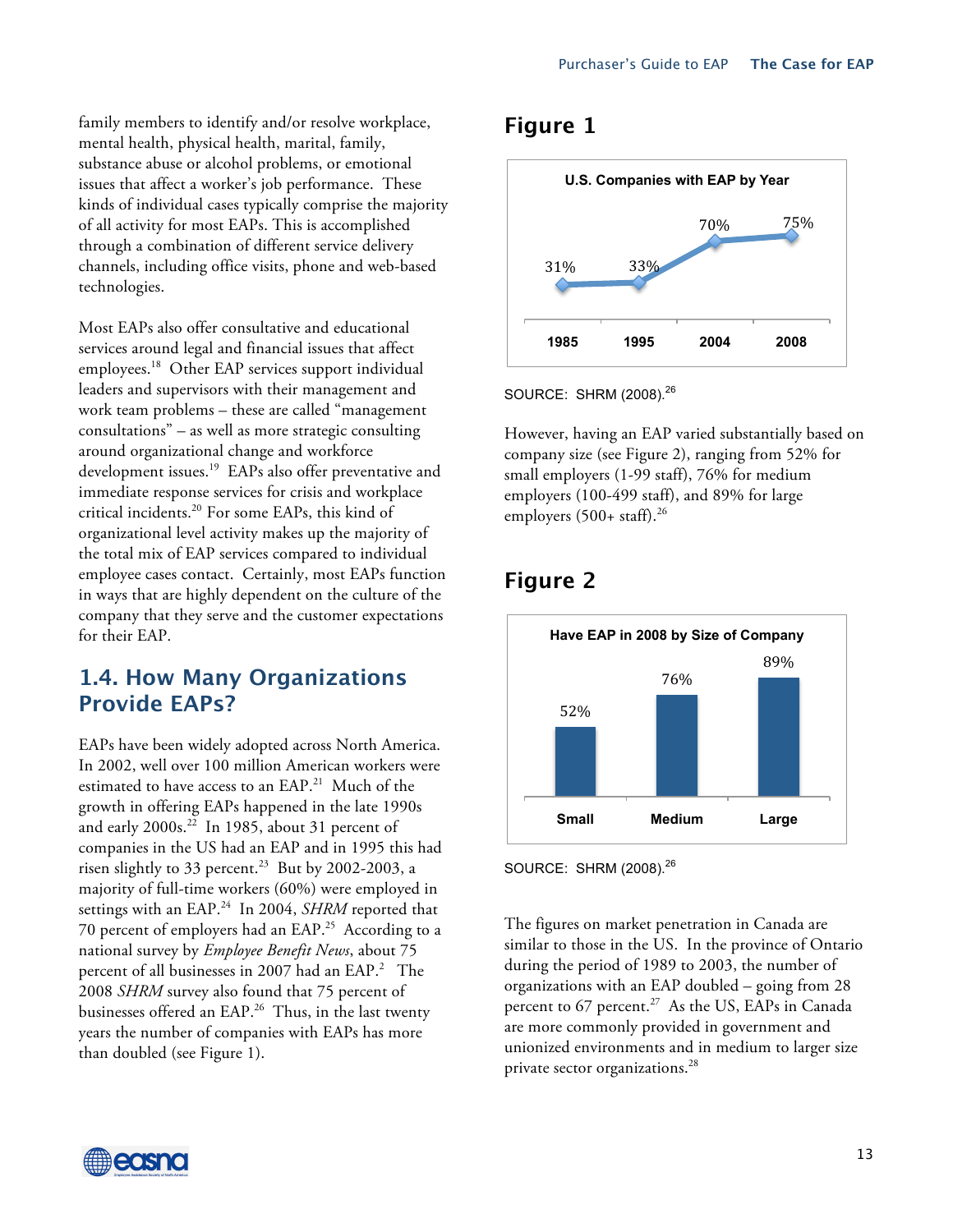## **1.5 How Effective Are EAPs?**

EAPs typically measure user satisfaction with their program services and most find it to be very high. 29,30 For example, one national study used an independent firm and random sampling techniques to conduct follow-up interviews of over 1,300 cases and it found that 95 percent of EAP users reported being satisfied with the service. 31

The outcomes for individual users of EAP clinical services typically are found in the areas of clinical symptom relief and work performance improvement. 32,33,34,35 Dozens of applied research studies show that EAP services can produce positive clinical change, improvements in employee absenteeism, productivity and turnover, and savings in medical, disability or workers' compensation claims. 36,37

Often the largest area of financial savings associated with EAP use comes from improved employee productivity (reduced "presenteeism") and reduced work absence. 3,38 See below for examples of employee work performance outcomes after EAP use:

57% of cases had improvement in ability to work productively after use of the EAP. 39

50% of cases had improved absence and/or productivity at work.34

64% of cases with work issues as primary problem had improvement after EAP use; and 46% of all types of cases had improved work productivity. 40

Number of "work cut-back" days in past 30 days was reduced from 8.0 to 3.4 days after EAP use. $^{\rm 41}$ 

## **1.6 What's the ROI for EAPs?**

To purchase an EAP often includes justifying the cost of the service to those in charge of the budget at an organization. This is a question of whether or not the EAP provides enough business value to cover the cost of purchasing the service. In other words, is the financial return on investment (ROI) a positive ratio?

#### **EAP Outcomes Case Study**

The EAP for the Federal Occupational Health program supports federal government agencies in the United States. It recently published a study of EAP outcomes based on almost 60,000 clients. The project examined the extent of EAP client improvement in workplace performance and overall health and functioning. Data were collected over a three-year period using a standardized procedure involving the use of validated self-report instruments and counselor-assessed measures. The results showed that the number of employees who reported having "quite a bit" of difficulty performing their work was reduced from 15% to 5% of all EAP cases. There also was a significant reduction in absenteeism and tardiness. Before beginning use of the EAP, clients reported an average of 2.37 days of unscheduled absences or tardy days in the prior 30 day period, but after completing their use of the EAP sessions, this average was reduced to 0.91 days. The clients' perception of their own health status also increased significantly after using the EAP, even though the EAP did not directly address physical health issues. This study provides evidence for the positive impact of EAPs on employee work productivity, absence and overall health.

SOURCE: Selvik et al (2004).<sup>42</sup>

**The Cost of EAP**. For perspective, the fees charged for EAPs in the last decade have mostly been in the range of \$12 to \$40 per employee per year and have remained fairly stable during this period despite large increases in other areas of employee health care benefits spending by employers.<sup>23,43</sup> Costs are based on anticipated and actual utilization of the program and such usage varies by industry, by size of employer, and by program model. In Canada, fees for EAPs are generally higher and also vary more widely across different providers.

The most recent and most comprehensive national study (over 3,000 employers of all sizes were surveyed) found that US companies paid an average total health benefit of \$7,983 per employee. <sup>44</sup> When compared to this cost, the cost for an EAP represents less than a third of one percent of the total employee health care benefit spent at most companies. Thus, EAPs are one of the smallest areas of all employee benefits costs. And

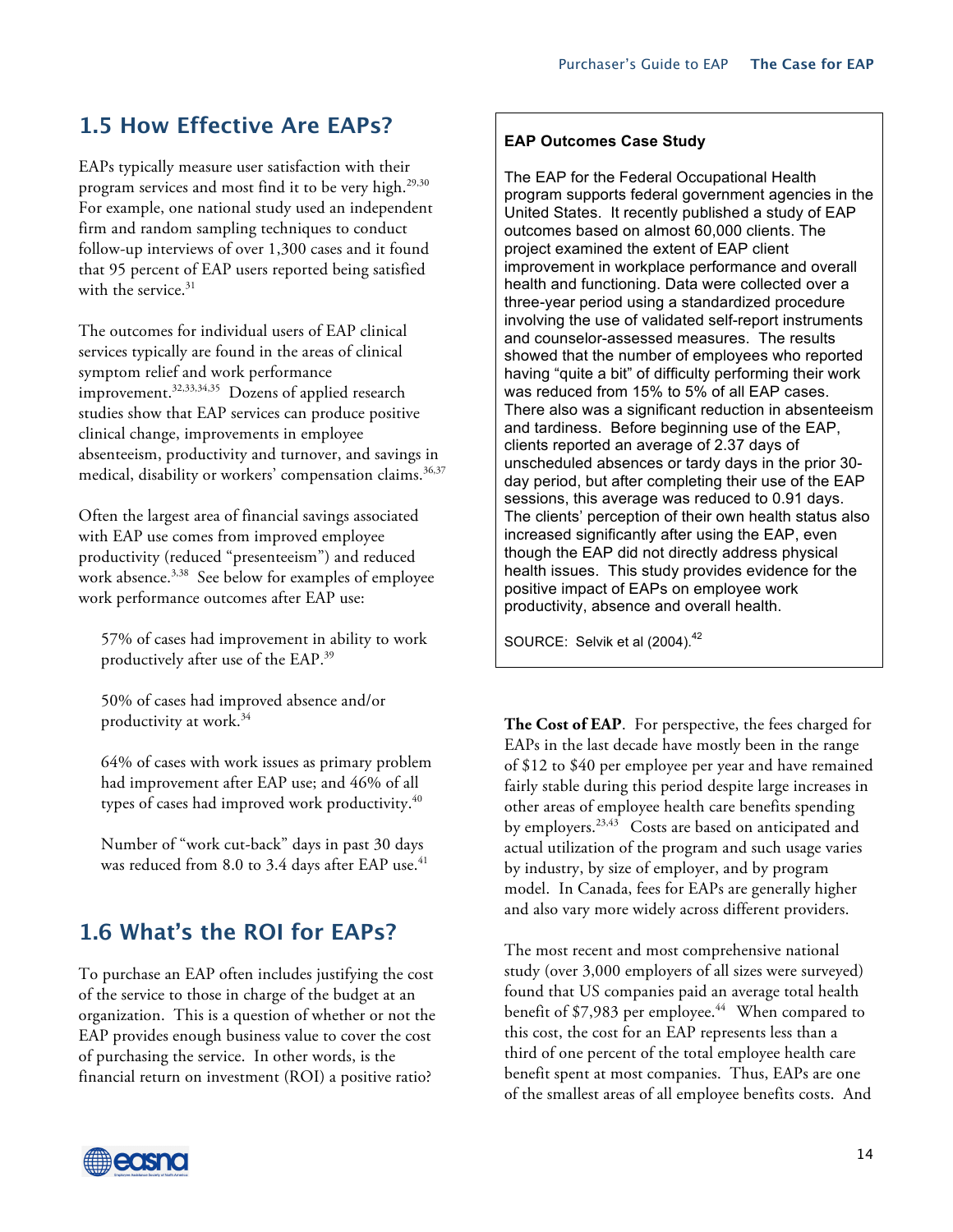because of this fact, they also are potentially one of the most cost-effective as well, given the relatively small amount of financial return that is needed to exceed the company investment in EAP services.

**The ROI for EAP.** Most researchers and industry experts now believe that there is enough solid evidence from high-quality research studies to "make the business case" for providing greater access to mental health services in general and to workplace-based services in particular.<sup>8,9,10,45,46,47,48,49,50</sup> This general conclusion is supported specifically for EAPs by many case studies of outcomes (i.e., absence, productivity, health care costs, disability) associated with EAP use at companies such as Abbott Laboratories, America On Line (AOL), Campbell Soup, Chevron, Crestar Bank, Detroit Edison, DuPont, Los Angeles City Department of Water & Power, Marsh & McLennan, McDonnell Douglas, NCR Corp, New York Telephone, Orange County (Florida), Southern California Edison, the US Postal Service, and the US Federal Government.<sup>37,51</sup> The typical analysis produces an ROI of between \$3 and \$10 dollars in return for every \$1 dollar invested in the EA program.30,38,52,53 The ROI for EAPs is consistent with what is found for other kinds of worksite health-promotion and wellness programs. 3,54,55

**A Caveat**. These studies of EAP outcomes and ROI analysis are not without their critics, who point out the lack of controlled experimental research designs and standardized metrics.<sup>40,56,57,58</sup> However, few studies in the entire field of worksite health promotion have used true experimental research designs. 55,59,60 In addition, the sheer number of outcome studies on EAPs (over 80 by one count) $53$  with mostly consistent findings suggests that real outcomes and ROI are occurring for organizations with EA services. What is a legitimate concern is that more research needs to be done on determining which kinds of EAP practices and programs contribute most to outcomes and ROI.

## **Summary of Part 1**

This part of the guide provided answers to many of basic questions about EAPs. The high rates of mental health concerns, substance abuse problems, other life issues, and workplace stressors among employees and family members supports the general need for EAP services. The field has seen a rise in popularity in the



In review, most organizations with an effective EAP can experience the following benefits to their business:

- More productive employees
- Less absence among employees
- Reduced overall health care claims costs
- Reduced disability claims costs
- Better job climate and organizational morale
- More engaged employees and supervisors
- Less inter-group conflicts and team problems
- Better preparedness and immediate response for on the job crises and other critical events
- Less turnover of employees and avoidance of the many associated costs of replacement
- Greater ability to attract new employees

*"While benefit managers once struggled to show the return on investment for such programs, a collection of current research is giving pros the evidence they need to show that EAPs - long known as the right thing to do for workers also is the right thing for business."*

*-- Employee Benefit News (2008)61*

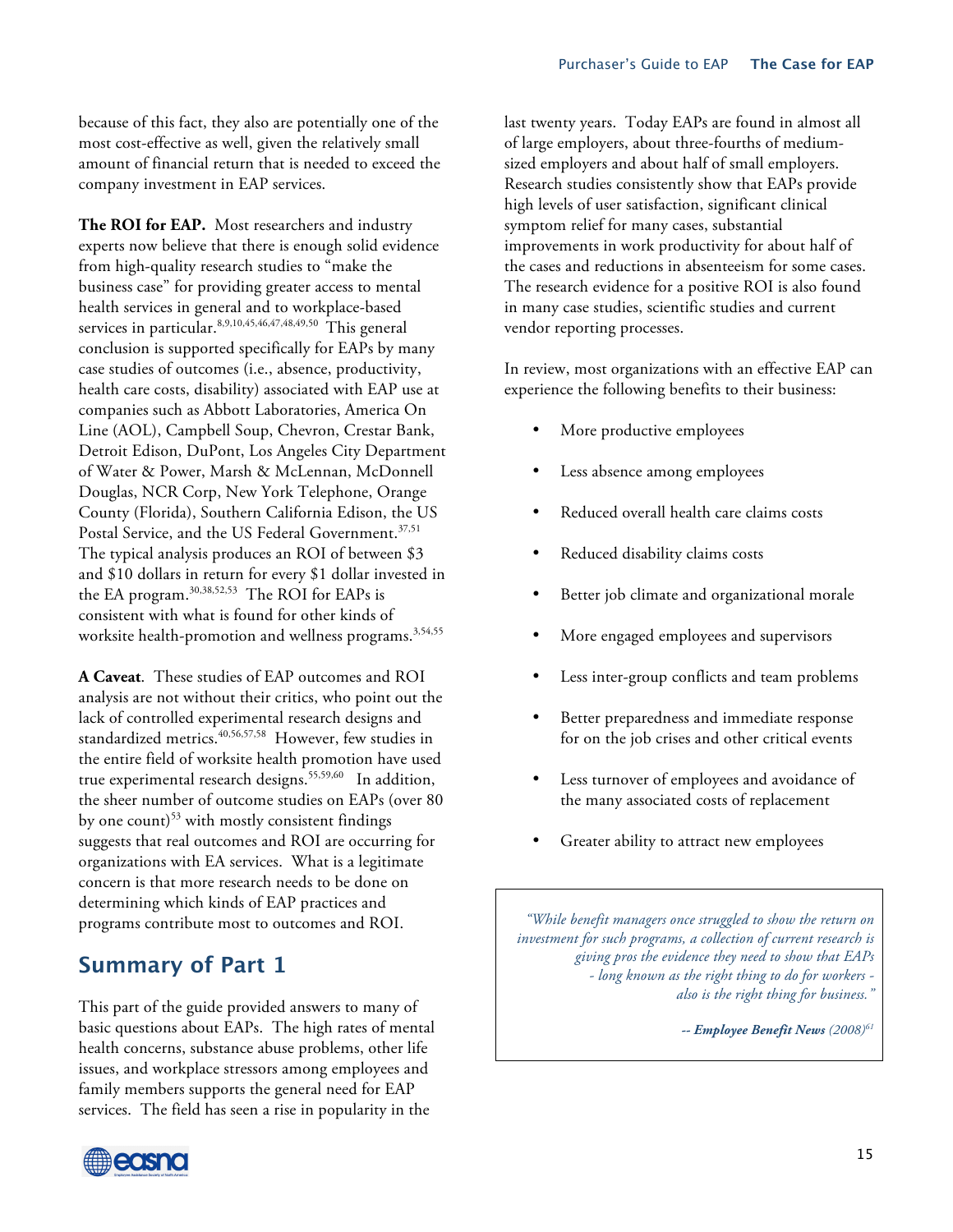# **PART 2 How to Select an EAP**

This part of the guide presents information on what EAPs do, how they are accessed, different models for how they are delivered, utilization issues, major pricing options, the characteristics of high-quality employee assistance providers, and several tools for comparing providers of EAP services.

## **2.1 Kinds of EAP Services**

There are four major types of EAP services: Those for individuals, for managers, for the organization, and administrative kinds of services (see Table 1).

**Individual Services**. Services delivered to individual employees at the organization and their covered family members are by far the most commonly provided EAP services. Some of these services include conducting clinical case assessments, providing short-term problem solving and counseling, making referrals, ensuring follow-up, suggesting educational resources for selfhelp, and collaboration with other areas. The most common single kind of service provided by EAPs is individual assessment and referral with brief problemfocused counseling.

EAP clinical services are most often delivered in-person or over the telephone, with web chat or e-mail exchanges over the Internet also used in some circumstances. Only a few studies have examined the experiences of EAP cases from in-person sessions compared to telephone sessions with counselors. The results of these studies found few meaningful differences between the two delivery channels. 62,63 However, in these studies the cases were not randomly assigned to use the in-person or phone conditions and the cases in the phone condition had to meet clinical criteria for appropriateness and problem severity level. The differences between in-person and phone delivery modalities for EAP contact thus appear to depend more the goals and purpose of the program than on the delivery channel involved in the client to counselor contact. For example, some EAPs feature brief assessment of the employee's problem in one or two sessions and if needed, a referral to other resources whereas other EAPs feature the use of multiple sessions of traditional psychological counseling. The role of the Internet and website-based services has increased dramatically in the delivery of EAP. Online resources from EAPs commonly include information about the program, screenings, mental health and work-life education and trainings, search tools for services, and links to other resources.<sup>64,65</sup>

**Managerial/Supervisory Services**. EAP services can also be delivered to managers and supervisors at the organization. Some of these services include providing guidance about how to appropriately support employees, supporting return-to-work and work accommodation efforts, offering performance management guidance for managers concerning their employees, training and education and other management consulting and coaching.

**Organizational Services**. EAP services are also provided at the organizational level, either to the entire company or to smaller business units within the organization. Some of these services include advance planning and immediate response services for crisis events (e.g., accidents, violence, natural disasters), leading group interventions and support groups, company-wide educational programs, and supporting other internal areas with planning and implementing changes. <sup>66</sup> Other organizational roles for EAPs involve interacting with unions and other benefit programs and services, such as work-life, health and wellness, drugfree workplace training and mandatory referrals, outplacement services, disability management, and risk management. 67

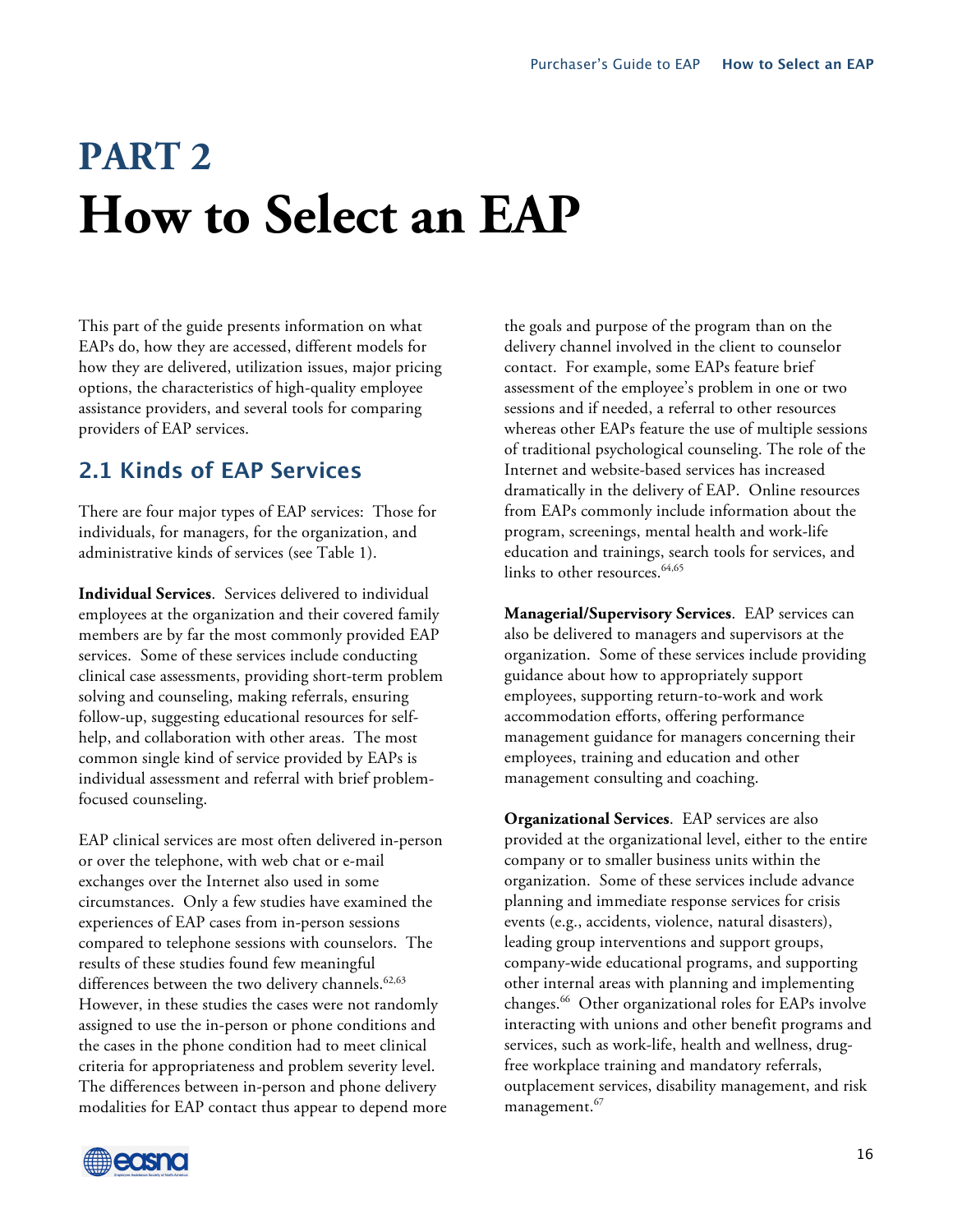## **Table 1**

## **Types of Services Provided by EAPs**

| <b>Type 1. Individual Services</b>                                                                        | <b>Type 3. Organizational Services</b>                                                                        |  |
|-----------------------------------------------------------------------------------------------------------|---------------------------------------------------------------------------------------------------------------|--|
| Assessment of the problem or need for EAP use                                                             | Violence prevention and response                                                                              |  |
| Short-term problem solving and brief counseling                                                           | Crisis and disaster preparedness management                                                                   |  |
| Treatment planning for individual clinical issues                                                         | Traumatic and critical incident services                                                                      |  |
| Referral to community or benefit providers for clinical<br>mental health or specialty services            | Group interventions and support groups                                                                        |  |
| Referral to legal and financial assistance services                                                       | Employee orientation                                                                                          |  |
| Referral to work-life resources                                                                           | Educational services and programs, health and<br>wellness presentations                                       |  |
| Referral to other health benefit programs/services                                                        | Organizational change management (e.g., layoffs,<br>reorganization, downsizing, mergers)                      |  |
| Follow-up with users of EAP                                                                               | Organizational development (e.g., leadership, work                                                            |  |
| Collaboration with treatment facilities, managed care<br>organizations, managers, HR staff, and others    | culture, employee engagement, inter-group conflicts)                                                          |  |
| regarding case planning and outcomes                                                                      | Specialty and auxiliary services (e.g., work-life, drug-<br>free workplace, outplacement services, disability |  |
|                                                                                                           |                                                                                                               |  |
| Education and information for self-help resources                                                         | management, disease management, etc.)                                                                         |  |
| <b>Type 2. Managerial/Supervisory Services</b>                                                            | <b>Type 4. Administrative Services</b>                                                                        |  |
| Supervisor training and education                                                                         | Program structure and design (e.g., budget, advisory                                                          |  |
| Assistance in how to refer employees to the EAP                                                           | committees, leadership)                                                                                       |  |
| Guidance on appropriately supporting employees with                                                       | Development of and adherence to organizational<br>policies and procedures, and regulations                    |  |
| personal or work issues                                                                                   | Outreach, marketing and publicity for EAP                                                                     |  |
| Assistance with employees with return-to-work and<br>work accommodation needs (e.g., disability, workers' | Evaluation, reporting, and quality improvement                                                                |  |
| compensation)                                                                                             | Website development and maintenance                                                                           |  |
| Guidance on employee work performance review,<br>disciplinary issues, and drug testing results            | Staffing and professional development/HR                                                                      |  |
| Management consulting and skills development                                                              | Referral resources development and maintenance                                                                |  |

SOURCE: Adapted from United States Office of Personnel Management (2008).<sup>68</sup>

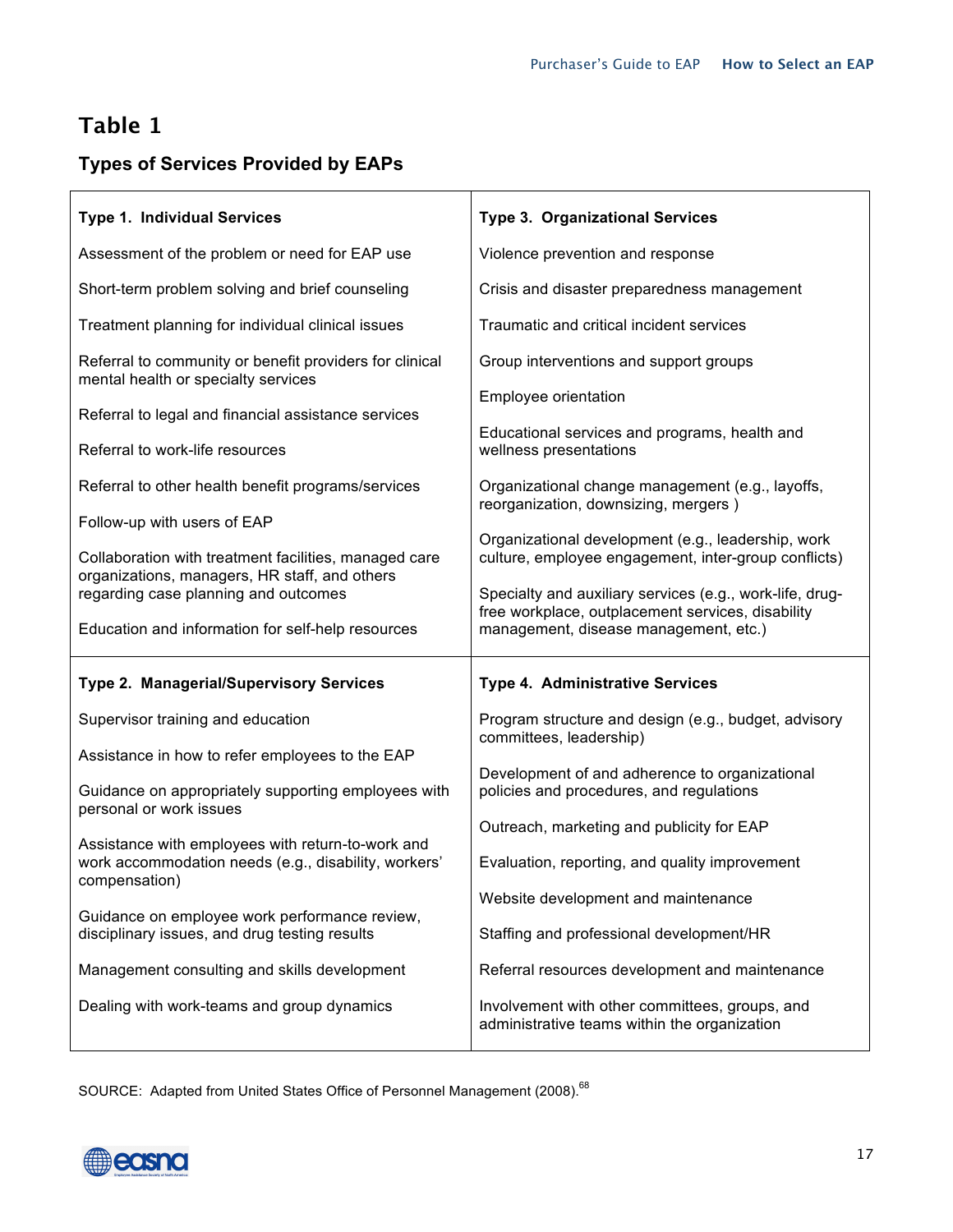**Administrative Services**. The fourth area of delivery involves basic administrative services that directly support the EAP program operations. Some of these kinds of administrative and account management services include the development of related policies and procedures, promotions, account management, customer service, website materials, staffing, professional development, clinical quality assurance, budgeting, referral resource development and maintenance, program reporting and involvement with various teams within the organization.

Of course, not all EAPs deliver all of these different kinds of services. The actual mix of services delivered by a particular EAP depends on many factors and most significantly on the delivery model.

## **2.2 EAP Delivery Models**

Perhaps the most important question guiding the search for an EAP provider is to determine which type of delivery model is the best for the organization. Most of the variability in this area is around the dimension of whether or not the program has dedicated EAP staff and management who are paid by the organization it serves (called Internal programs) or has staff and management who are paid by an outside vendor (called External programs). Many EAPs also combine different aspects of internal and external model features (which are called Blended or Hybrid programs).<sup>69</sup>

### **Delivery Model 1: Internal Programs**

Internal EA programs are defined primarily by having program management and most of the clinical staff who work full-time for the organization that the EAP serves. Internal programs often have a full-time program director, one or more clinical professionals, and some administrative staff to coordinate the program. The onsite presence of the EAP is high. Walk-in contact between employees and counselors is possible with the EAP office staff at one or more worksite locations. Telephonic 24-hour support and counseling services are also available as needed, particularly for work locations without EAP staff counselors. The use of the EAP for management consultations and other organizational services is substantial compared to other program models.

Website information and services for the EAP is often integrated into the company's own intranet website. Promotion of the EAP is high, often with many local worksite events and educational trainings, multiple mailings and shared communication channels with other company departments and programs. The overall level of EAP utilization for Internal programs is variable as is the cost for the program.

Internal EAP programs tend to be set-up slightly differently for the kind of organization that they serve. The four major types of organizations with internal EAP models are large corporations, government functions, hospitals, and universities and colleges. This model is also called a Member Assistance Program (MAP) when it is purchased by a union or by other types of member-based organizations.

### **Delivery Model 2: External Programs**

External programs are defined primarily by having a vendor that is external to the organization that is hired to provide all or most aspects of the EA program. An external vendor company employs the clinical staff who provide the support to the organization. Depending on how it is arranged, the degree of onsite presence for the External EAP is variable – but often lower than with Internal programs. The use of phone-based EAP counseling sessions for clinical cases may be emphasized. Telephonic 24-hour access and triage is available as needed. The use of the EAP for management consultations and other organizational services tends to be low compared to other program models. Website information and services for the EAP may be integrated into part of the company's own website or may be established by the external vendor and utilized by all the vendor's customers, though often with separate branding. Promotion of the EAP is low or moderate, often with limited local worksite events and educational trainings, and use of multiple mailings.

## **Delivery Model 3: Blended Programs**

Another common form of EA program delivery is a mix of the internal and external kinds of models – often called a blended or hybrid model. This model features a small staff who is employed by the organization that directs the EAP and provides some onsite clinical and

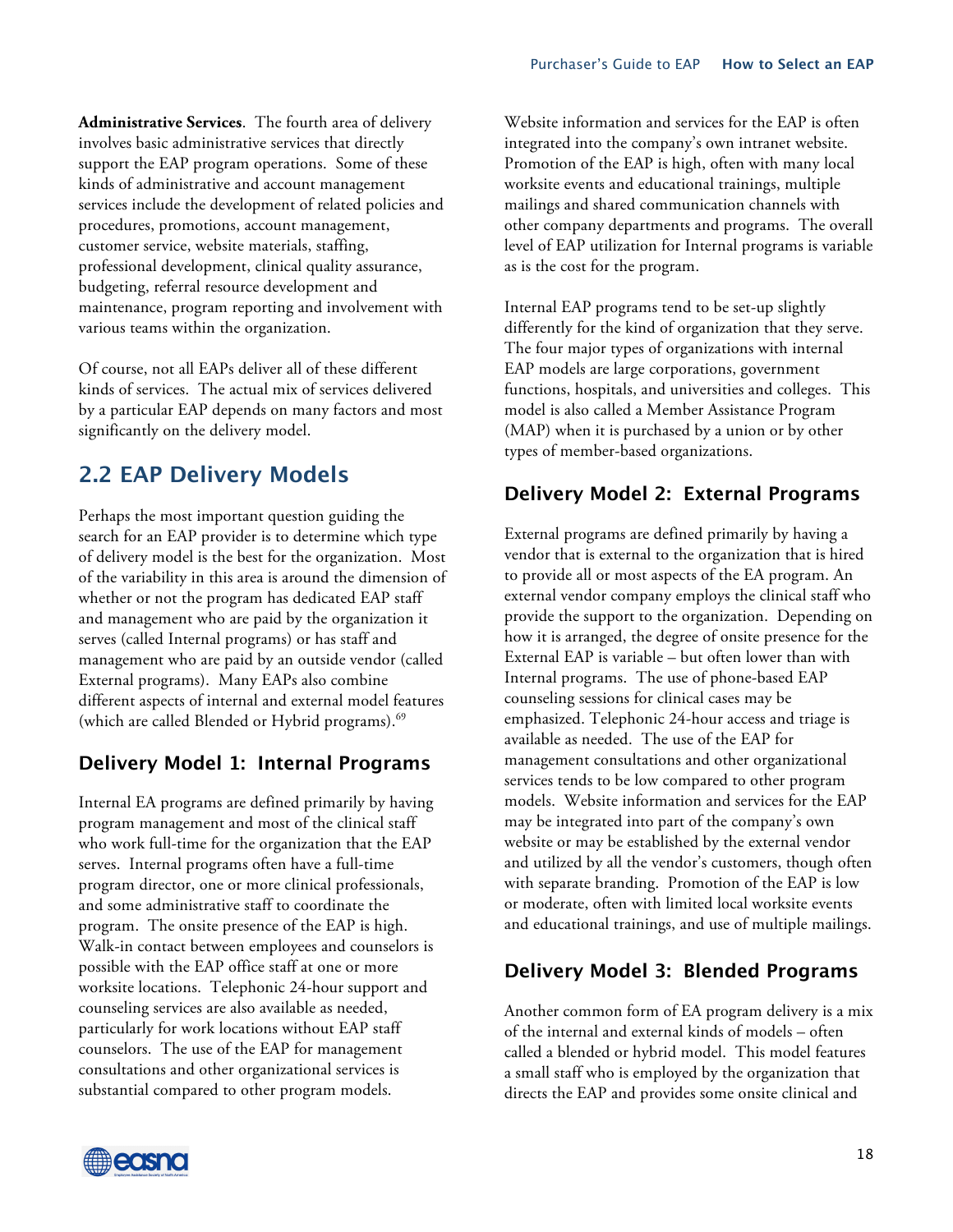management related services. In the blended model, most of the clinical services are typically provided by affiliate counselors who work for an external EAP vendor but coordinate their activities through the internal EAP staff.

Another common form of a blended EAP is called a Joint EAP Model. It is associated with the EA program supporting the organization in general and also the union in particular. Unions have long history of working closely with EAPs as unions were some of the early adopters of the workplace alcohol programs that preceded the modern EAP (See Appendix 1).

### **Delivery Model 4: The "Free EAP"**

Another type of EAP model has become available in the last decade. In this model, the cost of the EA program is presented as being "free" to the purchasing organization. In actuality, its operating costs are just embedded in the fees paid for other insurance product(s) that are purchased by the organization from the same vendor that offers the EAP. Little is known from a research perspective about the quality of service and outcomes from these kinds of "free" EAP programs.70 Preliminary investigations reveal that the onsite presence of the EAP is usually minimal, with telephonic 24-hour triage and telephonic counseling services being the most common services provided by the EAP. The overall level of utilization tends to be much lower than the other three EAP models. Often the goal for having this kind of EAP is simply to provide access to emergency counseling and critical event response resources and to at least be able to offer a minimal level of counseling services as an employee benefit.

**Summary of EAP Models.** Organizations work with EAPs for different reasons and thus there are different delivery models for how EAPs provide their services. Consequently, there is no one model that is superior to others. Experience, however, does show that there are some distinct pros and cons of each type of delivery model. For example, there is no denying the higher levels of program utilization by employees that an Internal program typically experiences. Yet, utilization by family members of employees is not as high in Internal programs as it tends to be in External

programs. Further, the internal model EAP staff does typically not provide the 24-hour immediate access for an Internal program, but rather this function is outsourced. In contrast, 24/7 access is readily available directly from the staff at External programs. Handling client confidentiality is a more difficult challenge for Internal programs than for External programs. Worksite trauma response services can be more immediately facilitated in an Internal program, and ongoing/follow-up services are generally more substantial in an Internal program. The sophistication of webbased materials and the depth and breadth of educational and community resources tend to be greater in External EAP programs than for Internal programs. What is most important for the purchasing organization is to determine which aspects of the different delivery models are most needed and then to find out which kind of model can offer these services.

## **2.3 Understanding Utilization**

Utilization reports seem to be a good method for assessing the effectiveness of an EAP provider and its services. However, the lack of standard metrics for reporting on EAP utilization in the industry can result in differences between how various providers and programs count the activities of their service.<sup>71,72</sup> For example, some EAPs consider a "case" to be any call that comes into the EAP whether it involves additional services or not; while other EAPs define a case only when the call turns into a face-to-face interview or use of other services with a counselor or associate. Consequently, utilization rates can vary depending on how the company defines key parts of what is included in measures of utilization.<sup>71</sup> In addition, most reports tend to include a great deal of information about the nature of the clinical issues that characterize the individual users of the service and provide less information on other aspects of the service.<sup>74</sup>

### **Sample Utilization Reports**

Program use rates considered in the selection process for an EAP provider should be based on the provider's entire "book-of business" or more specifically from the business market that fits the interested organization (e.g., retail business, education, public sector). Actual reports from other organizations that are similar to the

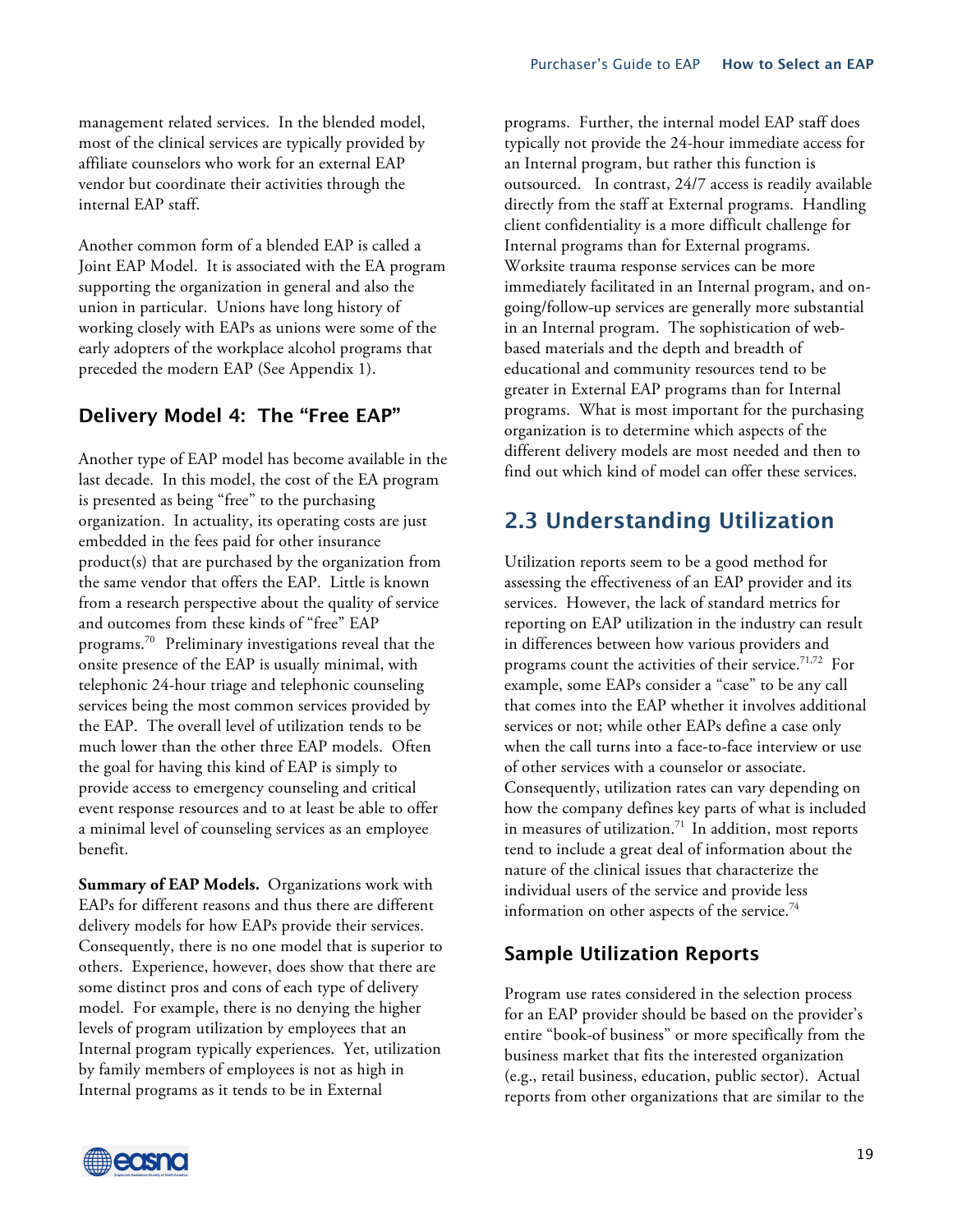interested organization can also be examined as case examples (if permission is given to share the reports). Some EAPs participate in pooling their data with other providers through third-party database services and this allows the utilization of the EAP to be compared to benchmark data from other EAP providers.<sup>40,71</sup>

#### **Three Key Utilization Rates**

Given the lack of standardization of reporting metrics in the industry, it may help to understand the utilization of services by focusing on three simple measures of what happens at EAPs. 40,72,75,76

**Clinical Case Use Rate**. The first and most important utilization rate is also the most conservative number. This measure is the *clinical case* usage rate. This metric counts the number of people or cases (employees and family members) who received a clinical assessment and have one or more counseling sessions from the EAP during the reporting period. This count of cases is divided by the total number of employees at the organization with access to the EAP benefit. For example, 50 clinical EAP cases out of a population of 1,000 employees yields a rate of 5.0%. Clinical case utilization rates can range from between 1 to 5 percent or higher. For example, one national data warehouse of operational information from over two dozen different EAP providers has a benchmark average in 2007 of 3.9% for the annual utilization rate for clinical cases opened. 40 This rate of use is important because it tracks the kinds of cases that are the most likely to yield high business value in cost-related outcomes from the counseling.

**People Use Rate**. The second basic utilization metric counts the total number of *people* who used the EAP for any reason – not just for assistance with clinical problems. This measure adds up all of the unique people (including employees and family members) who used the EAP, either for clinical counseling, information and referral, management or organizational services, attendees of worksite trainings, crisis management events and so on. This number total is divided by the total number of employees at the organization with access to the EAP benefit. The people use rate is often double or triple the size of the clinical case use rate (perhaps, 5% to 15%). Thus, EAPs are being used by many people for a wide variety

of reasons – not just for clinical issues – and many of these clients use EAP services in a preventative manner when their issues are not severe enough yet to merit clinical treatment from the EAP counselors.

**Total Activity Use Rate**. The metric of total *activity* rate for EAP utilization is also useful to know about. This rate is the most inclusive of all of the services offered by the EAP and thus is the highest level of the three use measures. It adds up all of the contact events and discrete services provided by the EAP, including all calls, website hits, attendees at worksite trainings, management consultations, sessions with clinical counselors, sessions with the EAP's legal or financial consultants, and so on. This total number is divided by the total number of employees at the organization who have access to the EAP benefit. As long as this measure is not the only rate presented the purchaser (as it is biased toward high rates – 15% to 30% are common), a total activity rate provides information on the overall level of use of the EAP. Knowing the total activity with the EAP is helpful, as it shows how much it is being used and thus indicates the general level of awareness of the EAP among those in the organization.

For example, a data warehouse of different EAP providers has a benchmark average of 4.6 services provided per each clinical case. 40 Thus, when their benchmark average of 3.9 clinical cases per 100 employees is multiplied by the 4.6 services per each case, the total activity rate is 17.9% - which is about 18 EAP services delivered per year per every 100 employees. Note that this example is for the clinical cases only and does not include all of the other kinds of non-clinical cases (e.g., users of management consultations, trainings, critical events, and so on).

According to the EAPA Professional Standards Commitee, <sup>77</sup> although there are many differences among EAP providers in how and why their services are used, certain patterns in overall program utilization are commonly observed in the industry. These usage trends include that there is often higher use of employee assistance services by female employees, by employees with higher educational attainment, at smaller size companies, at companies where the management is trusted by the employees, and among employees working in the helping professions (e.g., health care providers, medical care, counseling, etc.).

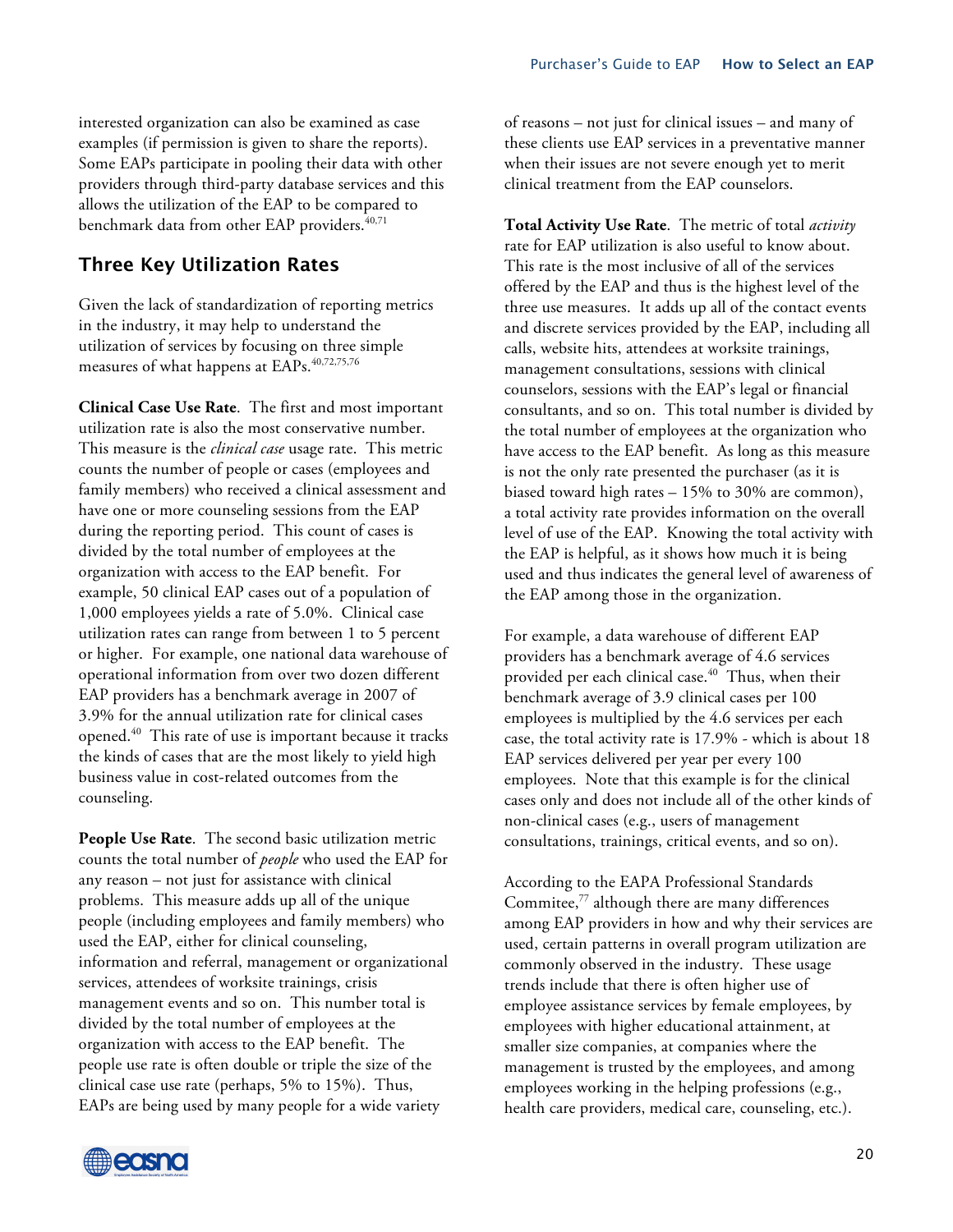## **2.4 Pricing Options**

Another key aspect of selecting an EAP is determining what is the proper price to pay for the services. The three most common approaches to pricing are described next in this guide, including the capitated approach, the utilization-based approach, and the "pay for performance" approach. In most contexts the employer pays for the EAP, but in some organizations the union or other organizations within the company share the cost of the program.

### **Capitated Pricing**

For many years the most widely used pricing approach by External EAP program vendors is the capitated or *per capita* financial structure (i.e., per employee per year -- PEPY or per employee per month -- PEPM). This approach uses a total fee for all EAP services to the organization and simply divides the fee by the number of covered employees at the organization. This pricing approach is easy to understand from the purchaser's perspective and perhaps more importantly, it mirrors the insurance-based pricing model used to purchase many other employee benefit services (e.g., health insurance, life, disability).

Some of the reasons why many employers prefer a capitated pricing structure is because it provides a consistent budget for EAP services, the price can be lower than other pricing approaches and it forces the EAP to take the financial risk for the program if the level of use exceeds what was anticipated in setting the price in advance. However, many EAP providers are now concerned with the marketplace consequences of this pricing approach and what has been called the "commoditization" of the EAP industry.<sup>43</sup> The main concern is that some purchasers and benefits brokers may view the EAP marketplace as offering an indistinguishable product that does not change much in quality or business value from one provider to another.78 This perspective has resulted in purchasing decisions for selecting EAPs that are driven primarily by price, rather than carefully examination the kinds of usage, the range of services, and the quality and effectiveness of the program.<sup>79</sup>

The EAP is profitable on the contract to the extent that it correctly anticipated the level of use of the EAP and how much it costs to provide that level of use. If the level of use is at or below the level used to set the captitated price, then the EAP makes a profit or breaks even. But if the use ends up being higher than the target level used to set the pricing, then the EAP loses money in servicing the organization. Thus, with capitated pricing it is very important for the EAP to be able to make the right guess for how much the service will be used during the contract period.

Capitation pricing can also be perceived as creating a financial incentive for the EAP provider to deliver as little service as possible. This is because the price for the service is fixed and the only part of the price-toservice cost equation that can vary is the amount of services that are used and the associated operating costs for the EAP to deliver those services. Thus, the lower the use of the EAP, the more money the EAP will make from the contract. This criticism breaks down, however, at some point when there is so little use of the EAP that it is then considered ineffective and the purchaser does not renew the service contract.

**Pricing and Session Limits.** Many purchasers are concerned about the contractual limits for the maximum number of sessions per treatment case for counseling sessions provided by the EAP. The specific number of sessions for the limit varies considerably across EAP providers, with a range of 1 to 6 sessions (or more). A recent survey found that clients who were referred to network affiliate counselors from EAPs with a variety of session limit models tended to average about  $4$  sessions per case. $80$  According to data from several sources, there was a range of between 3.5 and 4.5 EAP counseling sessions used per case when there was a six-session maximum limit model. 81,82,83 More generally, EAPs with a telephonic-based program tend to have fewer average contacts per case than what is typically found with face-to-face programs.

The purchaser should keep in mind that it is the level of clinical need and assessed severity of the problem that primarily dictates when an individual user of the EAP will get referred to a more intensive and specialized provider. This determination can usually be made after a thorough assessment and one or two clinical sessions with an EAP counselor. The most

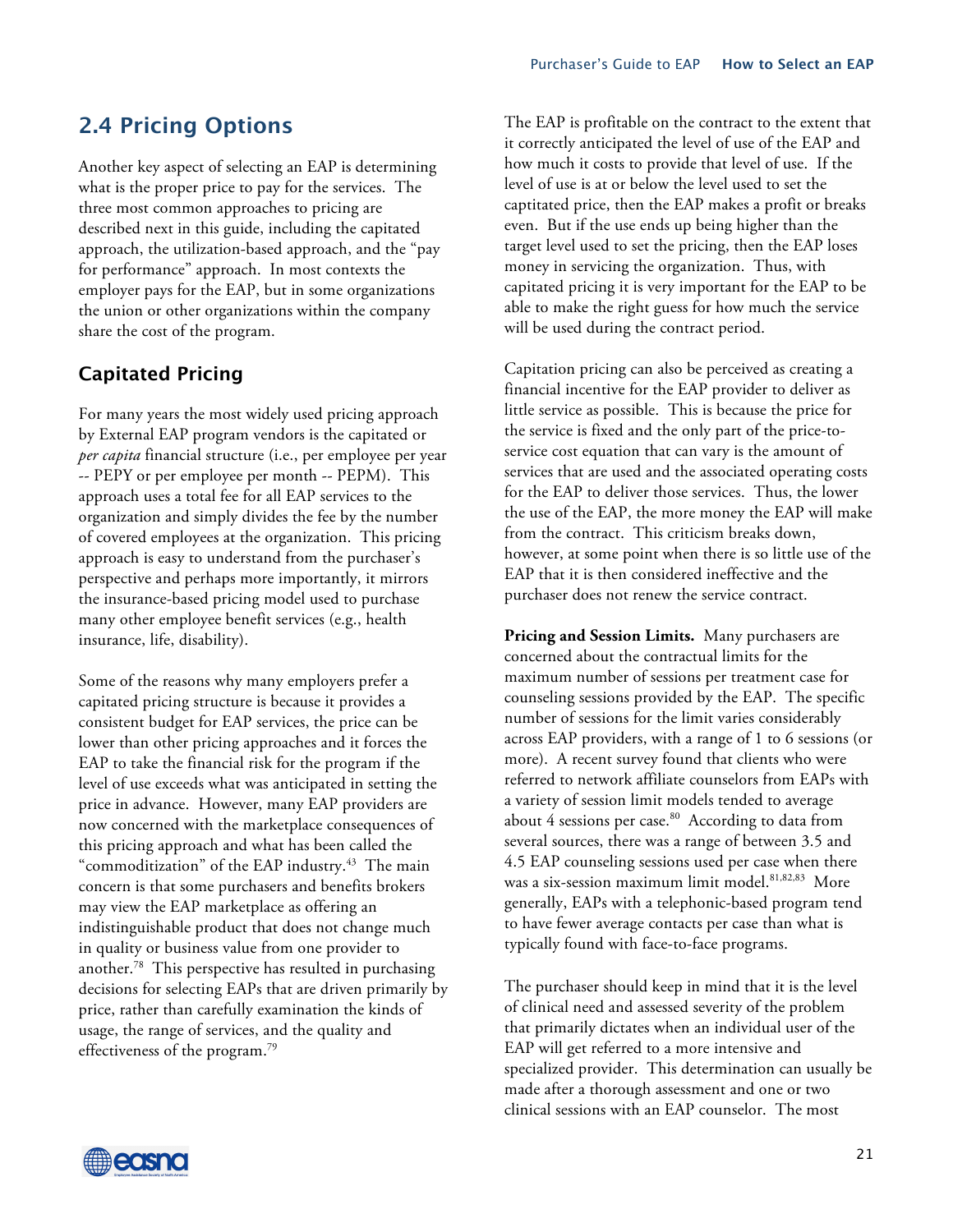serious cases will get referred out to more appropriate care (perhaps for clinical psychotherapy, psychiatric medications, substance treatment, or group therapy, etc.) before using the maximum number of clinical EAP visits. Thus, having a higher to the limit of clinical sessions is most important for those individuals who are appropriate for receiving brief therapy and action planning from EAP counselors.

### **Utilization-Based Pricing**

In contrast to the capitation model, the utilization approach to pricing EAP services is a concept that ties the EAP's fee to the level of EAP use. The advantage of this model for the employer is that it only pays for the EAP services that it or its employees actually receive. If utilization is low, the employer pays less. Conversely, if the EAP handles more cases and provides more services, the employer will pay more. This pricing model thus shares the financial risk of the program between the employer and EAP. It has the disadvantage of being more difficult to plan ahead for budgeting the cost for the EAP and it requires well-defined reports of utilization that both the EAP and the organization trust as being accurate. Some of the utilization metrics that should be considered for this kind of pricing include the (a) number of EAP clinical sessions provided by telephone; (b) number of EAP clinical sessions provided in-person; (c) total number of clinical cases provided; (d) number of management consultations provided; and (e) other services (e.g., critical incident support, training events, management consultations, and so on).

In practice, however, a utilization-based model typically is structured as two parts and is not purely based on use. The first part is a base fee that is determined from a per-employee per-month capitated rate (but one that is lower than in a full capitated contract) and a second part that includes various per-event fees for each clinical counseling session and/or other specific services.

In this model, the combined PEPM and per visit fee can result in substantial variability in cost compared to standard fixed capitated pricing rates that are based on estimated average utilization. For example, if clinical utilization is low (1 to 3 percent), then the resulting fee will be lower; and if clinical utilization is high (6 to 8

percent), then the resulting fee will be higher than the typical capitated pricing model.

Purchasers interested in this pricing approach need to recognize that a high level of EAP utilization should result in higher levels of positive outcomes for the organization. Thus, higher EAP fees are offset by the correspondingly higher levels of business return from greater use of the service (e.g., employee productivity, absence, health care cost savings, reduced disability claim costs – see later in this report Part 3.2). The utilization-based pricing model is built on a belief that EAPs should be judged on program results and not just on price.

## **Pay for Performance Pricing**

The newest and least commonly used pricing model is called Pay for Performance (P4P). This approach is borrowed from the medical care environment and it provides clinicians and facilities with limited financial incentives (essentially bonuses) for demonstrating improved treatment outcomes. P4P arrangements tie an agreed-upon set of metrics (e.g., quality of care, patient satisfaction, clinical outcomes) to financial incentives. The specifics of these programs can vary, including the clinical areas targeted, the type of sponsor providing money for the financial incentives, the size of the incentive, and the formulas used for determining the incentive amount. P4P models are not full pricing approaches that cover all of the fees needed to purchase an EAP. Instead they augment the more basic pricing model with additional fees that can be earned with certain behaviors.

In many ways, however, P4P models are affected by the same concerns that plague utilization-based pricing models. Generally, there is a lack of accepted methods, across vendors and program models, for evaluating performance. For instance, employers that require "report cards" from their vendors typically ask for measures that are not important or relevant to outcomes, such as telephone response times in a call center or the level of client satisfaction with EAP counseling. A high performance rating on either of these measures does not indicate whether the troubled employee who accessed services actually experienced improved emotional health or productivity.

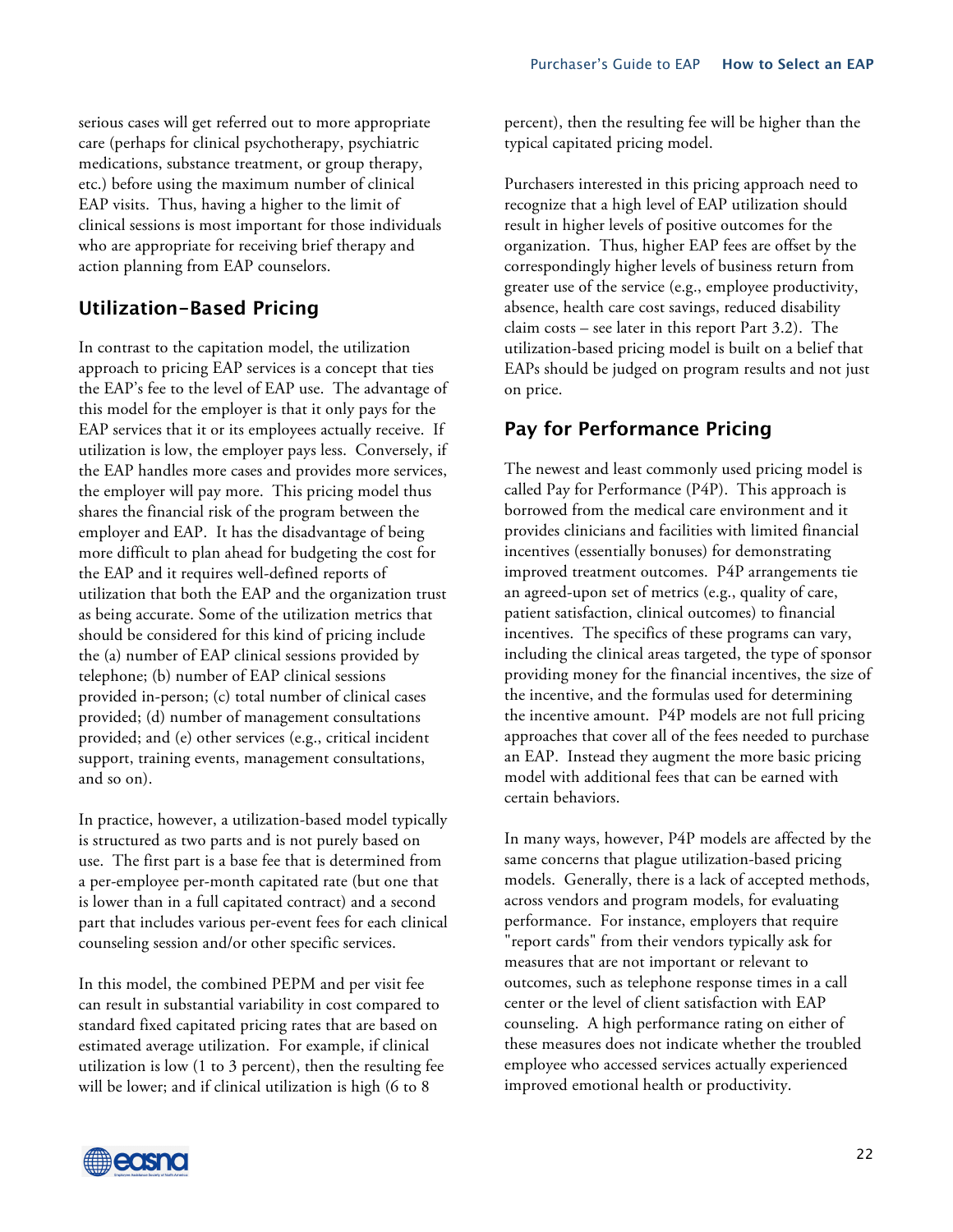### **Fees at Risk**

Conceptually related to P4P, but an opposite fashion, is the pricing practice of designating certain aspects of EAP use and operations as performance standards that must be met by the provider and can benefit the purchaser financially if they are not achieved during the course of service delivery. Commonly used operational metrics for EAPs are the average speed of answer, the percentage of calls into the service center that are abandoned before being answered, the average length of waiting time to see an EAP counselor, and the level of satisfaction for service users. The EAP provider can designate some portion of the total contract fee (e.g., 5%) that is linked to meeting the performance objectives. Employers increasingly expect to have some fees "put at risk" in this manner by EAP providers, as this has become commonplace in the purchasing of other kinds of employee benefit services. Anecdotal evidence indicates that most EAPs meet such criteria for performance. Performance guarantees are thus financial penalties for poor performance by the EAP rather than giving additional pay for good performance.

## **2.5 The "Core Technology" of EAP**

The delivery and pricing models should be considered in light of the quality of services that are offered from the EAP. But just how is the quality of service determined? One approach is to consider how much the program follows what is considered the core or fundamental functions of an EAP. The EAP Core Technology represents a set of practices that defines the distinguishing properties of delivering employee assistance programming. 84,85,86 Developed in the late 1980s from a review of research in the field, the model originally featured seven components (See Table 2). A decade later, the Employee Assistance Professionals Association produced a similar model of EAP core technology.

**Work-Performance Focus**. The most critical component is for the EAP counselor to assess how an employee's problems are affecting his or her ability to function at work and the performance of the workplace. EAP counselors are trained to help the employee to identify the stressors that impact work and determine how the person can better cope with the situation. Because this area is so important, when the service is evaluated it should be judged on the changes in client employee work performance.

## **Table 2**

#### **Components of EAP Core Technology**

| 1              | The identification of employees' behavioral<br>problems includes assessment of job<br>performance issues (tardiness, absence,<br>productivity, work relationships, safety, etc.)    |
|----------------|-------------------------------------------------------------------------------------------------------------------------------------------------------------------------------------|
| $\overline{2}$ | The evaluation of employee's success with use<br>of EAP service is judged primarily on the basis of<br>improvement in job performance issues.                                       |
| 3              | Provision of expert consultation to supervisors,<br>managers and union stewards on how to use<br>EAP policy and procedures for both employee<br>problems and for management issues  |
| 4              | Availability and appropriate use of constructive<br>confrontation techniques by EAP for employees<br>with alcohol or substance abuse problems                                       |
| 5              | The creation and maintenance of micro-linkages<br>with counseling, treatment and other community<br>resources (for successful referral of EAP cases)                                |
| 6              | The creation and maintenance of macro-linkages<br>between the work organization and counseling,<br>treatment and other community resources (for<br>appropriate role and use of EAP) |
| 7              | EAP has a focus on employees' alcohol and<br>other substance abuse problems                                                                                                         |

SOURCE: Adapted from Roman and Blum (1985, 1988)<sup>84,85</sup> and Roman (1990).<sup>86</sup>

**Manager Awareness.** Another core component is to have the EAP staff work closely with the company in order to train managers and supervisors on how to successfully engage the EAP and to understand the larger issues of importance to the organization. This is another component that has often seen active engagement from union leaders.

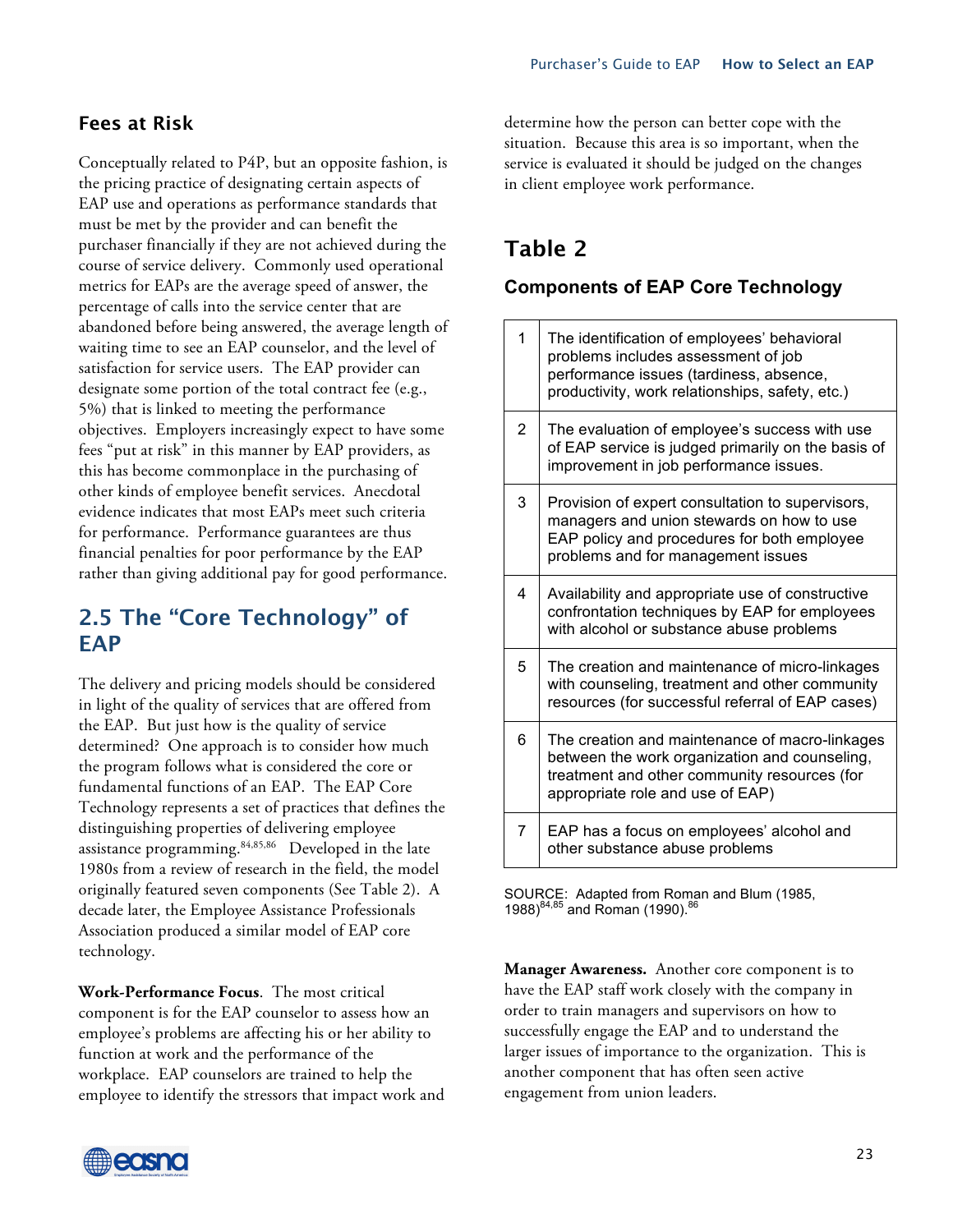**Linkages to Internal and External Resources**. The EAP should know the range of resources available to assist employees from within the company (called micro linkages) and also from the surrounding local communities as well (called macro linkages). A EAP should be able to offer direction to troubled employees for what to learn about, where to go and what to do in order to improve their situation. Offering this kind of information that is tailored to the individual's problem and local environment is very empowering and can thus spur confidence and self-efficacy that is needed to make behavioral changes and effectively respond to the situation. A thorough assessment process and having a rich database of current and accurate resources are needed by the EAP to fulfill this core component.

**Substance Abuse Focus.** The workplace offers a useful context for the identification and referral for individuals with drinking and drug abuse problems.<sup>87</sup> EAPs have a long history of being specialists in this area. <sup>21</sup> The EAP can provide confidential services to management and staff workers with substance abuse and misuse problems and associated mental health disorders. A high-quality EAP should have staff and specialists who are trained and certified in working with substance abuse problems. The EAP should routinely screen all cases for substance abuse issues. Several brief validated screening instruments are now available for this purpose, such as the AUDIT and GAIN tools (see Resources section). The ability to find and intervene with substance abuse and misuse cases is one of the best ways for an EAP to deliver savings, as these kinds of problems are very costly when they are not addressed. 87

Even though it was introduced over twenty years ago, a survey conducted in 2008 found that the most of the professionals in the EA field today (85%) are familiar with the Core Technology. 88 Research on outcomes and ROI supports the argument that enacting these core technology components provides substantial business value to purchasers of EA services.<sup>36,51</sup>

## **2.6 Professionalism**

The professionalism of the EAP also should be considered when selecting employee assistance services.<sup>89</sup> Three important areas include following industry standards for ethical conduct, certification of



individuals, and the accreditation of entire programs and providers.

#### **EAP PERSONNEL RECOMMENDATIONS:**

Employers should require their EAPs to adopt clear professional standards, including that EAP staff maintain the following qualifications:

(a) A minimum of a master's degree in human services from an accredited institution;

(b) An active specialty credential, such as the Certified Employee Assistance Professional (CEAP);

(c) An active clinical license that reflects competency in activities such as individual assessment, shortterm problem resolution, crisis intervention, threat of violence and related EAP tasks; and

(d) Appropriate credentials and/or sufficient experience for persons who perform organizational assessment and consultation services.

SOURCE: *National Business Group on Health's Employer's Guide to EAP* (2008). 17

#### **Ethics**

A high quality EAP provider should embrace and follow the ethical guidelines for the field.<sup>90,91</sup> This is especially important regarding maintaining client confidentiality for users of the program so that employees feel safe in coming to the EAP and managers can trust making referrals to the service.

#### **The CEAP Certification**

The Employee Assistance Professional Association has developed independent certification procedures for individuals. 92 The Certified Employee Assistance Professional (CEAP) is a voluntary credential that identifies individuals who have met established standards for competent, client-centered practice, and who adhere to a professional code of conduct designed to ensure the highest standards in the delivery of employee assistance services. Over 5,000 individuals have earned the CEAP designation through EAPA.<sup>77</sup>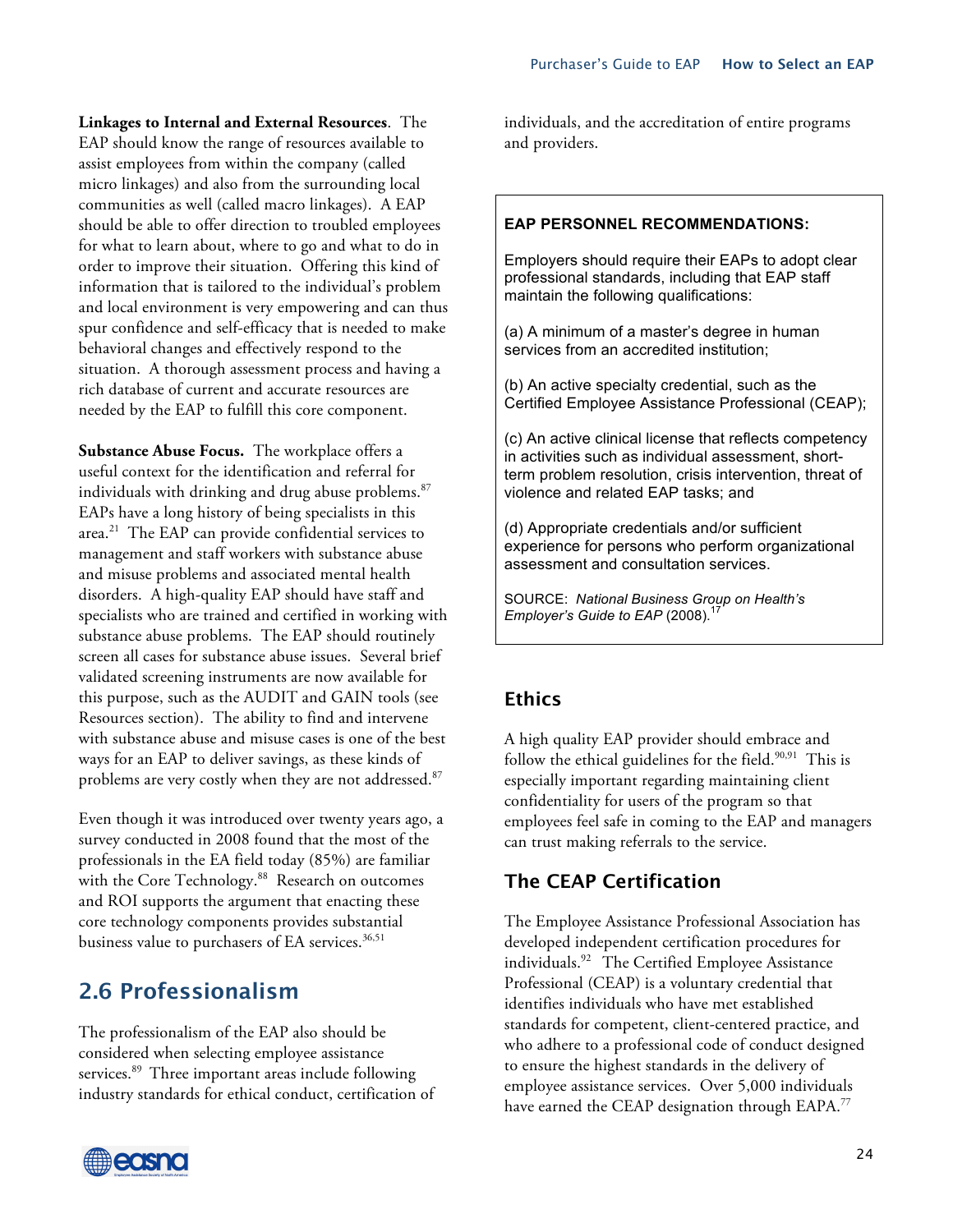In Canada, the CEAP designation is not a program standard. Instead Canadian EAPs have relied upon the credentialing and professional standards enforced by the professional associations to which EAP providers belong, supplemented by a higher level of participation in program accreditation.

### **Program Accreditation**

As in most professions, accreditation in the EAP industry ensures that the vendor organization meets a specific set of standards and certification ensures that individual practitioners have the appropriate training and experience to conduct EAP work.<sup>93</sup> In 2001, the Employee Assistance Society of North America (EASNA) in conjunction with the Council on Accreditation (COA) established accreditation standards for EAPs.<sup>94</sup>

COA accreditation is a comprehensive process by which an organization goes through a thorough selfstudy and on-site review by trained peer reviewers in order to achieve the highest recognition for delivering quality services that comply with nationally recognized standards of best practice. These standards are now in their  $8<sup>th</sup>$  edition. As seen in Table 3, the accreditation review encompasses many areas, with a dozen major domains and more than 50 sub-areas.

To date there is a total of 57 EAP programs that have been accredited by COA: 13 organizations that provide primarily EAP services and 44 multi-service organizations that offer EAP services as well as other kinds of services.

*Summary*. EAP service providers being considered for selection can be asked about issues of accreditation of their staff and network affiliate counselors are CEAP certified. Although the value of these standards is sometimes debated within the industry, there continues to be a need to verify validated training and operation of all EAP models. Also, while EASNA has passed on direct responsibility for accreditation to COA, the association remains active and focused on advancing knowledge, research, and best practices toward achieving healthy and productive workplaces.

## **Table 3**

#### **COA Accreditation Components**

|    | Component                                                | <b>Elements</b> |
|----|----------------------------------------------------------|-----------------|
| 1  | <b>Access to Service</b>                                 | 5               |
| 2  | Internal EAP and Parent Company<br>Relations             | 1               |
| 3  | Program Implementation and<br><b>Contract Management</b> | 6               |
| 4  | <b>Contractor Accountability</b>                         | 4               |
| 5  | Record-keeping                                           | 4               |
| 6  | Assessment                                               | 4               |
| 7  | Service Planning and Monitoring                          | 3               |
| 8  | <b>Service Elements</b>                                  | 11              |
| 9  | Critical Incident Reporting                              | 1               |
| 10 | <b>Work-Life Services</b>                                | 3               |
| 11 | Case Closing                                             | 2               |
| 12 | Personnel                                                | 9               |

SOURCE: The Council on Accreditation Employee Assistance Program Accreditation Process (2008).

## **2.7 EAP Network Affiliates**

Another indicator of program quality involves the area of who actually provides the clinical care to employees who use the EAP for individual problems. Most of the in-person counseling sessions that are generated from an external vendor delivery model, or from a blended internal-external partner delivery model, are delivered by counselors that support the EAP as paid contractors. These professionals are part of a network arrangement and live in the same geographic areas where the staff for the organization is located. In most contexts these counselors are not full-time employees of the EAP.

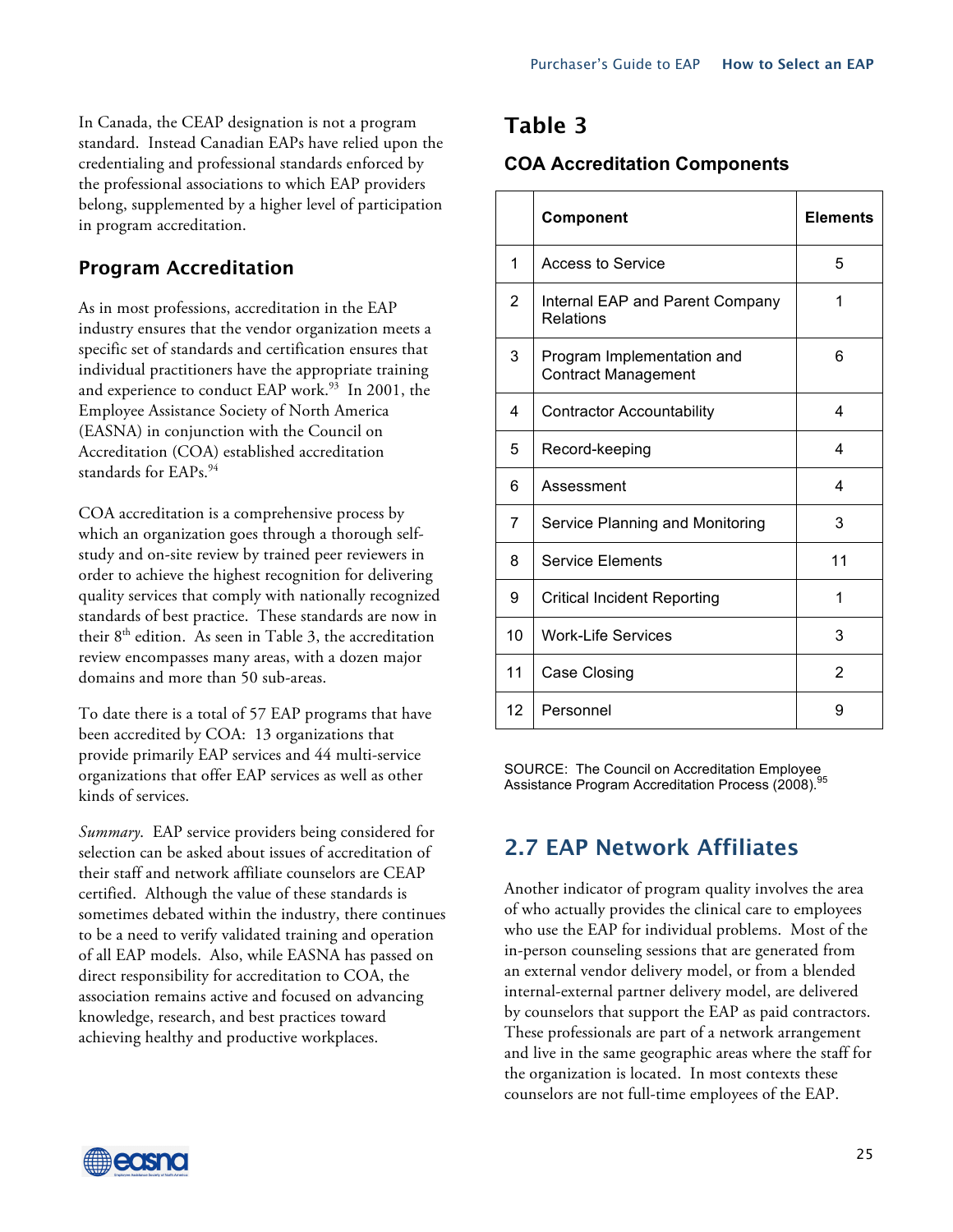These "affiliates" as they are called, are typically licensed clinical social workers, counselors, psychologists, or marriage and family therapists. Affiliates perform EAP work on behalf of EAP vendors in a variety of settings offsite from the organization's workplaces, such as private practices, health care agencies and hospital-based mental health clinics.

Generally, only a small portion of the typical affiliate's individual practice caseload is for EAP work and thus the majority of affiliates consider themselves general practitioners in counseling or psychotherapy, as opposed to EAP practitioners. For example, a recent survey of affiliate counselors found that about threefourths of these practitioners reporting treating clients from EAP sources pretty much the same as those people from non-EAP referral sources. 80 The main distinction is that cases from EAPs have fewer visits than cases referred from the general mental health benefit plans - an average of about 4 vs. 11 sessions, according the one study.80 However, the difference is this study was due more to the shorter maximum number of session limits for EAP cases (often capped at 6 sessions or less) than due to the clinical needs of the client.

A concern among some in the industry is that affiliate counselors may not take as much interest in workplace performance issues or know as much about company specific resources and the specific client organizational issues compared with trained and dedicated EAP specialists. However, to address this issue some EAPs have developed a first tier or premier level of affiliates that are more focused on the core technology and workplace performance.

## **2.8 Selection Tools**

After learning about what is desired in the EAP, a final step is to conduct the selection process and specifically evaluate one or more EAP provider companies. Two popular tools to consider for this part of the selection process are using structured information gathering instruments and conducting an independent audit of the EAP provider or vendor.

#### **Using an RFP to Compare EAPs**

Various themes are included in a request for information (RFI) or request for proposal (RFP) for EAP services. See Appendix 4 for a complete set of questions from a sample RFP for EAPs. The themes included in this RFP include the following:

24-Hour phone access, intervention, and intake Assessment and short-term counseling Workplace assistance Network development and management

Data management and reporting

Account management and communication

Quality improvement and evaluation

Staffing

Fee proposal

Some of the difficulty in comparing providers and selecting an EAP vendor is that standardized client reporting and operational benchmarks are not required yet for the EAP industry. Although certain aspects of this issue are addressed through the programs for certification of individuals (the CEAP) and for external providers and internal programs (COA accreditation), these remain *voluntary* elements and are not required standards. Thus, any company can claim that they are providing "employee assistance program" services and it is up to the purchaser to determine exactly what that means.

But help for this problem may be on the way. A research project to develop a standardized RFI tool is being conducted by the National Business Coalition on Health (NBCH) and The George Washington University. The goal for the project is to extend the kinds of questions asked of EAP vendors beyond the process and outcome metrics to also collect descriptive and program model information to enable purchasers to compare programs, populations, and services. $^{96}$ 

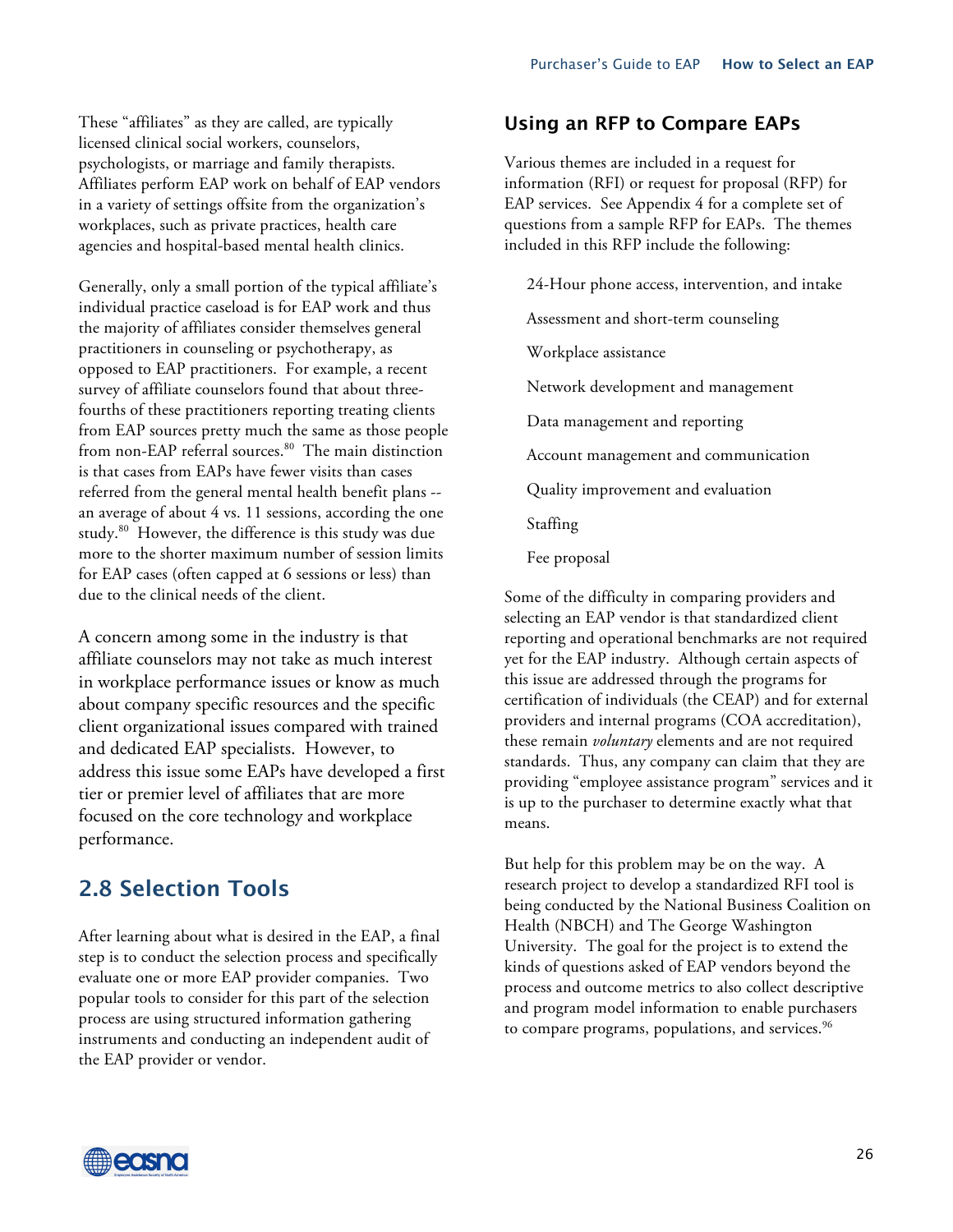There is also a related effort lead by the National Business Group on Health (NBGH) to develop recommendations for strategically defining and measuring EAPs. The Business Group created an employee assistance work group comprised of 25 Business Group members and many EAP professionals to discuss the strategic role of EAPs, develop metrics for measuring EAP effectiveness, and examine how companies currently use EAPs. 97

## **Using an Audit to Evaluate An EAP**

Some employers hire an outside consultant to conduct a formal audit of their EAP provider. This process typically involves the review of business documents and records, interviews with key staff and a site visit to the main operations of the EAP. See Appendix 5 for a list of such questions used at Watson Wyatt Worldwide. Some of the key areas of EAP function examined in an audit include the following:

Observation of intake functions Examination of physical space for counseling Review of reports, billings, utilization Assessment of client satisfaction surveys Evaluation of follow up and client outcomes Structured interviews of EAP staff

Hiring an expert third party to conduct an audit provides the purchaser with an unbiased and objective evaluation of the overall functioning and quality of the EAP. Audits also can suggest areas of improvement and ways to fine-tune the operations of the provider.

## **2.9 Global EAP**

It should be noted that almost all of the content and associated research featured in this report generally applies best to services and programs in the US and Canada. However, in the last decade there has been significant expansion and adaptation of employee assistance services in other countries. 98,99 Qualitative research projects have been conducted on the progress of EAP

development in Australia, 100,101 Europe, 102,103,104 Germany, $^{105,106}$  India, $^{107}$  Ireland, $^{108,109}$  Israel, $^{110}$ and South Africa. <sup>111</sup> In addition, a 2009 book now in its fourth edition features information on EAPs in 35 countries. <sup>112</sup> With this growing global expansion of EAP, it has become evident that a simple adoption of practices and models from EAPs in North America is not effective and there are many important contextual aspects of workplaces other countries that must be taken into account to properly develop EAP services to best meet these unique needs. 113

## **Summary of Part 2**

How to select the most appropriate provider or program for EA services involves many steps. One must consider the many ways that EAPs can vary in the kinds of services that are offered, and the type of operational delivery model. These elements tend to dictate the level of overall utilization of the program and it is key to properly understand how this use is measured to compare programs and providers. There is also the issue of how to pay for the EA services that must be decided upon. Indicators of higher quality EA service providers can be found in the program's adherence to the Core Technology of the field, to its experience with ethical guidelines, counselor certification, program accreditation and the training and participation of affiliates in its counselor network. Finally, many purchasers find value in using structured information gathering tools such as the request for information and request for proposal questionnaires and using a formal audit of a particular provider of employee assistance services.

To include all of these factors in the selection process for an EAP will yield a thorough examination of key aspects that should help to reveal which program or provider is the best fit with the needs of the purchasing organization. To assist the reader, we offer a *Selection Considerations List* that summarizes key decisions in this process (see Table 4).

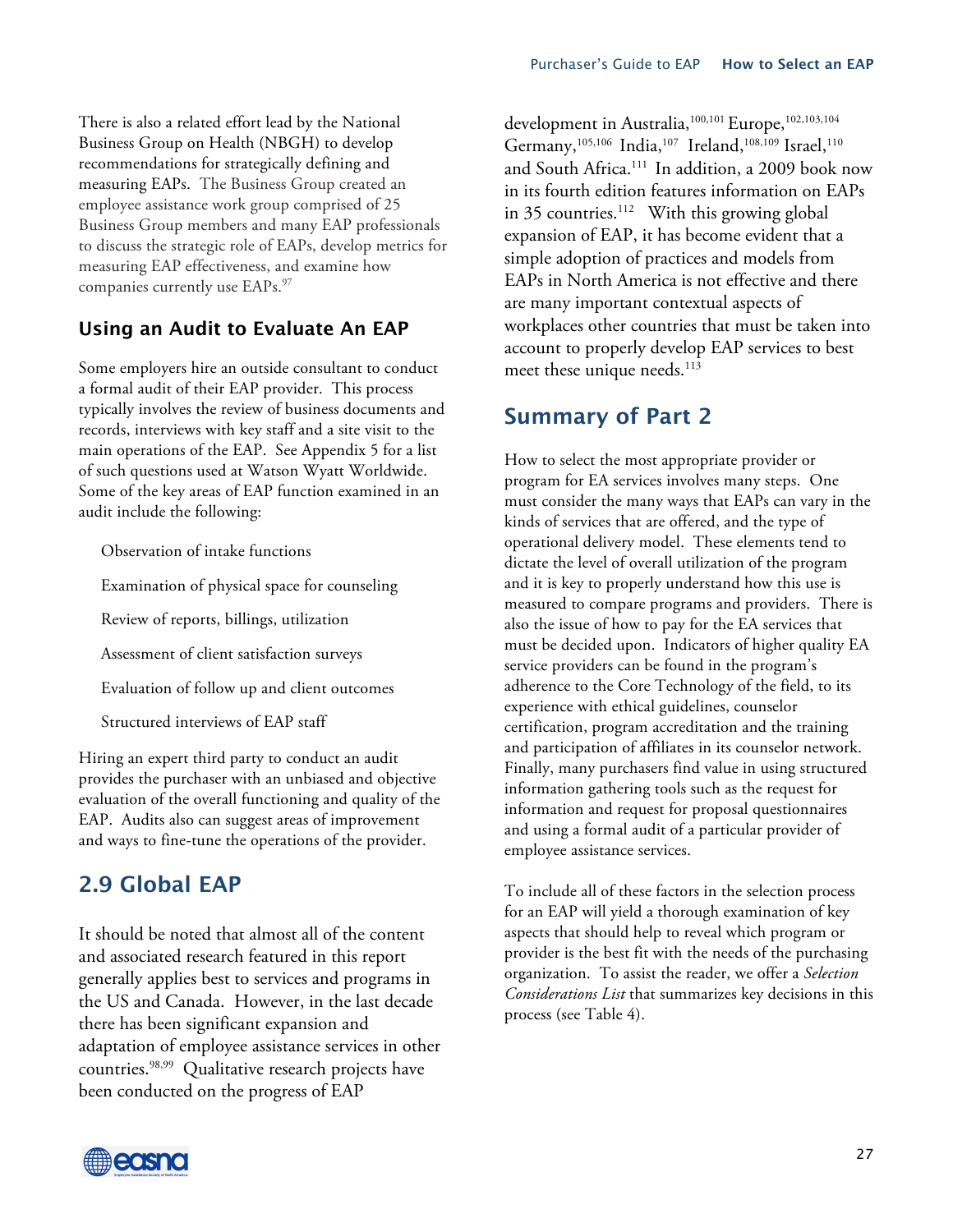## **Table 4**

#### **Key Considerations for Selecting an EAP**

#### **Selection Component**

1) Which kinds of EAP **Services** are needed at your organization?

- Individual services
- Managerial services
- Organizational services
- Administrative services

2) Which **Model of EAP Service Delivery** is best for your organization?

- Internal model
- **External model**
- Blended model

3) What level of **Utilization** of the EAP is desired and what types of use rates will be evaluated?

- Clinical cases use (most conservative)
- All people use
- All activity use (most inclusive of all kinds of services)

4) Which kind of **Pricing** is best for paying for the EAP services at your organization?

- Capitated or fixed rate pricing
- Utilization-based pricing
- Pay for performance pricing
- Pricing with fees at-risk

5) How well is the program able to deliver its services in ways that fulfill the **Core Technology** of the EAP field?

- Emphasize employee work performance
- Specialize in alcohol abuse and other addiction problems
- Promote awareness of the EAP among managers and supervisors and their role in the referral process
- Develop and update available resources from inside and outside of the organization

6) What level of **Professionalism** is desired?

- Certification of individuals (CEAP)
- Accreditation of the program (COA)
- Other state or topic specific licensure and training requirements

7) What kinds of **Tools** will be used to evaluate the EAPs considered for your organization?

- Request for Proposal (RFP)
- External formal audit of program

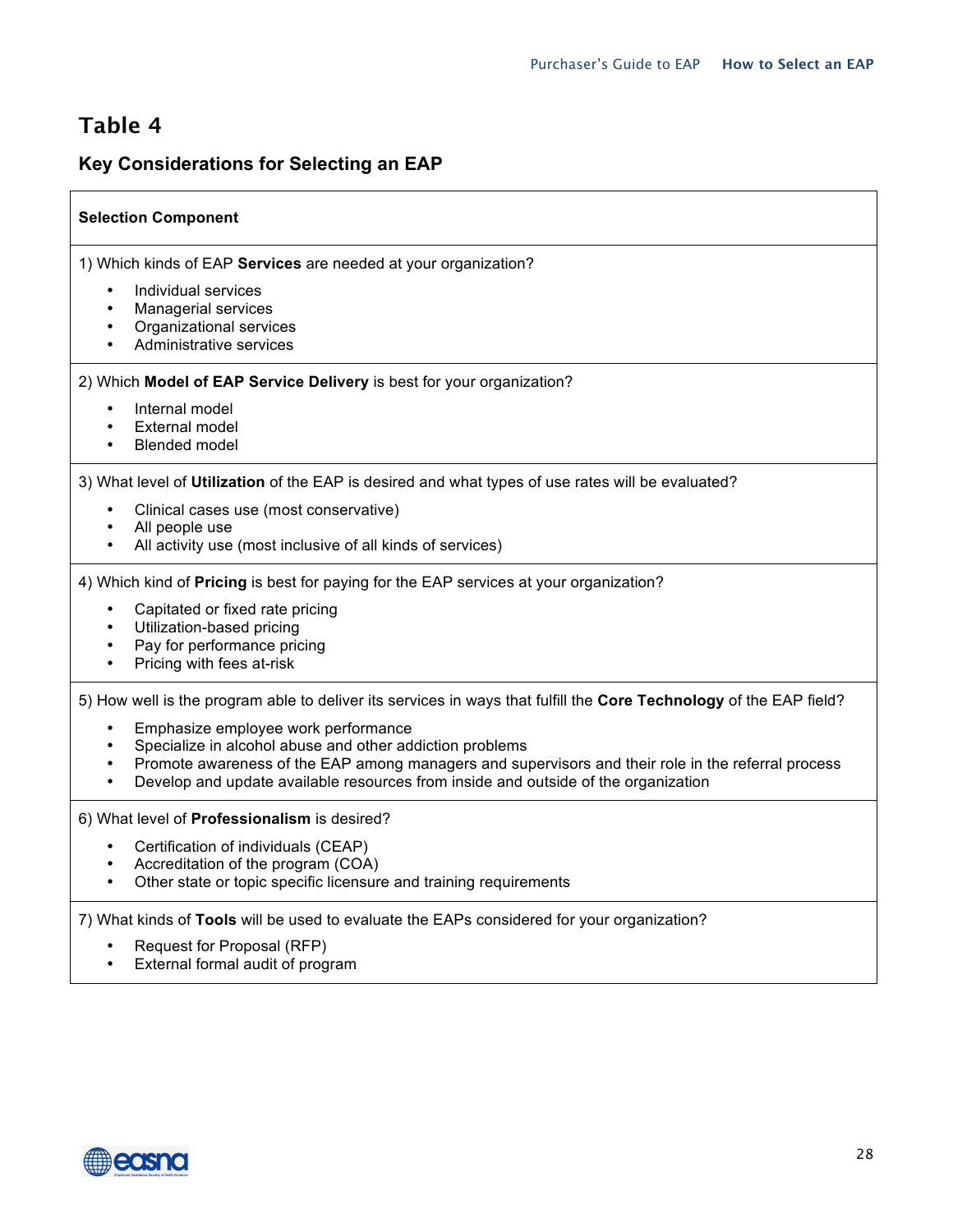# **PART 3 How to Strengthen an EAP**

This part of the guide addresses how to effectively implement employee assistance services in an organization. It also presents a conceptual model for understanding the major kinds of business value that are possible from EAPs. This model can be used in a proactive fashion to help determine the practice model and operational features that correspond to the level of business value desired by the EAP purchaser.

## **3.1 Effective Implementation**

Once the right EAP program and delivery partners have been selected, the next question becomes how should it be set up and promoted so that it will be used. The initial planning process to guide the implementation of an EAP should include a review of current company data, reports, and costs. The key stakeholders for the EAP should be identified, engaged, and then asked to collaborate on tailoring a plan to implement the EAP. Specific goals, metrics, and analytics should be developed for each of the defined areas of management focus. These results need to be measured, reported upon, and then will become the basis for making improvements and changes in how the program operates.

The implementation planning process is similar to setting up a sophisticated home theater system. There must be specific "cabling" and compatible "connectors" for each component of the system to achieve potential and play its unique role. Varied functions need to be coordinated and integrated to create a high quality output. The following are suggestions for the implementation and promotion of an EAP.

**Leadership Support of EAP.** Senior executives at the organization can announce the availability of EAP services and help to define management's motives for offering these programs. A joint announcement can be made if there is union involvement in the EAP. The

announcement should emphasize the organization's interest is maintaining a healthy workforce and outline the steps it has taken in terms of offering an EAP. This act favorably introduces the EAP into the organizational culture and encourages its use.

#### **Case Study of EAP Implementation**

When Heritage first implemented its EAP, all employees were notified of the new service through a letter of introduction from the CEO. As a follow-up, training sessions, which were supported by the EAP vendor, were also conducted at each of the company's 27 locations to explain the benefit and how to use the EAP. This training was supported with ongoing distribution of informational flyers and business cards, as well as by posting the EAP's tollfree phone number in break rooms.

The EAP vendor also provided training sessions at each location for the company's managers and supervisors. Getting the "buy-in" from the supervisors was the most important factor in the implementation process. Part of the reason that supervisors were supportive of the new EAP is because it was positioned as an avenue of referral for those employees who were struggling on the job because of non-job related reasons. In fact, the supervisory referral has turned into the most beneficial feature of the EAP.

*Connie Hoselton* Senior Vice President of Human Resources Heritage Enterprises, Inc.

SOURCE: Interview conducted for this *Guide*.

**Company Policy.** Part of the implementation process involves formalizing the availability and role of the EAP by including it in the written HR practices and policies

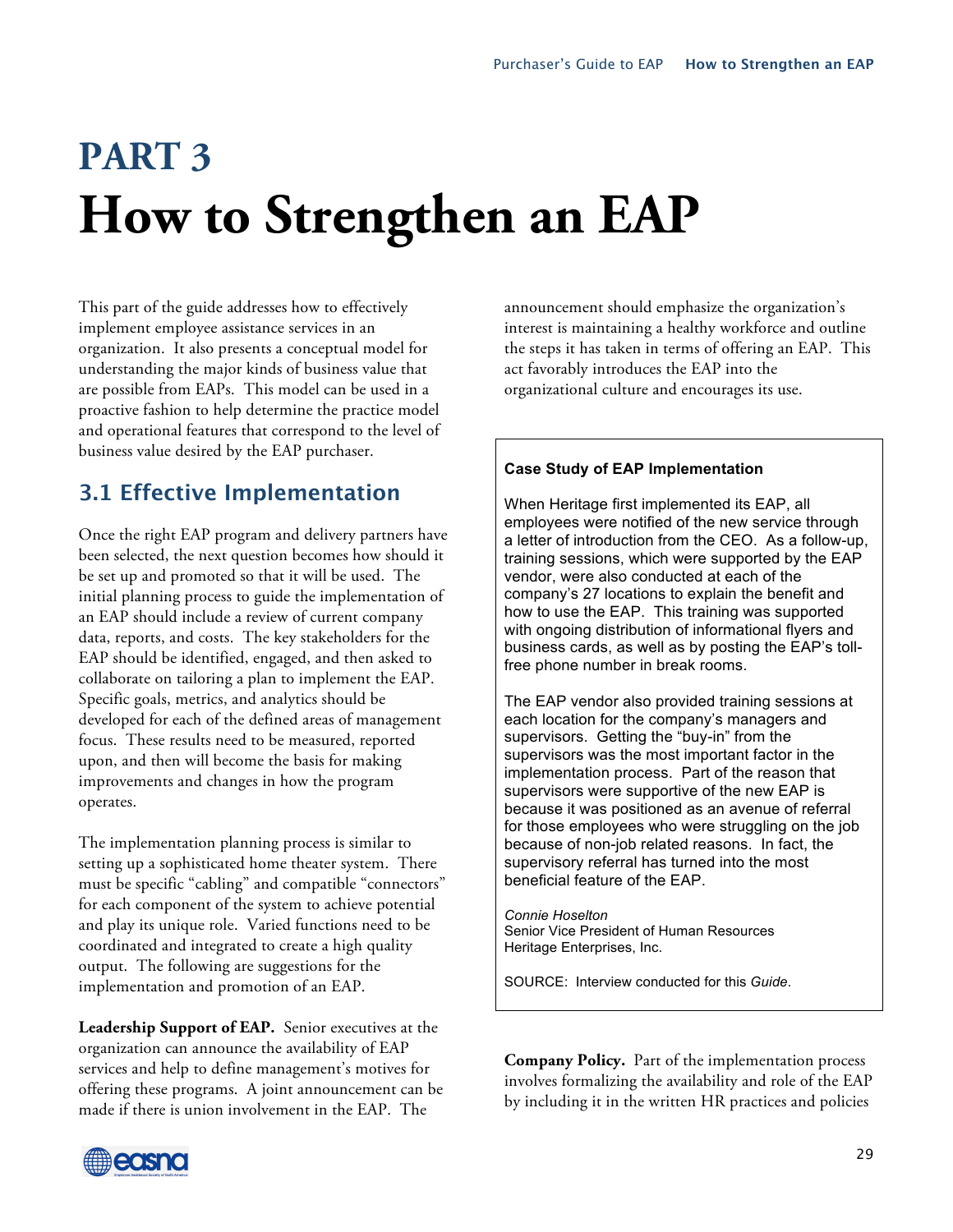for the organization. The purpose is to establish a specific practice guideline regarding how the EAP will operate and function internally. Within the guideline, all goals and responsibilities for the EAP should be clarified. <sup>114</sup> In addition, leave of absence, progressive discipline, sick leave and disability management, Equal Employment Opportunity (EEO), Americans with Disabilities (ADA), and threat management policies should each reference the availability of EAP as a problem solving resource to be utilized at defined times and conditions. Research has shown that there is increased use of the EAP when the company policy features the EAP.72,73

**Utilization Targets.** Merely offering an EAP does not mean it will be used. The company should develop a specific target level of utilization and then create a realistic plan to promote the EAP in order to achieve the utilization desired. High utilization of the EAP is best achieved through repeated promotional efforts and, most importantly, through positive word of mouth from managers and satisfied employee users of the service. The organization could even conduct a survey to determine what specific kinds of EAP services and topics are of most interest to the employees.<sup>115</sup>

A novel approach for seeing the results of good EAP use is for employers to share their organizational chart with the EAP. When this organizational level information is linked to the HR employee eligibility database that is shared with the EAP, it can create customized reporting that shows the utilization of the EAP by each part of the organization. This kind of EAP reporting is called Organizational Mapping. <sup>116</sup> Part of the appeal of this approach is that it provides a snapshot of the current status of the EAP's relationship with the organization and shows where it can seek to improve and have more interaction in the future.

**Promotional Communications.** A necessary component of implementation is to maintain regular communications with employees and family members regarding the availability the EAP and the importance of being proactive concerning its use. All of the staff in the organization should be encouraged to approach the EAP with an attitude that any one of them could need to use the service at some time. From an employer perspective, offering the EAP sends the message to employees that "Your individual well-being is

important." Communications can note that the EAP offers self-help tools and educational resources, which can and should be used. Some places see the EAP as a resource of last resort, when it is much better to create expectations that no problem is too small or too big to get help. Employees should be encouraged to have a "low-threshold" for deciding when it is appropriate to use the EAP.

> *Communication is a key component in helping employees correctly utilize the EAP resources and benefits that are available to them. Periodically remind employees and managers about the services your company has available.*

> > *-- Employee Benefit News (2008)117*

**The Internet.** Recent years have witnessed an increasing use of the Internet in the promotion and delivery of EAP. 64,65 Web-based services have allowed many employees to become more familiar with the purpose of EAPs. Websites for EAPs are becoming more elaborate and offering access to provider lists, tip sheets, online health and wellness presentations, live Webinars, and self-assessment tools. Some EAP websites are embedded within the larger company intranet or HR website.

One advantage of a web-based approach is a lessening of the reluctance some people have about using EAP services.<sup>118</sup> Offering clinical services and prevention over the Internet, where it can be accessed at any time with relative anonymity and complete privacy, might also reduce the stigma normally associated with mental health concerns and substance abuse problems. For example, at Ernst & Young, when they combined the website functions for the EAP, Work-Life and HR/benefits into one website, the result was an increase in the use of the EAP and of the Work-Life services – from 8% and 12%, respectively as separate services, to a combined 25% annually versus 20% for the year before when combining both services. 119

The use of online or web-based tools for the delivery of *clinical* counseling between EAP clinicians and employees is advancing as new practice model.<sup>120</sup> With

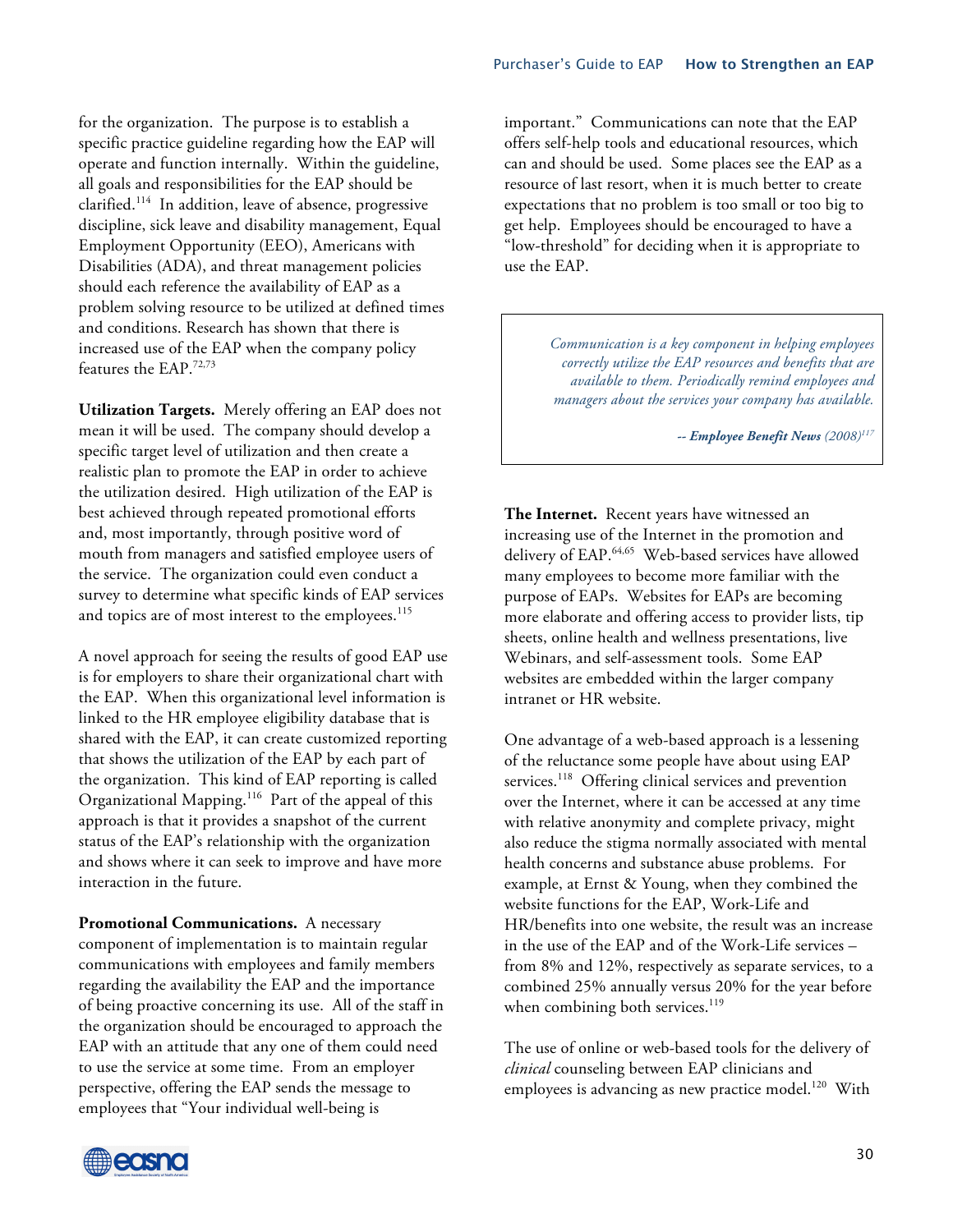careful attention to ethical and privacy issues, the online method of counseling is being used successfully at some EAPs and its use is likely to only increase in the future. 121,122

**Manager Training.** A successful implementation should provide trainings to encourage managers to make both formal referrals to the EAP when certain events occur and to also make informal "positive" referrals for employees where there are indications of personal issues or other needs. Managers should be alert to changes in behavior or information indicating the presence of individual issues regarding relationships between colleagues or among subordinates. Supervisors can be taught how to establish a proactive approach to identify personal and behavioral issues and take appropriate action to involve the EAP.<sup>123</sup>

Managers sometimes just accept problem employee situations, because "that's just the way it is, and there's nothing I can do about it." This failure to address problems can negatively impact the workplace. Research has shown that there is increased use of the EAP when there is greater training provided to managers and supervisors about the EAP.<sup>72,73</sup>

*"Employers can teach managers to watch for signs of mental illness and provide resources for employees. They can improve employee assistance programs by offering assessment, counseling and referral to mental health services."* 

*-- Canadian HR Reporter (2008) 124*

#### **Summary of Implementation**

Implementing EA services is an important final step after the employee assistance provider and program have been selected. After the initial review of organizational records and resources, the EAP should be promoted with the support of company leadership. Company policy and other HR/benefits materials need to be updated to include the EAP. The organization should also set utilization targets for how much the EAP is expected to be used and what components of the program are emphasized. Another critical task for implementation is to create a range of promotional



communications and other visibility tactics to inform others about the EAP service. The Internet and company websites can be valuable tools for both promoting the EAP and for encouraging its use. The endorsement of supervisors and management is critical to the success of an EAP and thus trainings should be designed and delivered to all supervisors and managers.

## **3.2 EAP Business Value Model**

To those not familiar with the research literature in this industry, it can be difficult to know which elements are the most important to use in judging the business value of employee assistance services. This task is further complicated by the range of outcomes that have been examined in past studies and by the variability in the nature and quality of the services offered by different EAP programs and providers. To address this need, the "EAP Business Value Model" was developed. 75,125,126,127 It identifies and prioritizes the primary sources of business value that EAPs -and their allied mental health and workplace service partners- are capable of providing to purchasers and organizations.

The model features three major categories or levels of value: *Workplace Performance Value* – which has cost savings from employee productivity, absence and other human capital areas; *Benefit Cost Value* – which has cost savings from health care, disability and other employee benefits; and *Organizational Value* – which has cost savings from risk management and improved organizational development. These categories are hierarchical in nature, such that one builds upon the other to deliver increasingly more value (see Figure 4).

## **Figure 4**

#### **EAP Business Value Model**

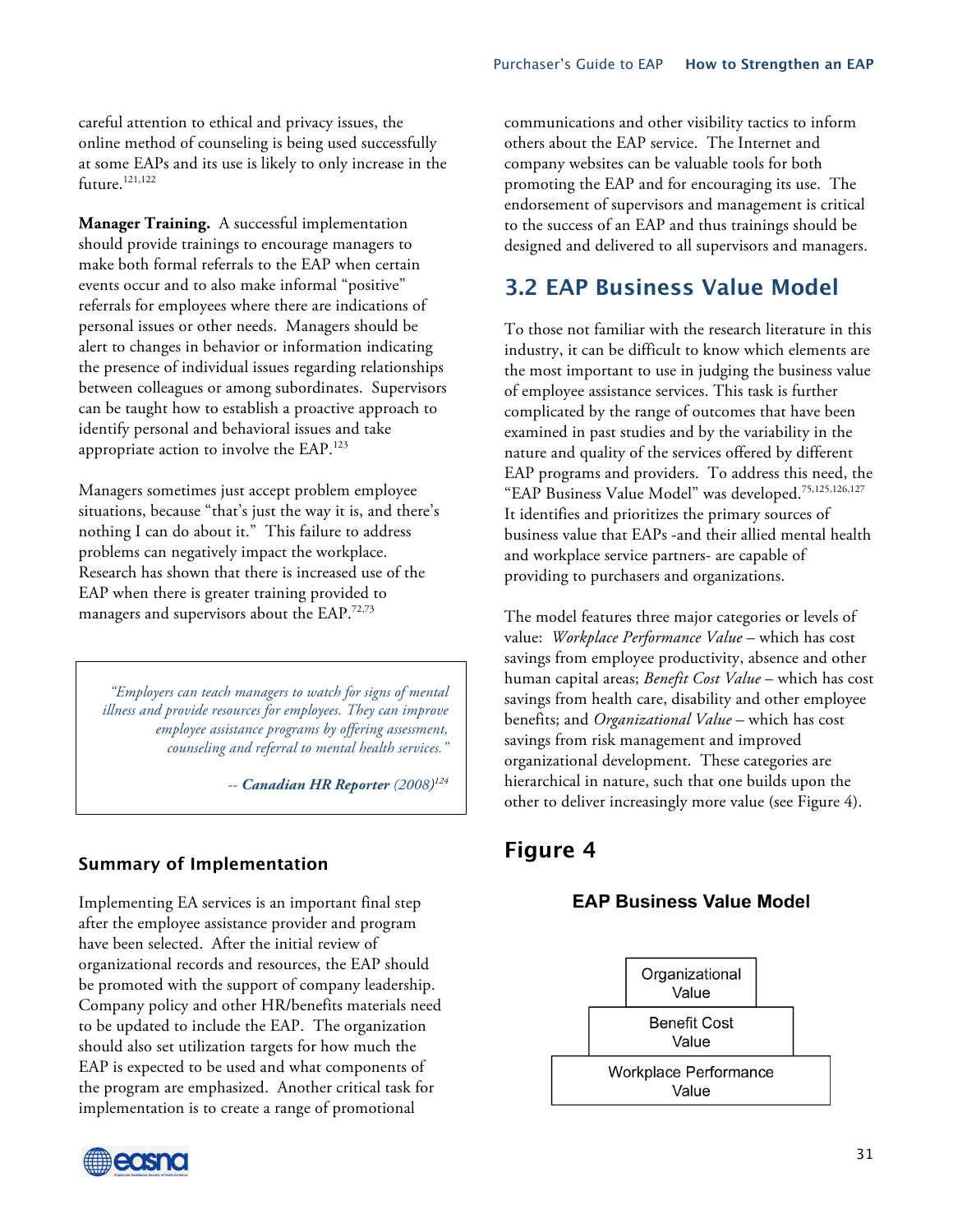### **Value Component 1: Workplace Performance**

The first part of the value model reflects savings in the area of indirect business costs that occur at the level of individual employees through their workplace performance. These costs are considered the domain of human capital management practices. These are cost savings that an organization receives when effective prevention and intervention services from the EAP result in improvements in work performance areas central to the EAP mission: Less employee absenteeism, less presenteeism, less turnover and enhanced employee work engagement. All EAPs should be able to show value in this area and thus it is depicted at the base of the value hierarchy in Figure 4. The evidence for these kinds of EAP outcomes has been reviewed earlier in this report (see Part 1.5).

## **Value Component 2: Benefit Costs**

The second component of the value model includes the impact of the EAP program on the employer paid claims costs for employee benefits in the areas of medical and pharmacy, mental health, disability, and workers' compensation for users of the EAP. These are considered direct costs to the business

**Example: Health Care Benefits**. A primary source or claims savings comes from the many clinical counseling sessions provided by the EAP. If not for the EAP, many of these sessions would likely have taken place in the outpatient benefits system for which the employer often pays the claims costs. Certain EAP clinical cases with more severe conditions can be potentially relevant for greater claims cost savings. EAPs can identify employees with high-risk psychiatric or substance abuse problems and then facilitate the proper referrals and follow-up support for treatment and management programs available in the larger benefits system. For these types of high-risk cases, it is commonly found that mental health and substance abuse treatment costs and associated medication costs may appropriately increase in the short term, but the health improvements derived from the treatment avoids future higher total health care benefit costs. 49,50,51,52

#### **Example: Disability, Workers' Compensation and**

**RTW**. Only those EAPs who work collaboratively with other departments and benefits programs at the company that focus on absence management, disability management, return to work (RTW) programs, injury rehabilitation and disease management programs are able to potentially contribute to cost savings in these small volume but high cost per case areas.<sup>128</sup> Much of the savings in disability and workers' compensation claims comes from the prevention of even larger losses among current cases on disability or work compensation benefits and also the prevention of new cases entirely who were at risk for such claims. An example of how EAP can provide disability benefit cost value is described below.

### **Research Highlight: EAP and Disability**

A study from The Hartford Group (2007) shows that employers with EAP services had better outcomes for short-term disability (STD) claims. The study examined all companies in the Hartford book of business and compared the two companies with the highest levels of overall EAP use (about 11% annual EAP use rate) with companies that did not have any EAP. The results showed that disability claims for psychiatric concerns were 17 days shorter at the high-use EAP companies than at the non-EAP companies (56 days vs. 73). Similar findings were found for differences in shorter duration periods for musculoskeletal claims (55 days vs. 68) and cancer claims (45 days vs. 64). Another analysis compared the percentage of employees who returned to work after being on an STD leave. The employees who had used the EAP were about twice as likely to return to the workforce compared to employees who did not use the EAP (33% returned vs. 16%). The same study showed significant cost savings associated with disability claims: Only 2% of employees using the EAP had a disability claim that converted to long-term disability (LTD) benefits, whereas 9% of those who did not use an EAP had gone on to use LTD benefits.

SOURCE: The Hartford Group (2007).<sup>129</sup>

**Example: Disease Management**. EAPs can partner with other programs that address chronic conditions and disease management. The EAP's proactive workplace outreach can be linked to these other efforts (often from specialty providers or health plans) to

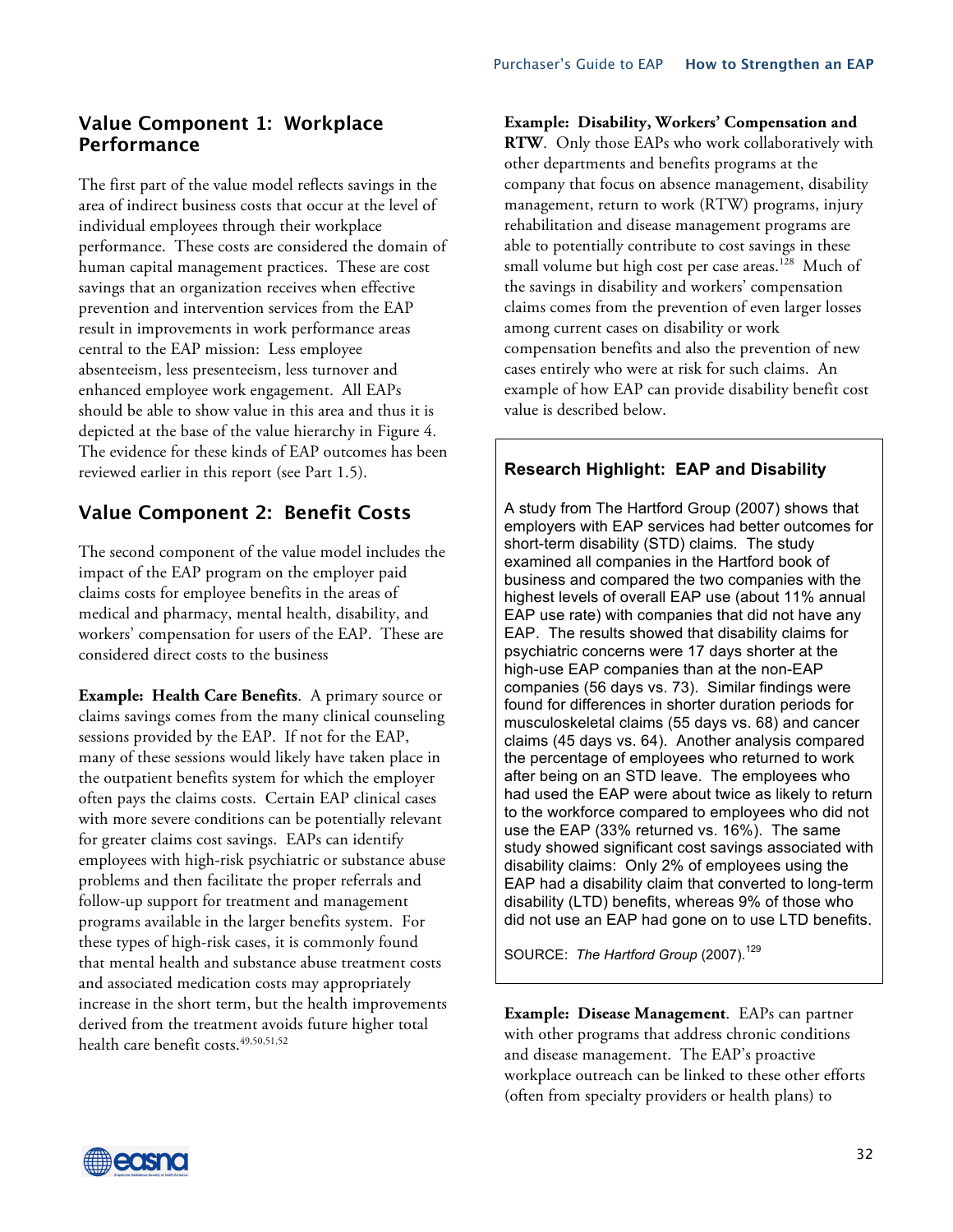improve treatment access and case management. The real value of the EAP staff can be to help identify and intervene with the co-morbid mental health and substance abuse disorders that are so commonly found with other medical problems and chronic diseases and which can interfere with medical care compliance when not properly addressed.

### **Value Component 3: Organizational Risk**

The final EAP value component includes the cost savings to the organization associated with EAP outcomes in the areas of workplace safety risk management, legal liability risk prevention from crisis events, positive changes in organizational culture, improved morale and recruitment. The goal of the EAP when collaborating with these other areas is to get involved early with employee problems and thus prevent regularly occurring and preventable situations from becoming workplace issues. And when they do occur, to stop the progression toward a more serious situation. These outcomes reflect the potential financial benefits from EAP services that are delivered at the work-team and organizational levels. Examples of some of these kinds of organizational level value from EAPs are described below.

#### **Example: Security, Threat Management and Crisis**.

It is recommended to incorporate the EAP into the organization's threat management response strategy. EAP case handling should be part of conflict resolution efforts, which can be included in the organization's violence avoidance plan. In addition, consultation with the EAP helps to facilitate the pre-incident and incident response efforts. EAPs are trained in how to respond appropriately to critical incidents that affect the workplace. Examples of traumatic incidents include bullying and violence, on-the-job accidents, injury and death, and natural disasters.<sup>130</sup>

**Example: Drug Tests**. EAPs can support the resolution of positive drug test cases at the company by providing EAP counseling, as needed.<sup>13</sup> Most EAPs have special training and experienced staff that can assist employees and managers in responding to substance abuse problems. Often substance abuse problems take more effort and persistence to properly

address than other counseling issues and the EAP can assist in coordinating the care and follow-up processes usually associated with chemical dependency treatment.

**Example: Prevention and Wellness**. EAP counselors and programs can be used to support many companywide wellness initiatives.<sup>131</sup> For example, when Health Risk Appraisal (HRA) surveys of employees are used to identify those who are at highest risk for health problems, the EAP could be offered as a resource to help change lifestyle issues and other personal and work conditions that may be involved. Often what holds employees back from changing to a healthier lifestyle is not a lack of facts and knowledge, but rather the practical behavioral changes that allow it to happen. Adding screening items to HRAs for mental health and substance abuse problems is also effective. According to a survey conducted in 2008, the kinds of prevention services provided most often by EAPs to their client organizations, on at least a quarterly basis, are alcohol/drug screening and training (40%), team building (32%), and depression screening (25%).<sup>88</sup>

**Example: Employee Financial Problems**. HR staff and others working with employee financial benefits programs should be made aware of the EAP as a potential resource for employees who exhibit distressed financial behavior, such as wage garnishments, 401(k) early withdrawals or loans, early selling of company stock options, and so forth. This area is a growing problem for many employers and it can cause significant work performance issues if it is not addressed. Employee money problems can also be related sometimes to gambling or other substance abuse issues. $18,117$ 

**Example: Management Skills Training**.The EAP can be integrated into management skills training and other staff development efforts. This can be accomplished by referencing the EAP as a management tool that is available to solve problems that managers are responsible for addressing at work, employee discipline, dealing with difficult people, managing work teams, firings and layoffs, and so on. The EAP can then help managers to improve their employee's performance issues. When collaborating with an EAP professional, HR staff and other managers can achieve firm, fair, and consistent individual performance management practices, which ensure due process and

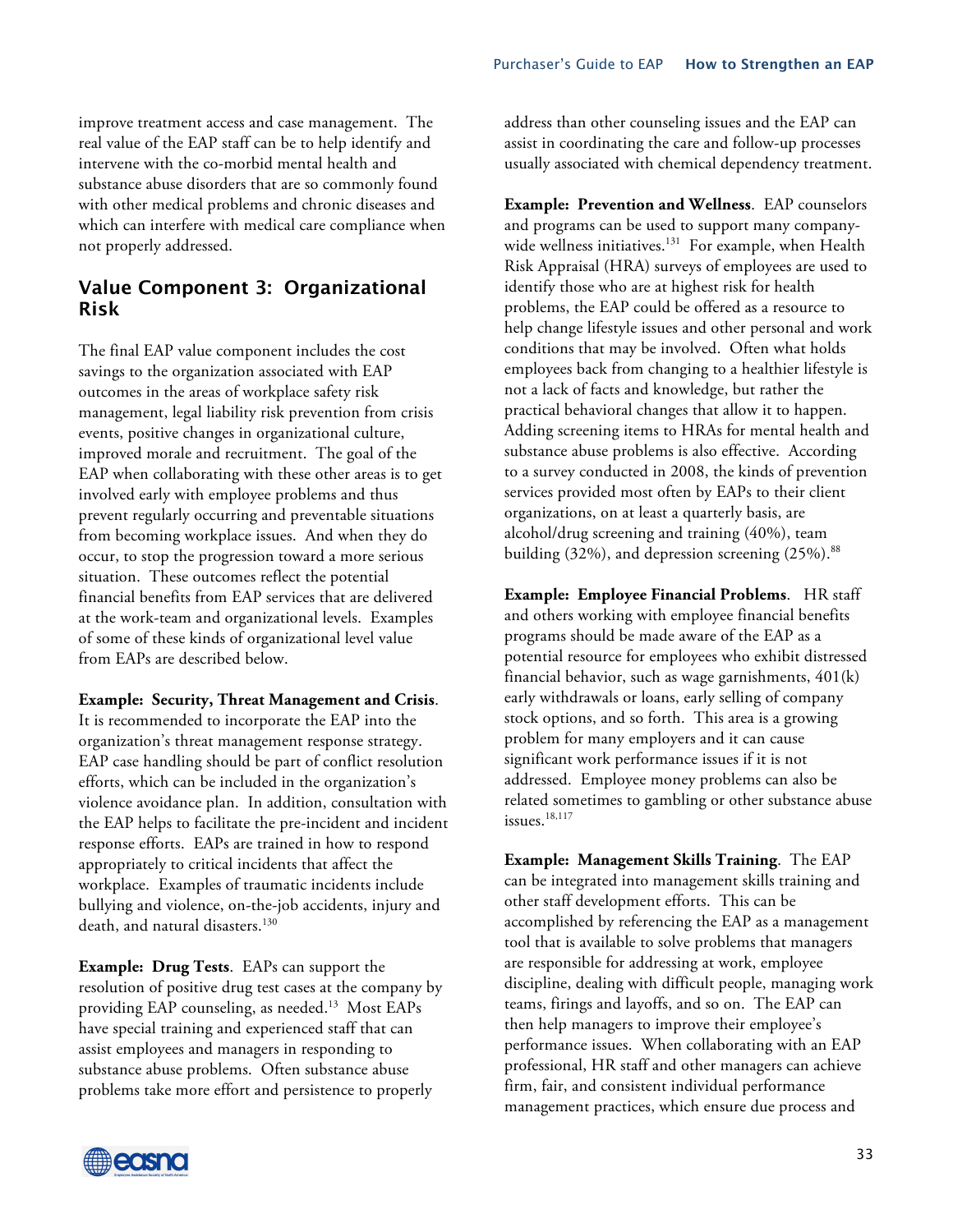reasonable accommodations between the employee and the organization. All of this can help to avoid potential legal problems for the organization when such issues are not handled properly.

**Example: Organizational Development**. If the role of EAPs is broadened to be more than just a counseling benefit for individual employees, then the organization can receive more value from EAPs. The highest goal for an EAP is to be a positive process that is embedded in the organizational culture.<sup>132</sup> When the EAP is given opportunities to integrate into the larger organizational structure and company culture then it can better empower the employer and employee stakeholders to act. This will generate greater "ownership" of the internal outreach and early intervention efforts. Many EAPs already work closely with HR staff and company leadership to assist with large-scale organization change initiatives. For example, the EAP can provide or support the organization in using some of the many kinds of tools now available for assessing the type of culture and health climate of an organization. $133$ 

**Example: Reducing Stigma**. For the EAP to be successful, though, the organization must overcome the stigma and discrimination that so frequently follow those with mental health and substance abuse problems.10,12,118 Employees will not use the EAP if they have fears that their use will be held against them later as a personal flaw or work impairment issue. The workplace can positively address such issues and promote a psychologically healthy environment. One of the best ways to reduce negative attitudes about mental health and other difficult issues is to provide substantial and continuous support for raising awareness of the issues through the involvement of EAP stakeholders. This includes managers, human resources staff, individual employees, and family members. Collaboration with these groups ensures a mutually supportive effort that ensures utilization of the EAP and enhances overall outcomes.

#### **Using the Value Model as EAP Needs Assessment Tool**

This conceptual model can be used to better align purchaser expectations for business value from the EAP with the level and breadth of services provided. Not all of these kinds of value are provided by all EAPs. Many of the lower priced and externally managed EAPs are able to provide value at only the base level of the model in the area of improved workplace performance. As one moves up from this to the next level of employee benefit claims savings, and then again up to the highest level of savings from organizational risk and development, it gets progressively harder for an EAP to show their business value. This is because the EAP must be allowed by the purchasing organization to have greater access into the company (as many internally managed EAP programs do) and to collaborate with company staff in other parts of the organization and with other benefits providers.

**Create an Action Plan for Business Value**. If a purchaser is interested in getting full value from an EAP in all three areas of the conceptual model, it will need to negotiate a higher level of service from the EAP. The business will also need to devote more of its own internal resources (HR and benefits staff) to work with the EAP on setting up and managing activities that serve the benefits claims and organizational value areas. The desire by an employer for a more comprehensive EAP service should be reciprocated by getting more business value in return from the program.

## **Summary of Part 3**

After the provider and program have been selected, the final step is to implement the program and introduce it to the organization. This effort is best accomplished through involving the leadership of the organization, updating relevant policies and procedures, setting utilization targets for the EAP, creating communication materials, taking advantage of online tools, and training supervisors and managers. The goals for strengthening an EAP can follow various tactics at three different levels of EAP business value that focus on supporting individual employees and their family members, proactive collaboration with other benefits programs and assisting the company with organizational level culture change and human capital development initiatives.

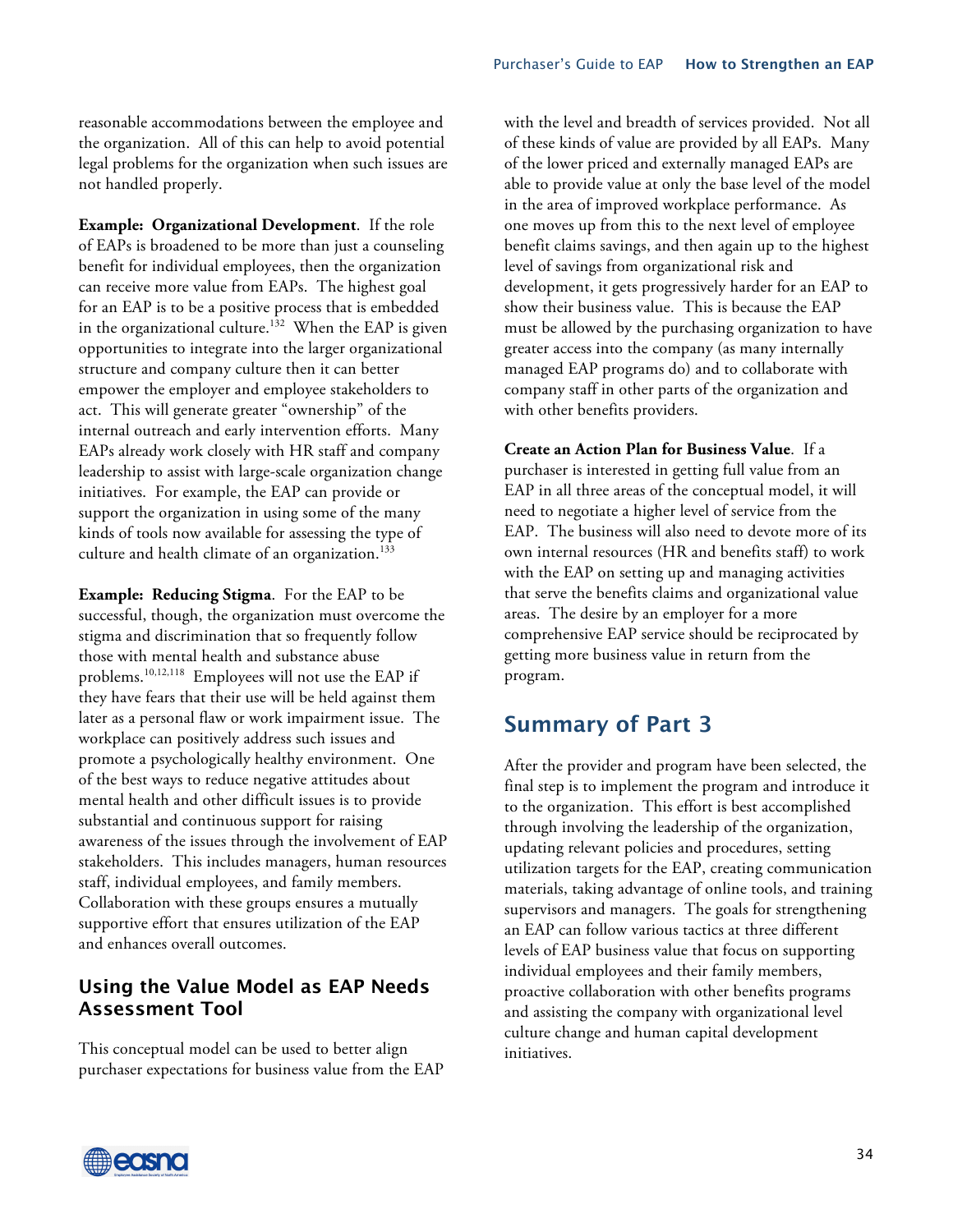## **FINAL COMMENT**

The case for EAPs is strong, as witnessed by the fact that most organizations already have employee assistance services and the abundant research documenting the burdens caused by a wide range of individual and workplace issues. For those interested in the general business value of EAPs, the facts and information presented in Part 1 can be shared with others to support further discussion about whether EAP services are right for the organization.

The practical advice featured in Part 2 of this *Guide* offers guidance on how to select an EAP provider. Determining what kind of EAP and which aspects of service delivery are needed are important decisions that lead to defining the program model that bests supports the organization.

Once the purchaser shares the vision for how the EAP should support the organization, the EAP can be properly set up to realize this potential. Much can be done to implement and promote the EAP to make it flourish. After the EAP has been implemented, there are many things the organization can also do to create the conditions that further strengthen the EAP. It is important to invite internal staff, union representatives and other programs within the organization to collaborate with the EAP on an ongoing basis. In this collaborative way, the EAP is given the opportunity to assist the entire organization and not just its employees. It is at this highest level of interaction between the EAP and the entire organization, that the full business value of employee assistance is possible.

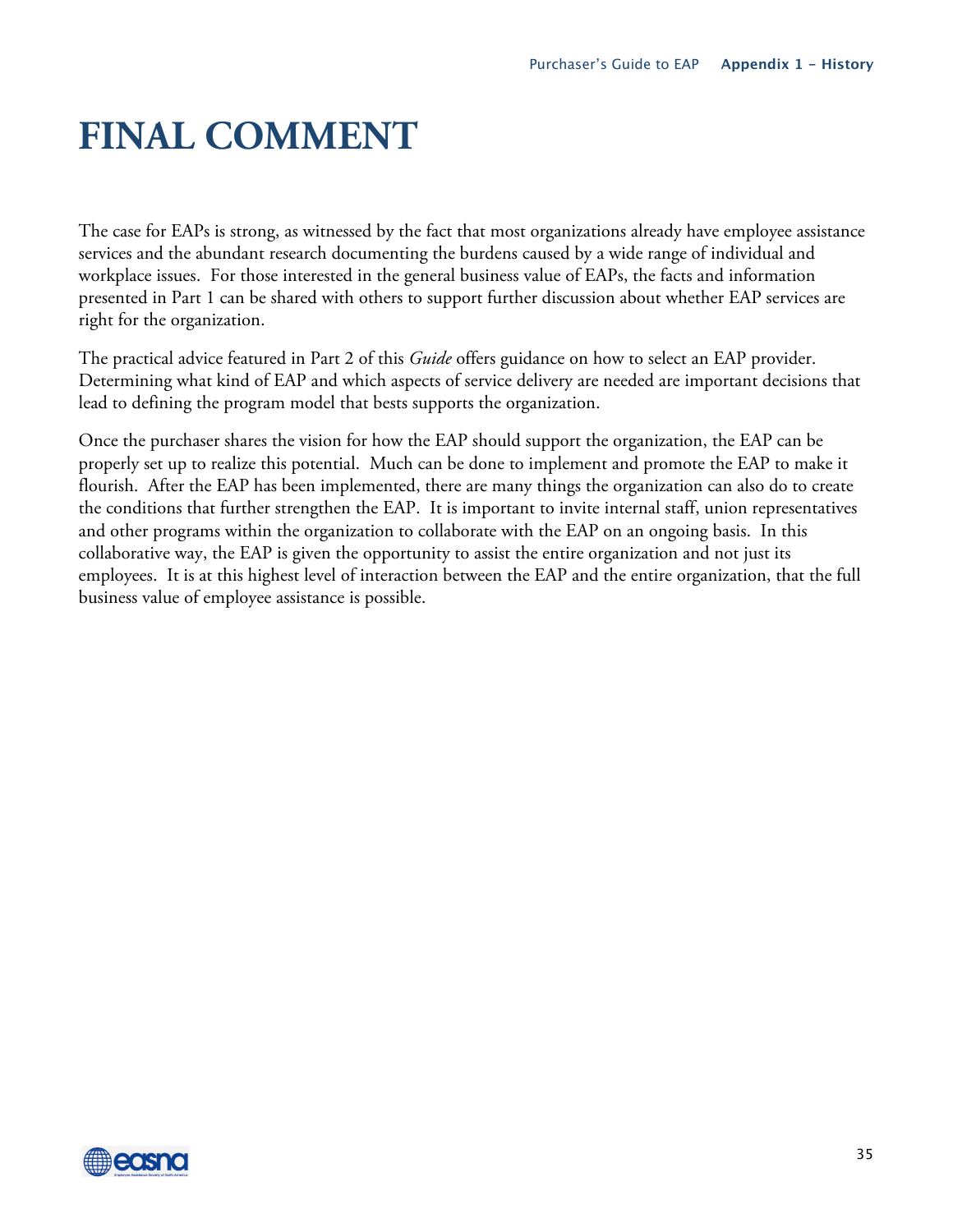## **A Brief History of EAP, WorkLife and Wellness**

SOURCE: Adapted from Herlihy, P. A., & Attridge, M. (2005). Research on the integration of employee assistance, work-life and wellness services: Past, present and future. In M. Attridge, P. Herlihy, & P. Maiden (Eds.), *The integration of employee assistance, work/life and wellness services (pp. 67-93).* Binghamton, NY: Haworth Press.

#### **Employee Assistance Programs**

Early EAP services initially arose out of a need for a stable and skilled workforce during WWII. The severe shortage of male workers in New York City prompted some corporations to recruit workers from the Bowery district, resulting in the hiring of numerous alcoholics. Corporate medical directors postulated that it might be more cost effective to rehabilitate problem drinkers than to have a revolving door employment policy.<sup>134</sup> This corporate approach led to the emergence of Occupational Alcoholism Programs (OAPs). These workplace-based programs grew in acceptance and number throughout the 1950s and 1960s.

The US federal government promoted OAPs through legislation such as the Hughes Act of 1970, which required all federal agencies and military installations to have an OAP and it's amendment in 1972 to include drug abuse. In the early 1970s, the US government established the National Institute on Alcohol Abuse and Alcoholism (NIAAA) with the mission of promoting the growth and diffusion of EAPs throughout the United States. Also emerging at this time was the Association for Labor—Management Administrator and Consultants on Alcoholism (ALMACA). During the mid 1970s, private EAP consulting firms such as Human Affairs International and Personnel Performance Consultants began to offer an alternative option for the delivery of EAP services from an internal model to an external model.

During the 1980s, EAPs became more popular in North America. At this point in time, the mix of services offered by EAPs expanded to feature more comprehensive elements. The drug-free workplace legislation was passed in 1988 in the US. This event spurred further growth of EAPs as they offered expertise and guidance to employers regarding the management of employees with substance abuse problems. In 1985, it was reported that approximately 68% of EAPs were provided through internal programs. By 1988, this number of internal EAPs had decreased to 58%.<sup>135</sup> Data from 1994, estimates the number of internal EAP programs in the US to be less than 20%.<sup>136</sup> Unfortunately, there is no more recent empirical data that has addressed the question of the prevalence of different models of EAPs. Another trend that began in the late 1980s was the expansion of EAP services to family members.<sup>137,138</sup>

In the 1990s, EAPs became a standard component of employee benefits at the majority of large companies. EAPs responded to this growth by broadening their services to address issues such as work-life balance, elder care, workplace violence, and supporting company-wide changes, such as mergers and downsizing. In the early 1990s managed mental health care also made its entrance into the health care arena, with EAP being a source of referral into these counselor networks.

The EAP field has been nurtured over the years by the support of its two major professional organizations, the *Employee Assistance Professionals Association* (EAPA; which evolved from ALMACA) and the *Employee Assistance Society of North America* (EASNA; which has a strong Canadian influence). Today, the number of members in these two associations exceeds 5,000 people and is growing worldwide. For a more detailed history of EAPs refer to Davidson and Herlihy  $(1999).^{139}$ 

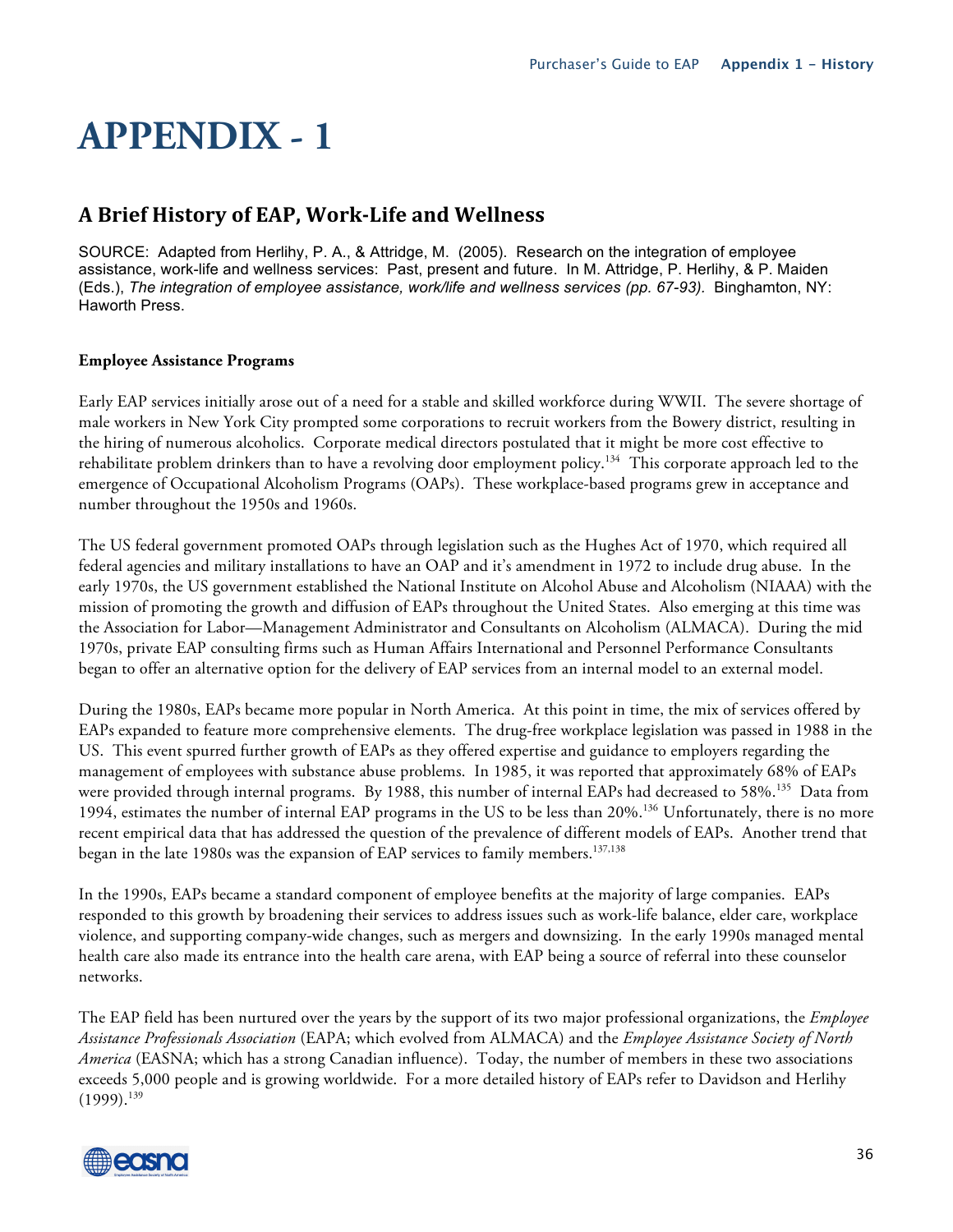#### **Work-Life Programs**

Although there are reports of On-Site Child Care Programs during the Civil War and over 3,000 Child Care Centers during World War II, Work/Family Programs themselves trace their development to the Great Society policies of President Lyndon Johnson.<sup>140</sup> During the 1960s, the US Federal Government sponsored the formation of county-based "child care coordinating councils" (4-Cs). These programs were specifically designed to coordinate childcare resources for preschool children so that Head Start Centers would be in close physical proximity to targeted children. The 4-Cs spawned the formation of childcare resource and referral programs that emerged in the corporate sector during the early 1980s. The creation of these employer sponsored child-care resource and referral services is credited with the beginnings of the Work/Family and later the Work-Life industry.<sup>141</sup> By 1985, several private companies began administering referral networks for large multi-site employers. This field grew throughout the early 1990s and eventually evolved into offering services focusing on helping today's workers deal with the multiple demands of careers, care of their children, and care of their aging parents.

Today, the Work-Life Field continues to evolve in two main areas: First, programmatic focus on supporting workers to balance the demands of both their work and personal life; and second, consultation to corporations on how to provide a family friendly supportive environment aimed at increasing creativity and productivity in the workplace.<sup>142</sup> For a more detailed history of Work/Family refer to Rose (2000).<sup>143</sup>

#### **Wellness**

Wellness programs began in the 1970s as worksite-based offerings that focused on physical fitness centers and related health activities. One of the first fitness-oriented books, Kenneth Cooper's *Aerobics* (1968), had a major influence on this movement.<sup>144</sup> The healthy living focus led to the spread of corporate fitness centers and then to modern, state-ofthe-art corporate fitness facilities. Many of these now offer a range of occupational, physical therapy, rehabilitative, and alternative medical services. Another major development occurred when Erfurt, Foote and Heirich began conducting cardiovascular-oriented blood pressure screenings of employees in the auto industry.<sup>145</sup> They were among the first to promote annual health screenings and to coordinate linkages between wellness programs and EAPs.<sup>146</sup> The US government, through the Department of Health and Human Services, has also played a major role in the spread of wellness and health promotion programs through it series of "Healthy People" reports. Together, these developments and influences set the stage for today's portfolio of comprehensive health management services, including fitness centers, health screenings, health risk appraisals, educational activities, behavior change programs, and high-risk interventions. The focus of health and wellness programs is expanding toward a total population approach including high-risk individuals, low-risk individuals and the chronically ill. Increasingly, health and wellness programs will become integrated with a variety of health and productivity programs including disease management, demand management (self-care), disability management, EAPs, work-life initiatives, health care coverage and other key employee benefit programs. Health and productivity initiatives are becoming a major corporate strategy to improve employee health and to engage employees at a high level of workplace functioning. For a more detailed history of the Wellness field refer to Mulvihill (2003).<sup>147</sup>

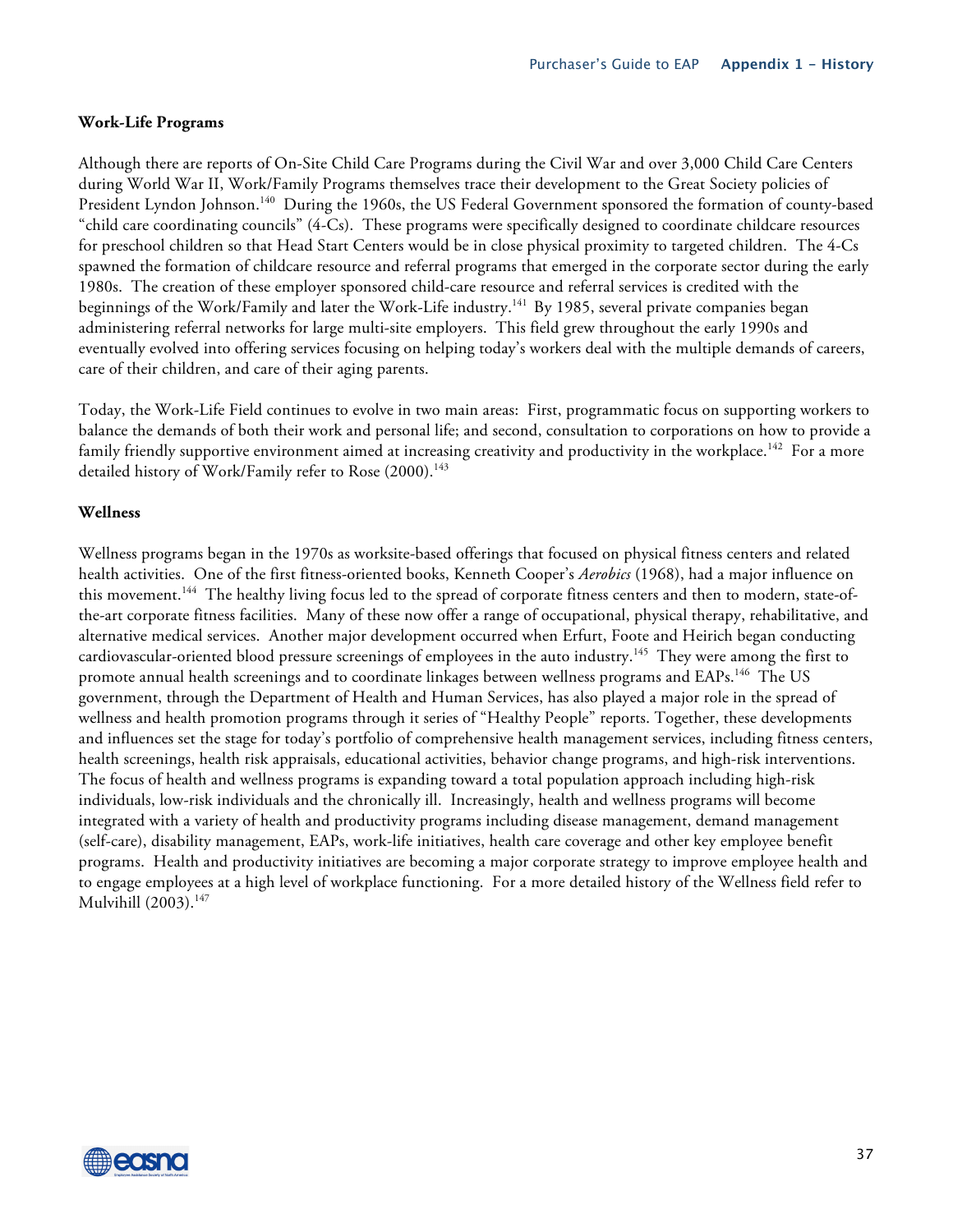## **RESOURCES: Reports and Publications**

*14 Short Employer Cost Savings Briefs on Substance Abuse.* (2008). National Institutes of Drug Abuse (NIDA). 28 pages. Free. http://ncadistore.samhsa.gov/catalog/productDetails.aspx?ProductID=17943

*A Mentally Healthy Workforce – It's Good for Business*. (2006). The Partnership for Workplace Mental Health – American Psychiatric Association. 28 pages. Free.

http://www.workplacementalhealth.org/pdf/POPartnershipBrochure05.pdf

*An Employer's Guide to Behavioral Health Services.* (2005). National Business Group on Health. 100 pages. Free. http://www.businessgrouphealth.org/pdfs/fullreport\_behavioralHealthservices.pdf

*Depression in the Workplace*. A Special Issue of Managed Care Magazine. (2006). 22 pages. Free. http://www.managedcaremag.com/workplace

*Employee Assistance Programs: Wellness/Enhancement Programming, 4th Edition*. (2009). Springfield, IL: Charles C Thomas. Richard, M. A., Emener, W. G., & Hutchison, W. S., Jr. (Eds.). 408 page textbook.

*How Much Does Quality Mental Health Care Profit Employers?* (2005). Journal of Occupational Environmental Medicine. 11 pages. Free. http://www.workplacementalhealth.org/Nov\_JOEM.pdf

*Keeping Good Company: An Employer's Guide to Understanding and Avoiding Alcohol Liability*. (2006). Mothers Against Drunk Driving and Canadian Centre on Substance Abuse. 20 pages. Free. http://www.madd.ca/english/research/liability\_employer.pdf

*Mental Health at Work...From Defining to Solving the Problem: 3 Booklets.* (2005). Université Laval. 64 pages total. Free. http://www.cgsst.com/eng/publications-sante-psychologique-travail/trousse-la-sante-psychologique-au-travail.asp

*The Council on Accreditation Employee Assistance Program Accreditation Process*. (2008). COA. 12 pages. Free. http://www.coanet.org/files/EAQ-AccreditationProcess.pdf

*The Importance of EAPs in Population Health Management.* (2008). Benefits & Compensation Digest. 5 pages. Free. http://www.curalinc.com/documents/TheImportanceofEAPsinPopulationHealthManagementBenefitsCompDigestv1008.pdf

*Workplace Screening and Brief Intervention: What Employers Can and Should Do About Excessive Alcohol Use*. (2008). Ensuring Solutions. 22 pages. Free. http://www.ensuringsolutions.org/usr\_doc/Workplace\_SBI\_Report\_Final.pdf

*You Are the Key: 10 Steps for Employers to a Drug-Free Workplace*. (2007). Sunshine Coast Health Centre. 11 pages. Free. http://www.sunshinecoasthealthcentre.ca/key-guide.pdf

#### **Other Purchaser's Guides to EAPs:**

*An Employer's Guide to Employee Assistance Programs.* (2008). National Business Group on Health (NBGH). 40 pages. Free. http://www.businessgrouphealth.org/pdfs/FINAL%20EAP\_report\_2008highres.pdf

*The EAP Buyer's Guide.* (2005). Employee Assistance Professionals Association (EAPA). 10 pages. Free. http://www.eapassn.org/public/articles/EAPBuyersGuide.pdf

*EAP Shopping Checklist / Not Just Luck of the Draw.* (2008). Employee Benefit News. 2 pages. Free. http://ebn.benefitnews.com/asset/article/669331/not-just-luck-draw.html

*Provide Assistance: Employee Assistance Programs*. (2006). SAMHSA. 6 pages. Free. http://www.workplace.samhsa.gov/wpworkit/eap.html

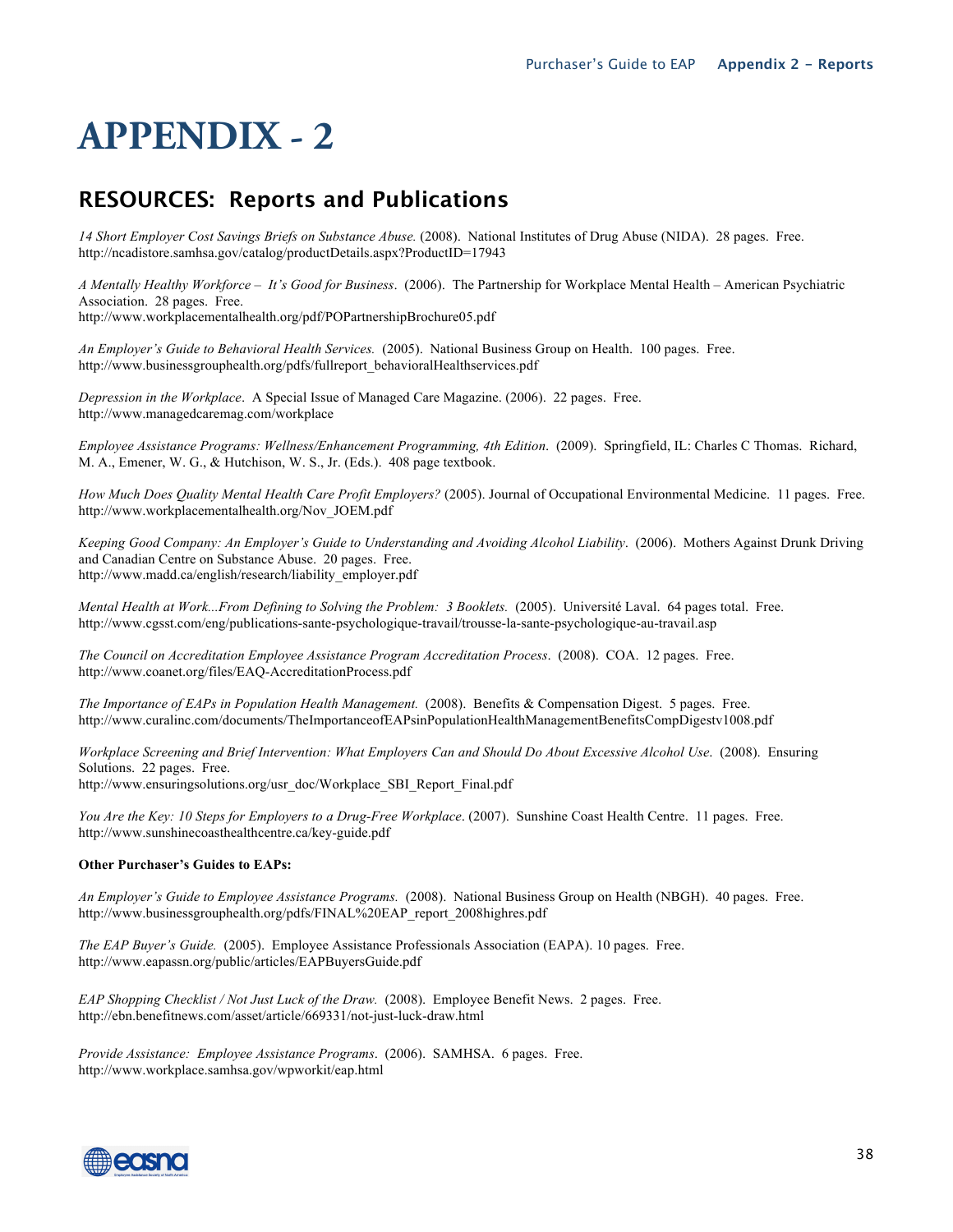## **RESOURCES: Organizations and Weblinks**

| Alberta Gaming Research Institute - University of Alberta                                                | www.abgaminginstitute.ualberta.ca                   |
|----------------------------------------------------------------------------------------------------------|-----------------------------------------------------|
| Join Together & Boston University                                                                        | www.alcoholscreening.org                            |
| Alliance for Work-Life Progress                                                                          | www.awlp.org                                        |
| British Columbia Business & Economic Roundtable on Mental Health                                         | www.bcmentalhealthworks.ca                          |
| Canadian Centre on Substance Abuse                                                                       | www.ccsa.ca                                         |
| Canadian Mental Health Association                                                                       | www.cmha.ca                                         |
| Centre for Addiction and Mental Health - University of Toronto                                           | www.camh.net                                        |
| Center for Applied Research in Mental Health and Addiction - Simon<br>Fraser University                  | www.carmha.ca                                       |
| Centre for Mental Health in the Workplace - Great-West Life                                              | www.gwlcentreformentalhealth.com                    |
| Council on Accreditation - United States<br>Council on Accreditation - Canada                            | www.coastandards.org<br>www.coacandianstandards.org |
| Employee Assistance Professionals Association                                                            | www.eapassn.org                                     |
| Employee Assistance Society of North America                                                             | www.easna.org                                       |
| Ensuring Solutions to Alcohol Problems                                                                   | www.ensuringsolutions.org                           |
| Global Business and Economic Roundtable on Addiction & Mental Health                                     | www.mentalhealthroundtable.ca                       |
| Health and Productivity Management Center<br>American College of Occupational and Environmental Medicine | www.acoem.org/healthandproductivity.aspx            |
| National Institutes of Mental Health                                                                     | www.nimh.nih.gov                                    |
| National Registry of Evidence-Based Programs and Practices                                               | www.nrepp.samhsa.gov                                |
|                                                                                                          |                                                     |
| Psychologically Healthy Workplace Awards                                                                 | www.phwa.org                                        |
| SAMHSA Workplace Programs                                                                                | www.workplace.samhsa.gov                            |
| Working Partners for an Alcohol- and Drug Free Workplace                                                 | www.dol.gov/workingpartners                         |

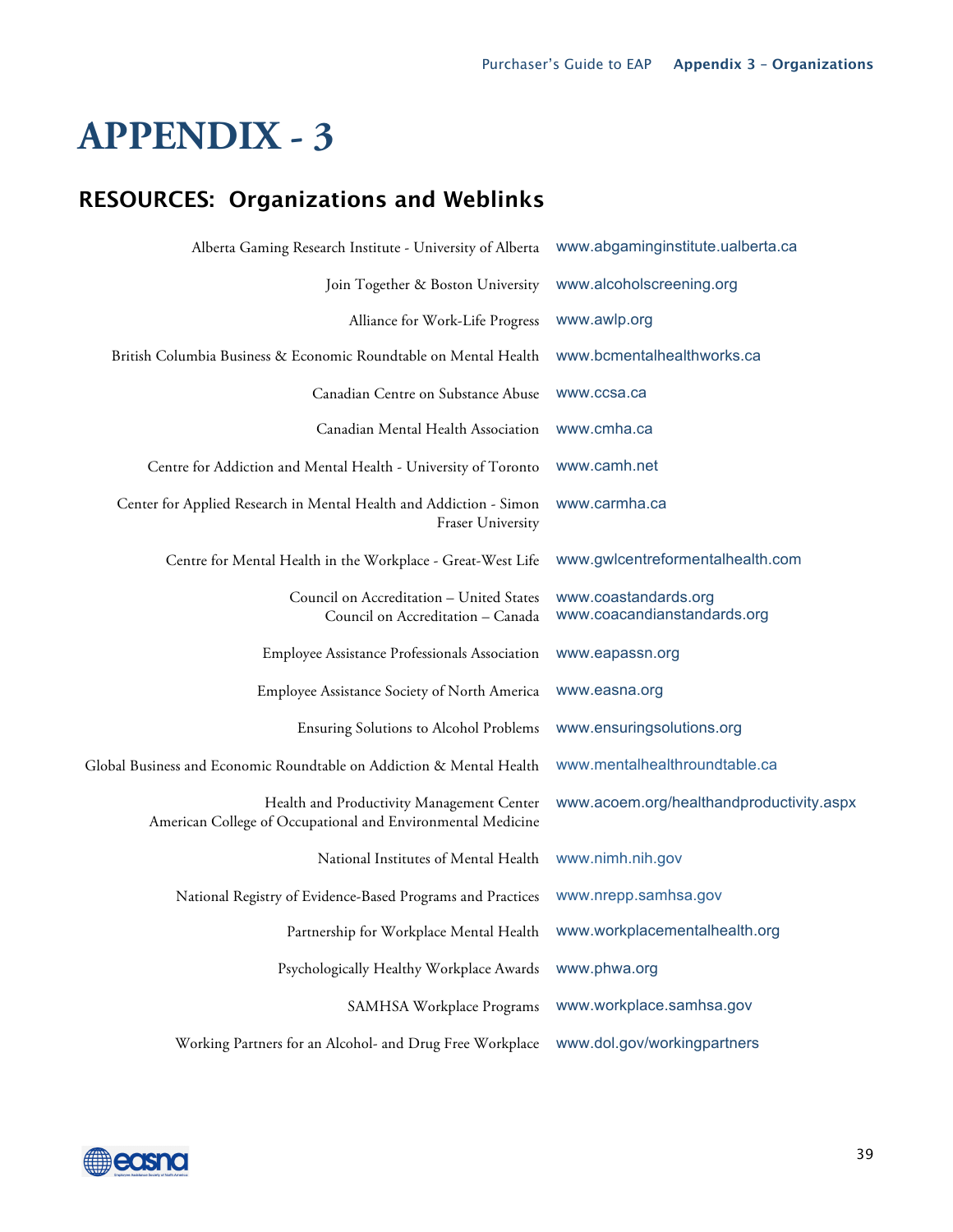## **Sample RFP Questions**

SOURCE: Adapted from Chestnut Global Partners, 2007.

The following formal sample request for proposal (RFP) can be used for review or serve as a template for conducting an in-depth interview or review. Please note that this sample is comprehensive in scope and may be adapted to fit individual and organizational needs.

#### *RFP Part I: 24-Hour Telephone Access, Intervention, and Intake*

- 1. Describe your telephone access and intake system, including how you handle calls after regular business hours and on weekends. What is your average speed of answer (ASA) for telephone intake? What is your call abandonment rate?
- 2. What are the role and the qualifications of the person who answers the initial call?
- 3. Can your access system provide 24-hour telephone crisis counseling, emergency triage, and schedule routine appointments? How is this accomplished?
- 4. What are your typical timeframes for scheduling routine, urgent, and crisis appointments?
- 5. Describe what would happen if one of our employees accessed the EAP at 3:00 a.m. with symptoms of suicidal ideation requesting to meet with an EAP clinician immediately.
- 6. Under what circumstances would you provide telephone counseling or intervention in lieu of face-to-face services? When is telephone counseling considered a replacement, rather than a supplement, to in-person counseling?

#### *RFP Part II: Clinical Assessment and Short-Term Counseling*

- 1. Describe your process for providing in-person clinical assessment and short-term counseling (generally, up to six sessions per episode of care).
- 2. What type of personal and behavioral health problems do your EAP clinicians handle? Also, describe any specialized EAP counseling services you offer (e.g., financial, credit, career, legal).
- 3. What percentage of EAP cases is handled within your EAP (e.g., a six session model), and what percentage is given referrals beyond the EAP for long-term counseling or specialized care? What is your average number of sessions provided per case in a six-session model (or the number of sessions in your model)?
- 4. What are the qualifications of EAP clinicians who conduct assessment and short-term counseling?
- 5. How do you determine that a referral beyond the EAP is indicated? What is the EAP clinician's role in facilitating appropriate referrals? How do you match clients with referral resources?

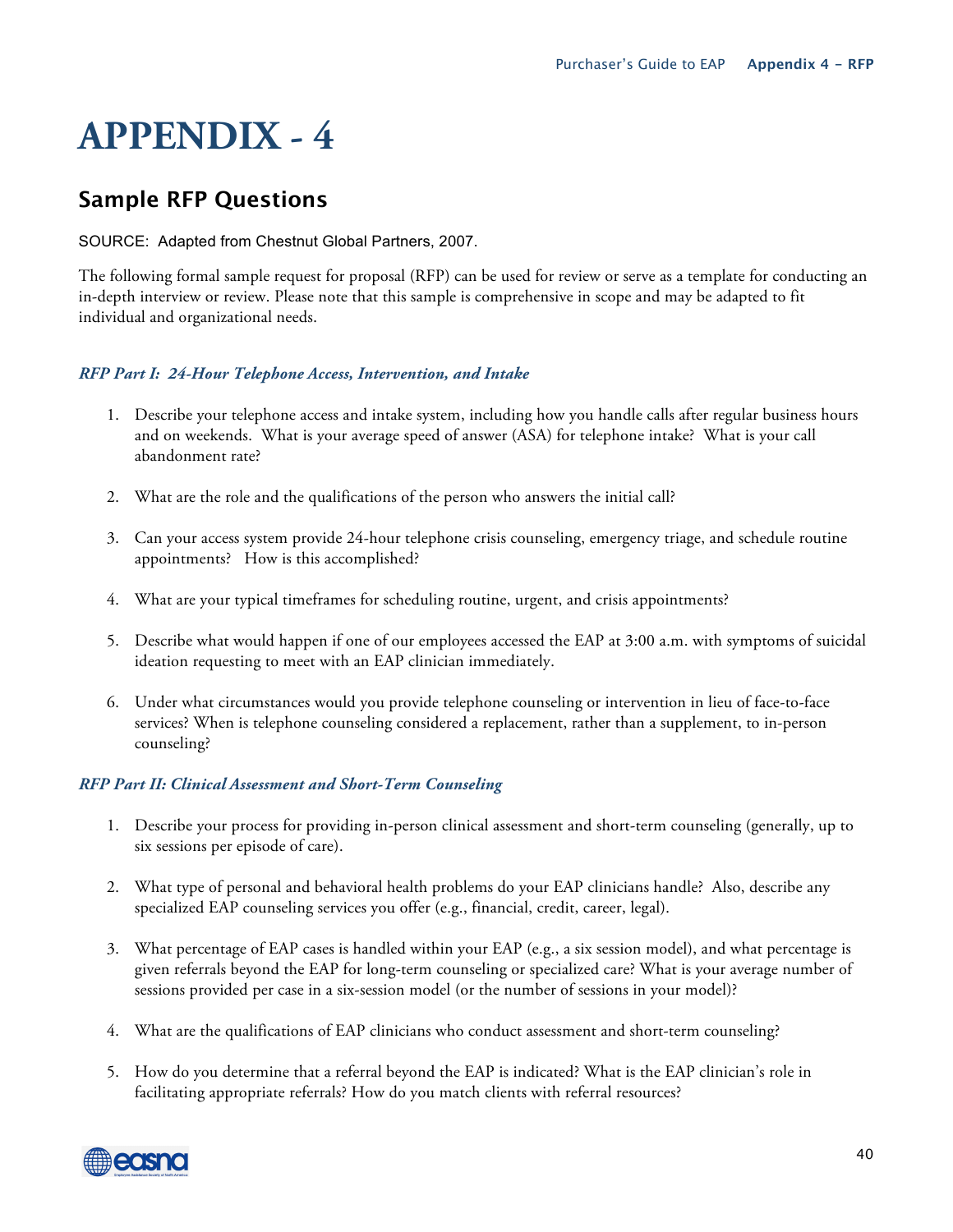- 6. How do you review and monitor the progress of referrals beyond the EAP?
- 7. Discuss your EAP's role in helping an employee return to work following an extended episode of intensive treatment.
- 8. How does your EAP interface with insurance benefits and managed care requirements when referrals beyond the EAP are made?
- 9. List any treatment programs, facilities, or practices in which your EAP (or parent organization) has a vested financial interest. What referral policies do you have in place to prevent inappropriate steering of clients to these affiliated agents and programs? Under what conditions, if any, can EAP clinicians refer to themselves for ongoing counseling beyond the EAP?
- 10. Provide historical data across all EAP accounts, for at least a one-year period, which specifies: (a) the number of referrals made beyond your EAP to internal, affiliated agents/programs; and (b) the number of referrals made beyond the EAP to external, non-affiliated referral resources.

#### *RFP Part III: Workplace Assistance*

- 1. Describe your ability to offer consultation to supervisors attempting to manage employees with job performance problems caused by unresolved personal or behavioral/medical problems.
- 2. Describe your training program for teaching managers/supervisors on how to conduct job performance-based EAP referrals for marginally performing employees.
- 3. Provide historical data across all EAP accounts, for at least a one-year period, which specifies: (a) the percentage of self-referrals to the EAP and (b) the percentage of supervisory or company referrals to the EAP.
- 4. Do you offer workshops to employers that help prevent or mitigate the occurrence of behavioral and organizational health problems? If so, list examples of workshops you can provide.
- 5. What organizational consultation services can you provide which fall within the role and expertise of an EAP and support the human resource development efforts of companies? Does this consultation include expertise in helping to design policies and programs to address substance abuse, harassment, or aggression in the workplace?
- 6. Indicate your experience and services for handling critical incidents and violence in the workplace.

#### *RFP Part IV: Network Development and Management*

- 1. Describe your current network of EAP affiliates and other contracted providers and the method used to develop the network.
- 2. List the criteria for EAP clinicians to be included in the network. How are credentials verified?
- 3. List all active EAP affiliates within (geographical location). How long have these contractual relationships existed? If one of your members preferred to receive EAP counseling in Denver, for example, how would that member access an EAP affiliate in Denver?

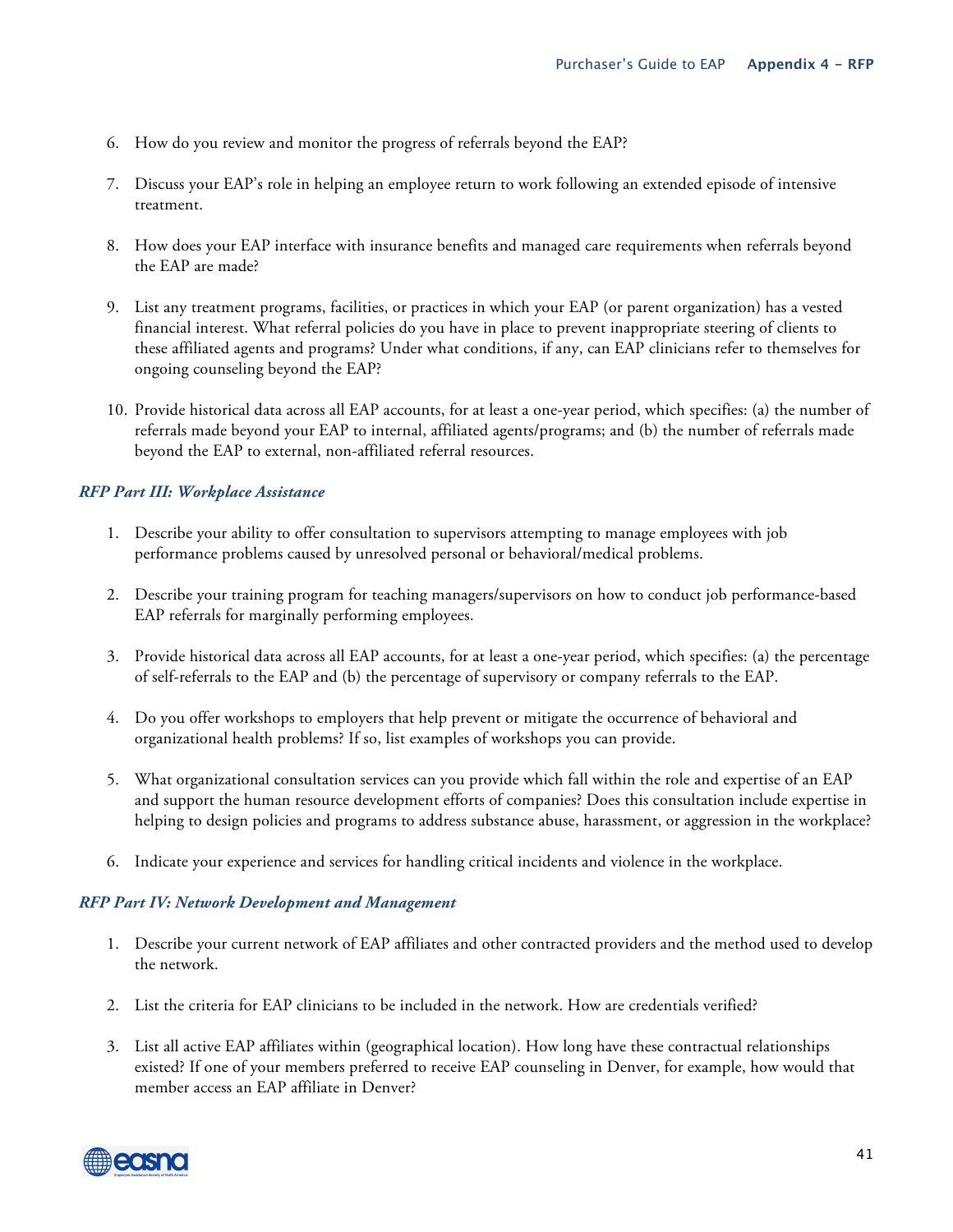4. List the office locations that your EAP (or parent organization) owns and operates. List the locations that your EAP contracts with network affiliates and provide a geo-access table if available.

#### *RFP Part V: Data Management and Reporting*

- 1. Provide sample copies of standard EAP utilization reports prepared for client companies and examples of adhoc reports. Is there a change for requesting ad-hoc reports?
- 2. Describe your EAP information system, database, and reporting capabilities.

#### *RFP Part VI: Account Management and Communication*

- 1. What are the name, credentials, and experience of the individual who would be responsible for coordinating and implementing your EAP?
- 2. What is your plan for EAP promotion and employee communications? Provide examples of printed communication, if available. Explain if your fee includes the printing and production of these materials.
- 3. How would you effectively service "one account" with a multi-location employer? What experience does your EAP have in servicing a multi-location account? Provide a list of multi-location employers with contact information for references.

#### *RFP Part VII: Quality Improvement and Evaluation*

- 1. Describe quality measures for maintaining and improving customer friendly service.
- 2. Specify EAP-related quality indicators that your program is capable of measuring and monitoring. Do you have a formal quality management structure and program? If yes, describe.
- 3. Provide any return-on-investment (ROI) data your program has analyzed for other employers. How would you work with an organization to measure the effectiveness of your services?
- 4. Identify any external audits that have been conducted on your EAP. What was the outcome of these audits? What is your policy about third-party external auditors reviewing the business or clinical practices of your EAP? [NOTE: See next Appendix for an example of external audit questions.]
- 5. What professional standards, if any, does your EAP adhere to?
- 6. How do you typically evaluate the success of your EAP?

#### *RFP Part VIII: Staffing, Vendor Information and Other Services*

- 1. Describe the roles and responsibilities of various EAP staff that would be involved in servicing and managing your EAP.
- 2. Provide an organizational chart for those staff involved in EAP, either full- or part-time.
- 3. What are the minimum qualifications for "face-to-face" EAP assessments and counseling?

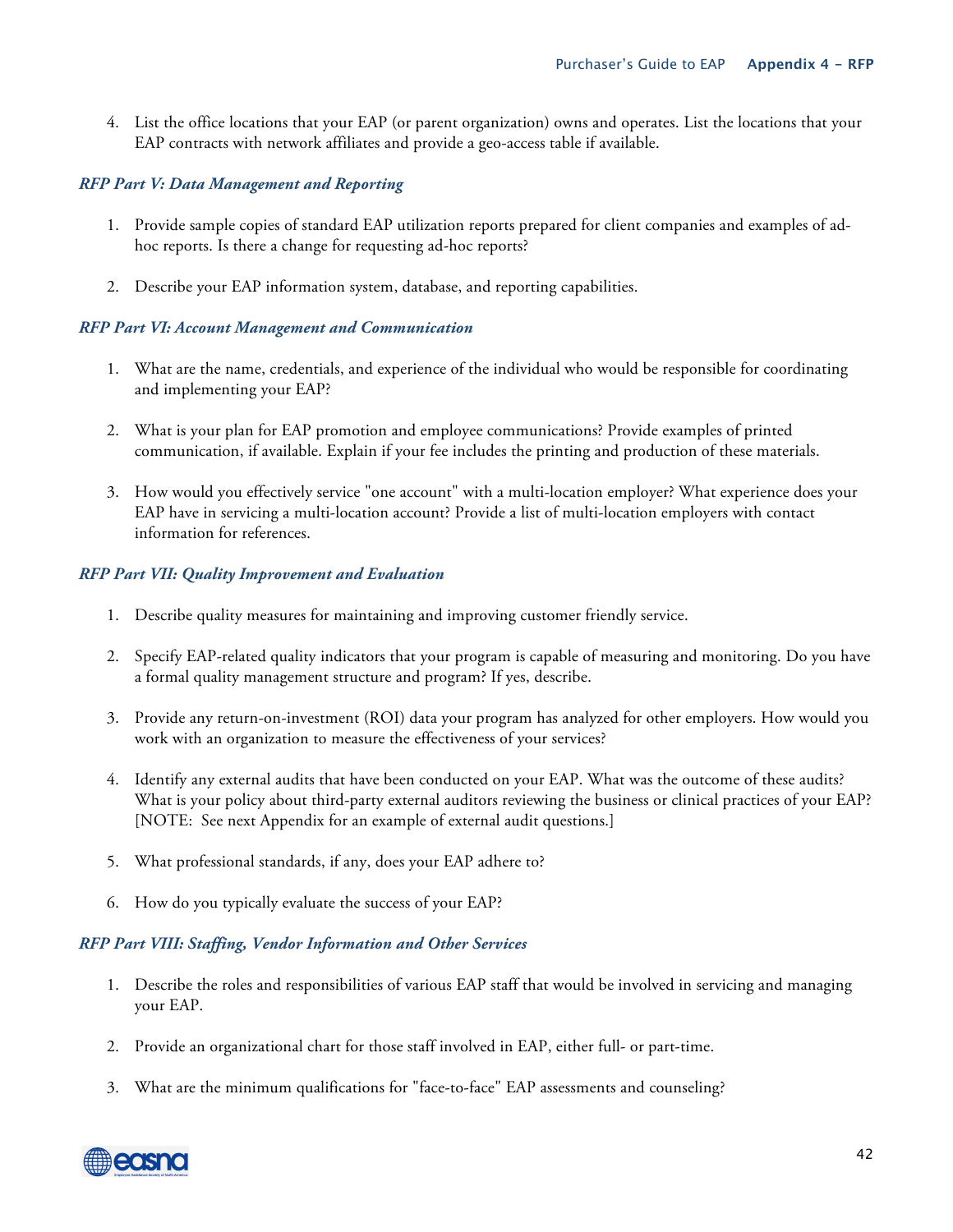- 4. How and when did your EAP originate? Briefly describe the ownership structure and organization of your company.
- 5. Provide a list of EAP accounts where your firm is the primary contractor, the number of employees in each account, and terminated EAP accounts. Note reason(s) for termination.
- 6. Provide letters of reference from at least five client company liaisons. Include name, position, telephone number, and nature of relationship.
- 7. What is your average EAP utilization rate across all active accounts, as defined as the percentage of employees and families members where one or more members are seen by an EAP clinician one or more times?
- 8. Enclose verification of professional liability insurance.
- 9. Describe any service enhancements your EAP is able to provide (e.g. online education, work-life benefits, gate keeping models, etc.)
- 10. Do you have a dedicated website for the EAP? What content does it contain (e.g., emotional, wellness and work-life educational information; children and eldercare resource search capability; online health and wellness training materials; self assessments and screening tools).
- 11. Describe the legal consultation benefits offered with the EAP.
- 12. Describe the financial consultation benefits offered with the EAP.
- 13. Describe the work-life benefits offered with the EAP.
- 14. Describe the wellness and health promotion activities offered by the EAP.

#### *RFP Part IX: Fee Proposal*

- 1. Propose a capitated rate based upon a "per employee per year" (PEPY) fee that includes: (a) one to six session model on a per incident basis; (b) serving eligible dependents of the employee; (c) covering the cost of promotional materials and mailing; (d) annual supervisory training, quarterly organizational workshops, consultation, and critical incident response when requested; and (e) all account management and administrative services, including quarterly and ad-hoc reports.
- 2. Itemize the full range of services that will be provided for this capitated rate.
- 3. Describe other type of pricing options considered by your business.

END

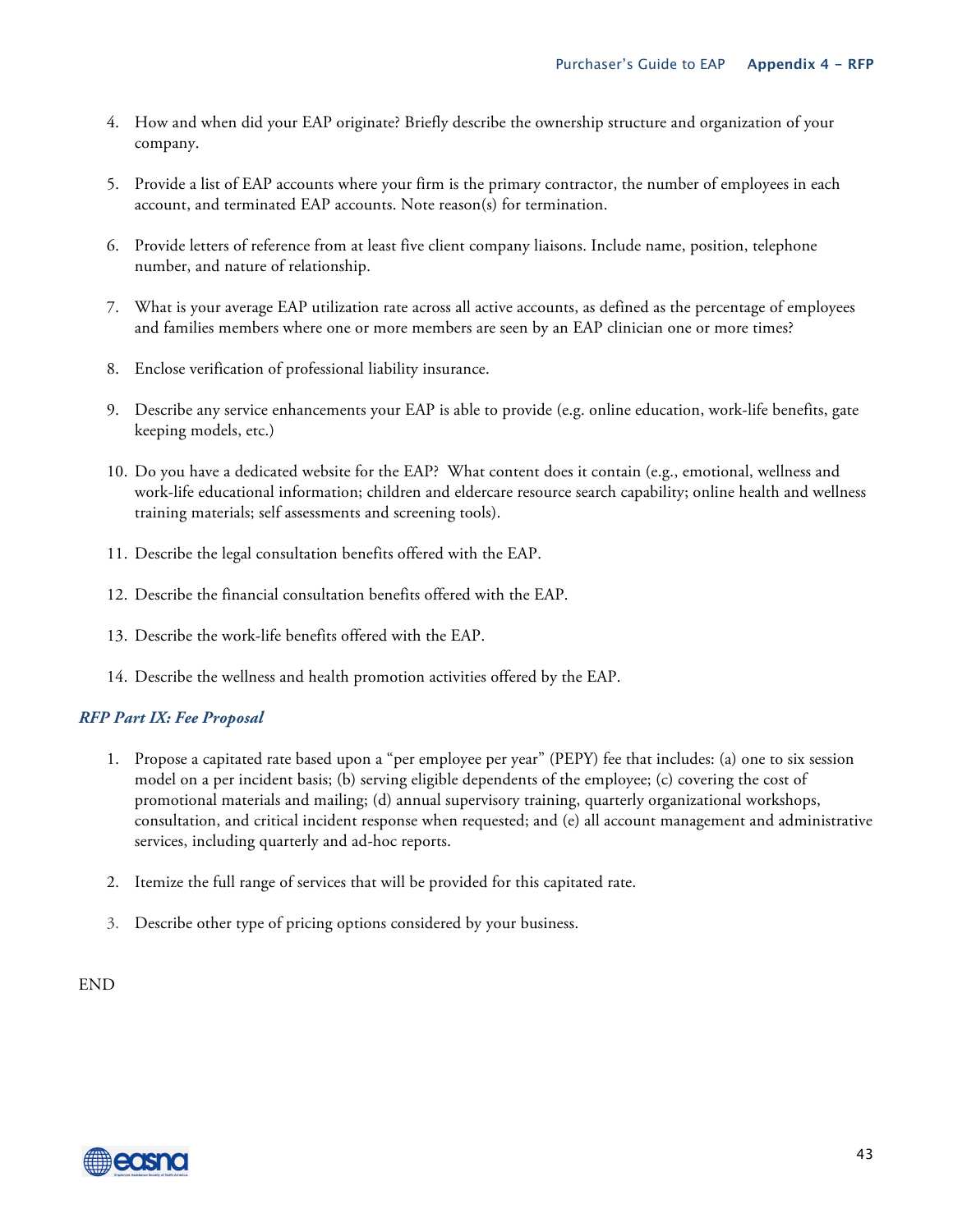## **Sample Audit Questions**

SOURCE:Adapted from Routledge, S. – Watson Wyatt Worldwide. (2008, June). *Strutting your stuff: An auditor's view of employee assistance best practices*. Presentation for EAPA Learning Center Webinar Series. Arlington, VA: Employee Assistance Professionals Association.

- 1. Has the EAP been in business as a provider of EAP/Behavioral Health programs for more than five years (includes subcontractor relationships)?
- 2. Does the EAP have Toll-free 24 hours/365 days a year availability to EAP/Behavioral Health services, live person call answer?
- 3. For routine cases, is an EAP client able to be scheduled to meet with a counselor in less than 48 hours following the intake process?
- 4. For emergency situations, is an EAP client able to be scheduled to meet with a counselor in less than 4 hours following the intake process?
- 5. What are the EA provider policies and procedures to maintain anonymity and confidentiality of clients? Also, how are the policies and procedures implemented?
- 6. Does the EAP have a website that includes online counseling, educational information, resources and referral information?
- 7. Which of the following core services for individual client counseling cases are provided by the EAP:
	- Initial screening
	- Assessment/referral
	- Up to five counseling sessions with EAP counselor
	- Follow-up
- 8. Which of the following ad hoc or additional services does the EAP offer?
	- Behavioral risk (fitness for duty) evaluations
	- Critical incident stress management
	- Childcare and Eldercare resource search
	- Educational seminars
	- EAP website
	- Financial consultation
	- Legal consultation
	- Management consultation
	- On-site supervisor/management training
	- On-site employee orientations
	- Return-to-work mediation

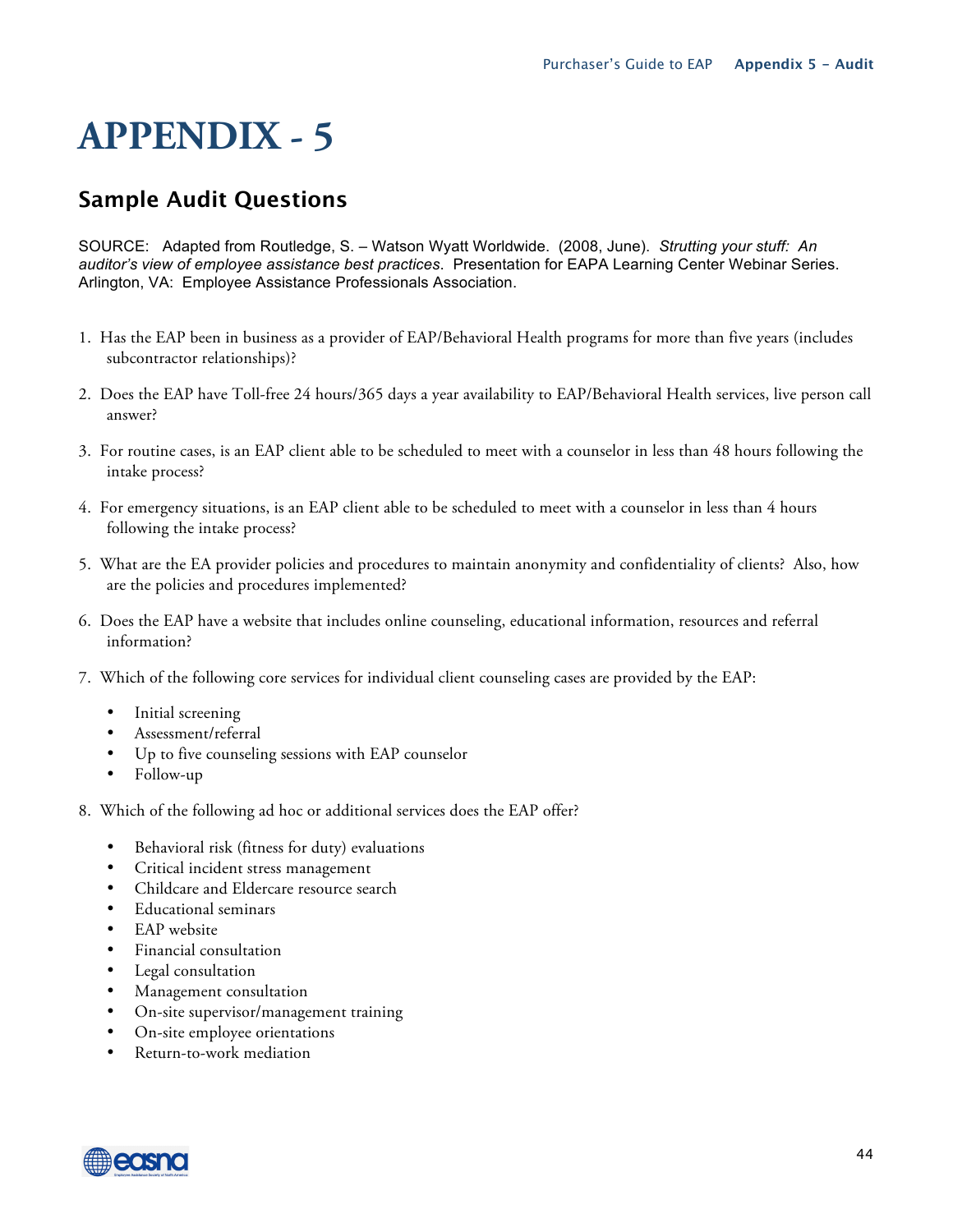- 9. Does the EAP offer a team of specially trained consultants to consult with managers who are dealing with difficult workplace issues?
- 10. Is there a formal follow-up program is in place to prevent relapse for EAP cases with addictions and substance abuse issues?
- 11. Does the EAP offer case management for EAP cases involving compliance with corporate or organizational policy (e.g., substance abuse) and with federal regulations (e.g., DOT substance abuse), as well as for cases requiring aftercare and follow-up?
- 12. Does EAP review at least a third or more of the counselor staff in their provider network during the annual recredentialing process?
- 13. Does the EAP obtain primary source documentation in-house for EAP staff or EAP affiliate that requires applicable professional licenses, Board certifications, malpractice coverage, etc.?
- 14. How many of the EAP counselor staff have at least a Bachelor's degree in a psychosocial discipline with special training in crisis recognition (Masters degree is best practice for counselor staff)?
- 15. Is the average industry experience of counselors greater than 10 years?
- 16. For US markets, what percentage of EA counselors is certified with CEAP?
- 17. Are professionals working in a clinical capacity for the EAP formally trained and currently licensed in their field?
	- Psychology
	- Social Work
	- Substance Abuse and Addictions
	- Other
- 18. Is the rate of EAP staff turnover less than 15 percent on annual basis?
- 19. Is the average utilization rate of EAP services for the entire book-of-business of the EAP greater than six percent of eligible employees (6%)? How is this utilization rate defined and calculated?
- 20. Does the EAP provide client organization with aggregate quarterly or annual reporting, including:
	- Number of members using the service
	- Utilization percent of total employee population
	- Demographics of users (such as employee or dependent)
	- Referral source
	- Depression screening
	- Problems presented
	- Actual problems identified
	- Average number of sessions per person
	- Number of new cases, Re-Access same problem, Re-Access new problem
	- Functional Outcomes
	- Client satisfaction
- 21. What kinds of data elements are collected specific to counseling to determine program success?
- 22. Does the EAP offer customizable communication materials (i.e., brochures, posters) as part of its standard fee?

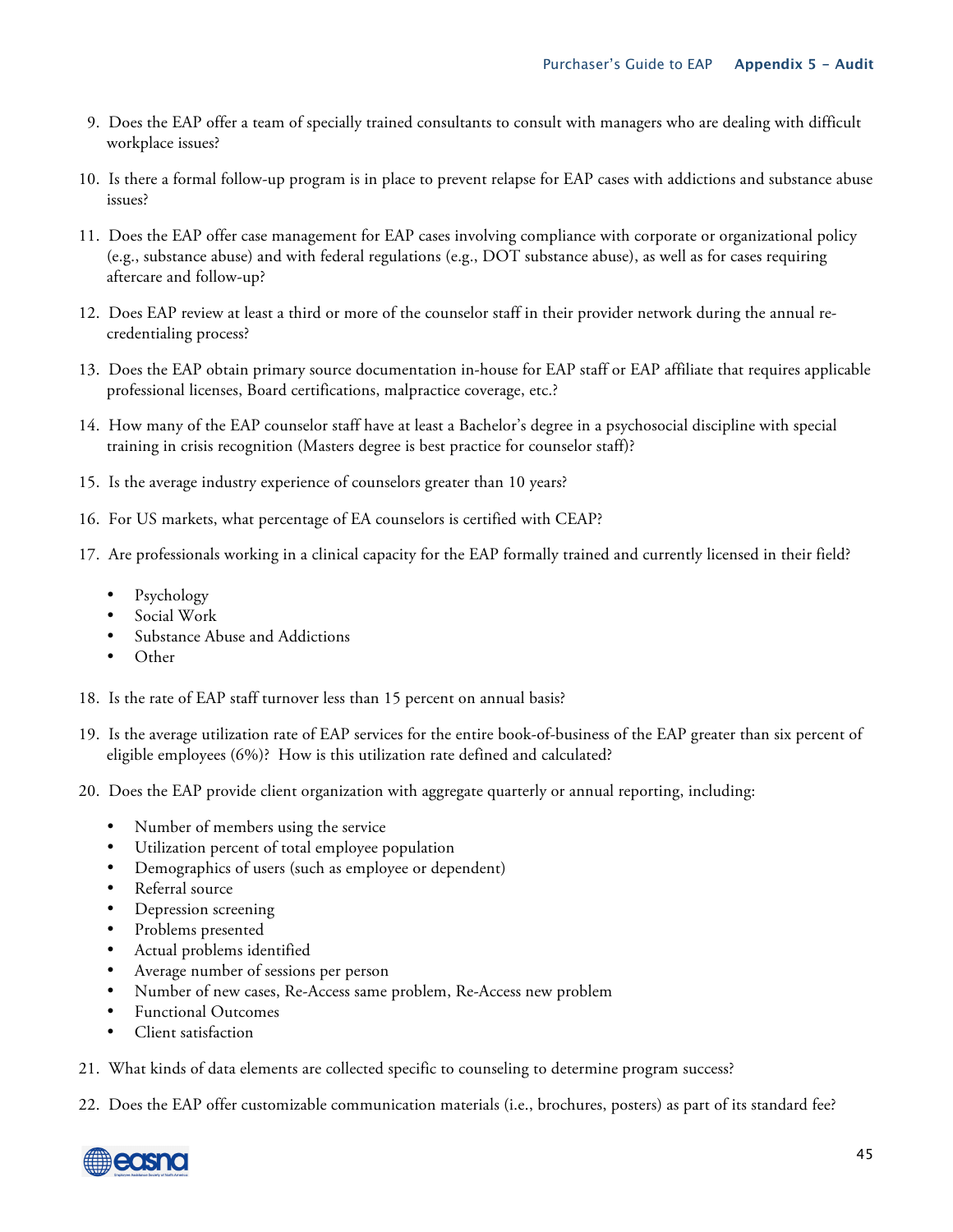- 23. Does the EAP perform internal (quarterly) and external (bi-yearly) audits of operational quality practices?
- 24. Is the EAP program working towards or already has Council on Accreditation (COA) or other industry accreditation, such as National Quality Institute (NQI) or the International Organization for Standardization  $(ISO)$ ?
- 25. Is the EAP aligned or integrated its services with Human Resources and these other areas of the organization?:
- Disability Management
- Health Care Benefits
- Diversity Policies
- Occupational Health & Safety
- Organizational Development
- Security
- Training and Development
- Work-Life

26. How is the EAP promoted to the organization and to individual employees?

END

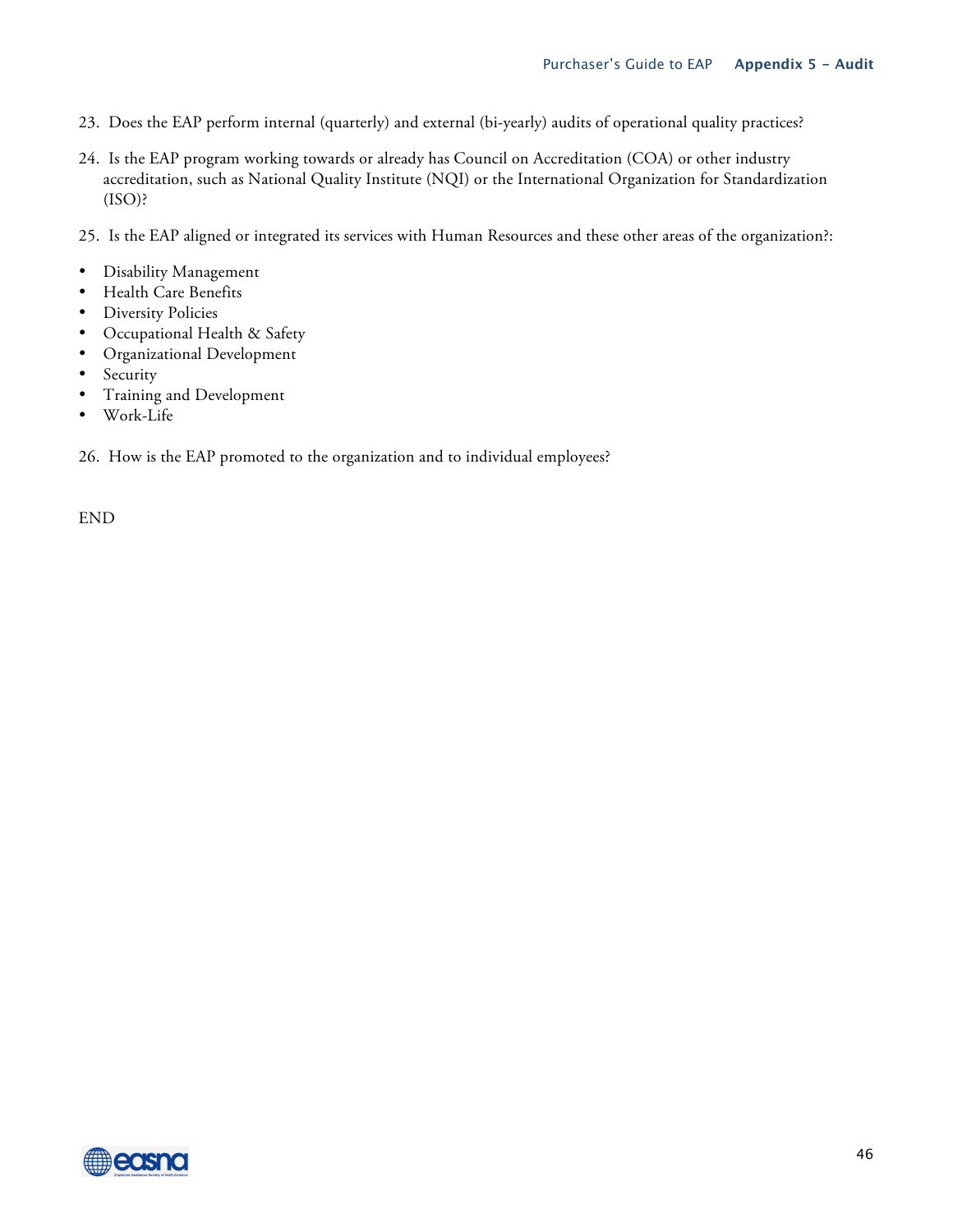## **Glossary of Terms for EAP**

SOURCE: Adapted From *Federal Employee Assistance Programs: Guiding Principles and Standardized Definitions* (2008, p. 10-22).

http://www.opm.gov/employment\_and\_benefits/worklife/officialdocuments/handbooksguides/EAPGuiding/EAPGuidingPrinciples.pdf

**Accessibility** – Those provisions as stipulated by the Americans with Disabilities Act of 1990, providing disabled consumers physical and communications access to services. In addition, it also relates to "the opportunity of consumers to obtain services based on the location of service, hours of operation, and affordable fees." (from Council on Accreditation (COA) Glossary, 7th Edition/Version 1.1)

**Accreditation** – The formal evaluation of an organization against generally accepted criteria or standards. A professional society, non-governmental organization or a governmental organization may conduct accreditation activities. (from Council on Accreditation (COA) Glossary, 7th Edition/Version 1.1)

**Affiliates** – "An individual or group of professional mental health practitioners," *or other service oriented entities "*who, through a contractual relationship with the prime Contractor, provide EAP services to employees and covered dependents." (from Federal Occupational Health (FOH) definitions, as modified by the subcommittee.)

**Assessment** – An ongoing process or evaluation in which professional expertise and skills are exercised to collect and analyze data, which in cooperation with the client, results in identifying, defining and prioritizing the client's physical, mental, and social issues, problems or challenges. An assessment provides for an accurate diagnosis of the client and the basis for a treatment or problemsolving plan. (from COA Glossary, 7th Edition/Version 1.1 and FOH subcommittee language)

**Assessed Primary Problem** – An issue or problem determined by the EAP counselor to be the core issue (such as a mental health concern, work-life issue, and/or medical manifestations) that, once addressed, should result in the resolution or mitigation of the symptoms and/or problems of the client.

**Assessed Secondary Problem** – Additional issues that directly affect the primary problem and are often a consequence of the primary problem.

**Assessed Tertiary Problem** – Additional problems or issues may need to be addressed, which may be related to, or be independent of, the primary or secondary problem.

**Assessment and Referral EAP** – An EAP that offers services *limited* to providing assessment and information and referral to its respective clients. Sessions are limited to conducting the assessment and providing that information to the client including a treatment or problem-solving plan.

**Authorization to Use or Disclose Protected Health Information (AUD).** See *Release of Information*

**Back-to-Work Conference** – A conference usually arranged by the EAP counselor with the prior consent of the employee/client, to meet with the client's supervisor, EAP counselor, union representative and other appropriate management and treatment personnel as may be pertinent to the situation, to facilitate the employee's successful return to work. (Before involving a union representative the employee's supervisor should contact the labor relations office to determine what, if any, obligation exists to notify/invite representation.) Such a conference is scheduled following an extended hospitalization or other long-term medical treatment. The conference agenda usually considers the employee's ongoing treatment and aftercare needs in coordination with the organization's

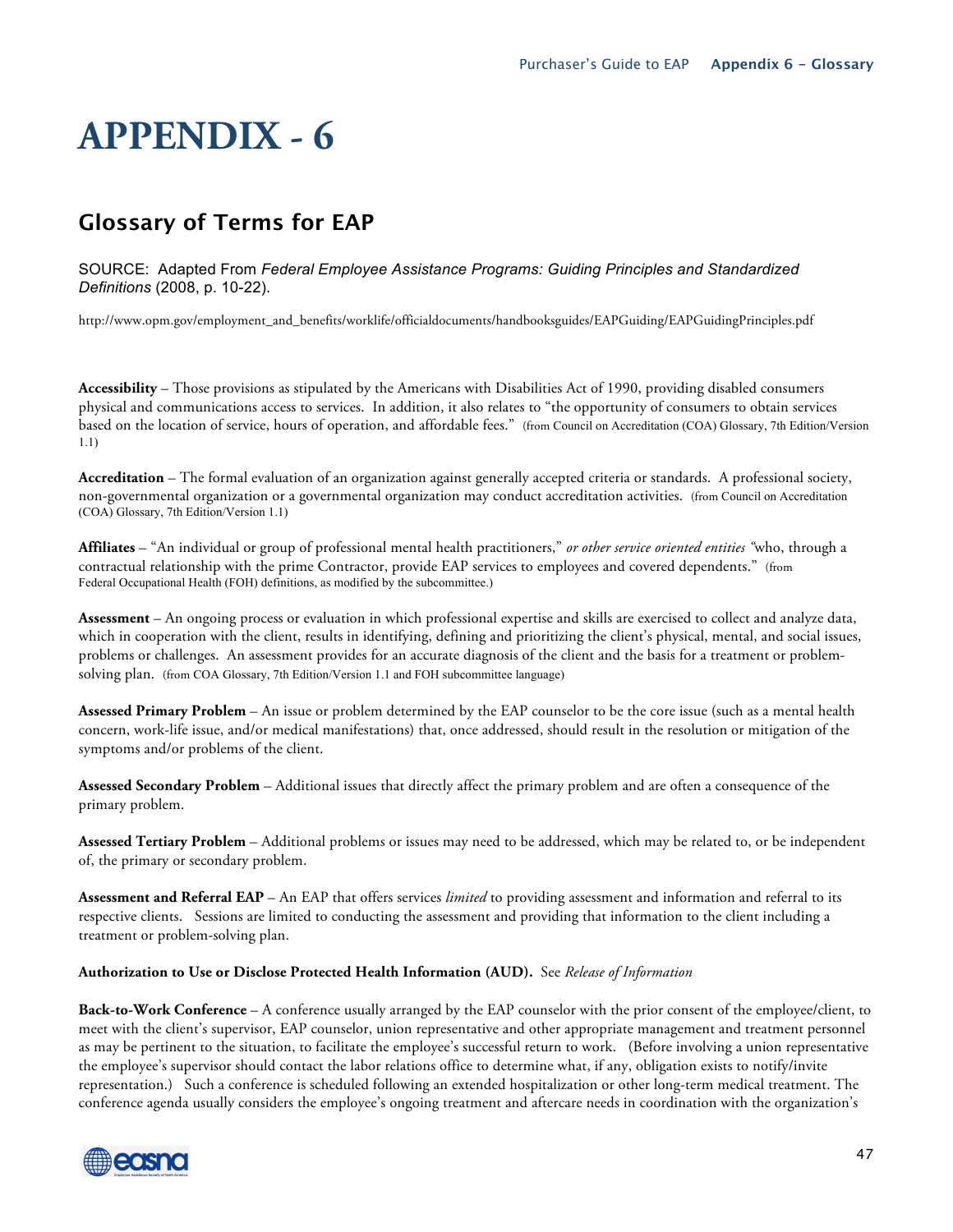expectation of the employee's performance, conduct and attendance. (from Sub-committee language and Employee Assistance Professionals Association (EAPA) Glossary of Employee Assistance Terminology, 1994, page 4.)

**Biopsychosocial Assessment** – An assessment based on a model of health and illness that links the nervous system, the immune system, behavioral styles, cognitive processing, and environmental factors. (from American Psychological Association (APA) definition of Psychosocial Model.)

#### **Blended EAP Model** – See *EAP Model*

**Brief/Short-term Counseling/Treatment** – Services provided by the EAP counselor to the employee/client for approximately 1 to 6 sessions. The basis for the number of sessions is often determined by the philosophy of the organization and/or financial considerations. When counseling is required beyond the number of sessions originally provided, the EAP counselor is expected to ensure the employee is referred out and the linkage to the new counselor is made.

**Capitation Rate** – A per-employee dollar amount per year, paid by a Federal organization to an external EAP provider for EAP services, under the terms of a contract. In exchange for the payment, the EAP vendor usually provides all contracted services regardless of the level of use (utilization) by organization's employees and covered family members. (from EAPA Glossary of Employee Assistance Terminology, 1994, page 4, and subcommittee modification.)

**Capitated Risk** – The assumption of responsibility by a clinician or an organization for providing specific services to clients under a pre-established reimbursement agreement, and where the contractor assumes the financial risk should the EAP services delivered exceed the contractor's cost projections*.* (from COA Glossary, 7th Edition\Version 1.1, page 2.)

**Case** – Represents a discrete unit of contact as defined by an organization's policy and/or within the parameters of an EAP contract. Thus, an organization can have a *counseling (clinical) case*, a management/supervisor consultation case, an *assessment and referral only case,* or an *information & referral only case*. When determining utilization, the reporting EAP should identify what type of cases they are reporting and report each as an individual incident rate (i.e.: Counseling cases = 6%, I&R only = 4%, etc.)

**Case, Opened** – A formal documented client relationship between an EAP counselor and an employee or covered family member, in which a written or electronic record is established after contact has been made between the counselor and the client. As an example, an EAP can report having a specified number of opened "counseling cases," "I&R cases," or "assessment and referral cases."

**Case Management** – The coordinating, monitoring and discharge planning of overall services, by the counselor for the EAP client and the organization, to ensure treatment gains are realized and that the employee makes the most benefit of the resources at hand. This is usually a standard component of the EAP vendor's service and may or may not be provided at an additional charge, when provided by a contractor.

**Chemical Dependency** – Physiological and psychological dependence on a chemical, such as alcohol, tobacco, barbiturate, or narcotic, which results in a number of physical and emotional symptoms such as an increased tolerance and withdrawal symptoms when the chemical is removed. *(from COA Glossary, 7th Edition*)Version 1.1, page 3 and committee modification.)

**Client** – An individual who is eligible to receive EAP services, as defined by organizational policy or contract requirements. A client might include an employee or the employee's spouse, dependent child, parent, or domestic partner, or a retiree.

**Client Record** – A written and authenticated compilation of information that describes and documents the assessment and present, prospective, and past services to the consumer. (from COA Glossary, 7th Edition\Version 1.1, page 4.)

**Client Satisfaction Survey** – An anonymous and confidential measurement solicited from the EAP client, by the EAP contractor or sponsoring organization, which reflects client satisfaction with EAP services received. The organization may design its own survey instrument or have the contracted EAP design one as part of its contract requirements, with or without the organization's input. Such measurements should be routinely taken by an acceptable and easily administered means. Whenever possible, the survey instrument should allow for easy tabulation and review. Client satisfaction assessments may include, but are not limited to, such

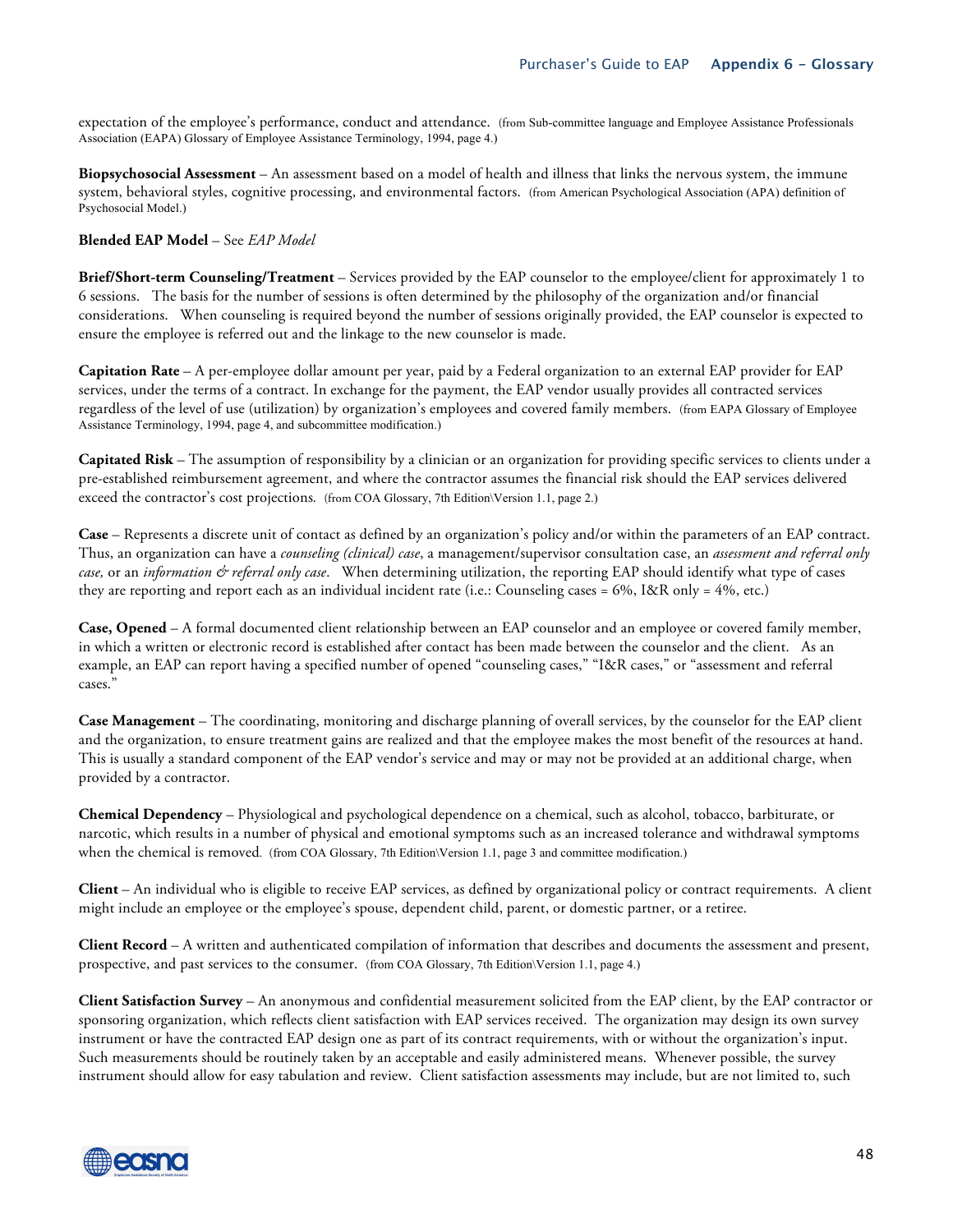items as timeliness of initial contact, timeliness of service delivered, follow-through, and effectiveness in resolving the client's issues, confidentiality, accessibility, and conformity with the organization's culture.

**Clinical** – Of or pertaining to examination, assessment, and direct counseling or treatment, as opposed to experimental or laboratory study*.* (from COA Glossary, 7th Edition\Version 1.1, page 3 and modified by including the word "counseling.")

**Clinical Personnel/Staff** – Those persons the organization has designated to provide assessment and counseling services through its EAP. Such personnel are usually licensed mental health practitioners or otherwise qualified and trained professionals who provide the treatment or counseling services.

**Clinical Services** – Those services offered by an EAP counselor in which an assessment and counseling are provided.

**Counseling Services** – Specialized services and therapeutic interventions provided by professionals (as permitted by the sponsoring organization) with the purpose of identifying and mitigating or resolving clients' personal, professional, financial, mental health, or substance abuse problems or challenges. (from COA Glossary, 7th Edition\Version 1.1, page 4 and committee modification.)

**Counselor, EAP** – A specially trained individual, usually licensed in the field of mental health and substance abuse, who operates in an occupational setting and whose clients may be both management and employees in general.

**Covered Lives** – The total universe of persons who are eligible for EAP services as defined by the sponsoring (host) organization. A organization might define covered lives as employees and their family members or dependents or household members, while another organization may offer services only to employees.

**Crisis Intervention** – A brief type of therapy or counseling, offered to persons involved in a highly emotional or traumatic event, to prevent long-term psychological harm, with the intention of restoring the clients to at least their pre-crisis level of functioning, and referring to long-term treatment resources as may be warranted.

**Critical Incident** – An event, usually sudden, unexpected and potentially life threatening, "in which a person experiences a trauma, i.e., feels overwhelmed by a sense of personal vulnerability and/or lack of control. Examples of a critical incident are a natural disaster, serious workplace accident, a hostage situation or violence in the workplace." (from EAPA Glossary, 1994, page 7, and committee language.)

**Critical Incident Stress Debriefing (CISD)** – A structured group or individual intervention that encourages the expression of thoughts and feelings about the incident, followed by identification and normalization of symptoms, familiarization with the process of recovery, and referral to appropriate services. The EAP (in cooperation with the host organization) usually schedules a CISD at the worksite with a group of employees directly affected by a critical incident as soon as possible following the traumatic event. (from EAPA Glossary, 1994, page 7, and committee language and with "in cooperation with the host organization" added. A CISD is a concept coined by Jeffrey T. Mitchell, Ph.D.,15 and has become an integral part of the International Critical Incident Stress Foundation (ICISF). It was originally meant to be applied among public safety, disaster response, and military and emergency service personnel by a skilled intervention team. The ICISF contends that a CISD can also be used with virtually any population, including children, when employed by a skilled intervener. Some researchers contend that "scientific studies have resulted in numerous calls for caution and restraint in the use of CISD."

**Critical Incident Stress Management** – The constellation of services or activities that may be used by an organization to respond to and manage a critical incident (core concept was developed by the International Critical Incident Stress Foundation). Services and activities include, but are not limited to, debriefings, outreach to the workforce, psycho-educational activities related to trauma, anniversary responses, etc. (from FOH Definitions.)

**Diagnosis** – The process by which a social, physical, emotional, or mental problem and its underlying causes are identified by the treating physician, counselor, etc. The process involves collection and analysis of relevant information and should be performed by a qualified licensed professional. (from COA, 7th Edition/Version 1.1, page 5, (modified with the additional phrase "by the treating physician, counselor, etc.")

**Drug Abuse** – An individual's excessive use of substances (either legal or illegal) that are consumed in amounts hazardous to the health or safety of the person and/or community.

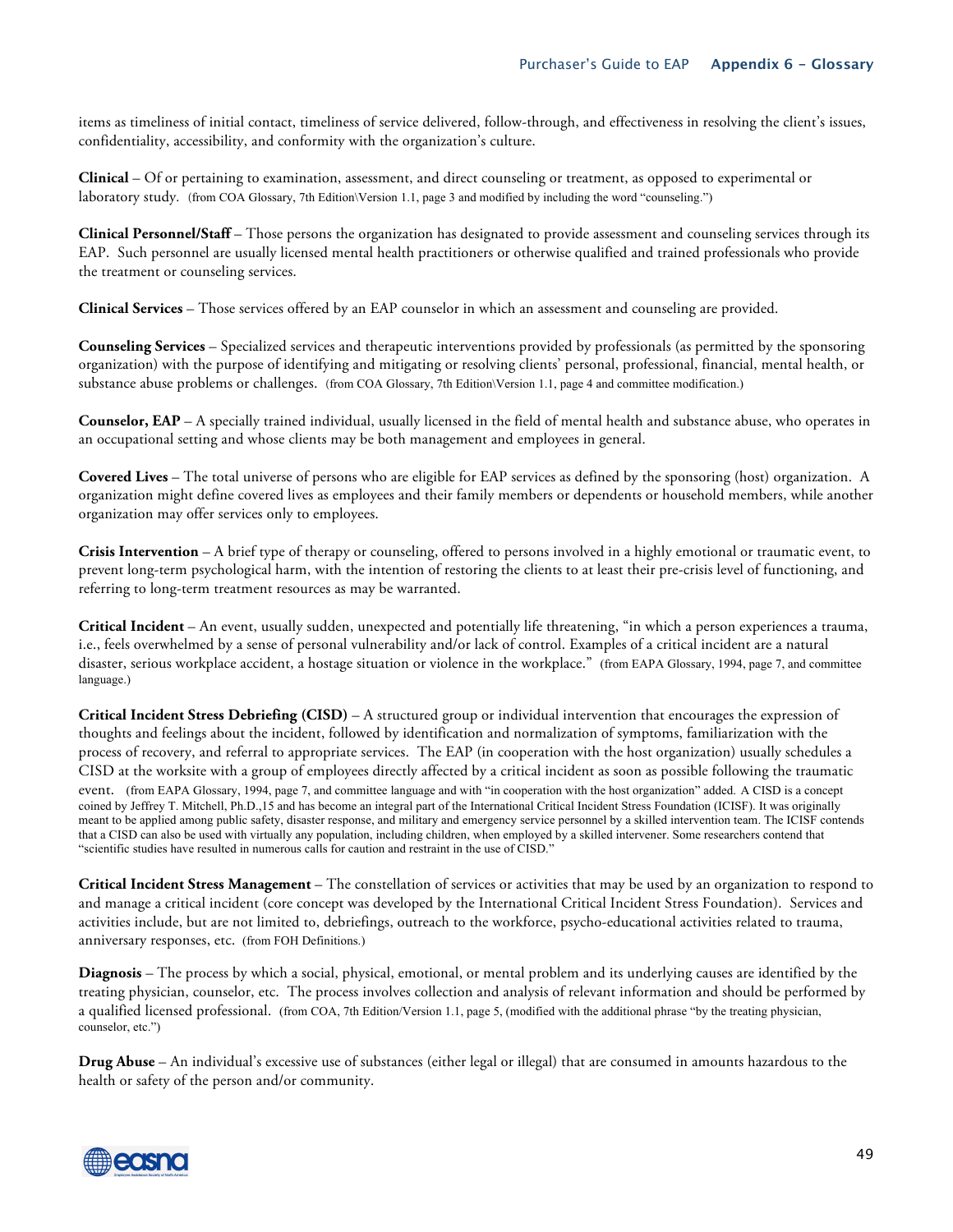**Drug Addiction** – A state of physiological dependence that results from the abuse of chemical substances. In the absence of the substance, an individual experiences symptoms of withdrawal. See also *Chemical Dependency (from COA)*

**Drug Free Workplace** – Elements of the dreg-free workplace plan include establishing drug-free workplace policy, supervisor training, employee education, employee assistance and drug testing. (from U.S. Executive Order 12564 and committee language.)

**Employee Assistance Professional** – An individual who assists the organization, its employees and their family members with personal and behavioral problems including, but not limited to health, marital, family, financial, alcohol, drug, legal, emotional, or other personal concerns which may adversely affect employee job performance and productivity. The specific activities of an EA professional may include any of the services described under the definition of Employee Assistance Program (below). EA Professionals providing clinical services must be licensed or certified in their state to provide these services. (from U.S. Executive Order 12564, pages 8-9, and committee language.)

**Employee Assistance Program** – An EAP is a worksite-based program designed to assist in the identification and resolution of work-related and non-work-related productivity problems associated with employees impaired by personal concerns including, but not limited to, health, marital, family, financial, alcohol, drug, legal, emotional, or other personal concerns which may adversely affect employee job performance. The specific core activities of EAPs include (1) services for individuals (such as identification and resolution of job-performance issues related to an employee's personal concerns, and assessment, referral, and follow-up); (2) services for managers and supervisors (such as assistance in referring employees to the EAP, supervisor training, and management consulting); (3) services for organizations (such as violence prevention/crisis management, group interventions, and employee orientation); and (4) administrative services (such as the development of EAP policies and procedures, outreach, evaluation, and referral resources development).

**Employee Assistance Program Administrator** – The organization's staff person responsible for managing all EAP related policies, procedures and services. This may include acting as the contracting officer's program advisor, supervising staff, providing information about the EAP to organization employees and managers, and ensuring the quality of all services provided.

**EAP Liaison** – Those individuals employed by the sponsoring organization (host) who are responsible for ensuring that the EAP contract is administered in accordance with established policies and procedures. (from FOH Definitions.)

**EAP Model** – The method of delivering EAP services. While the types of services offered through the EAP may vary in breadth from organization to organization, they are typically delivered through one of three basic staffing models. These are: 1. **Internal**  model, where the EAP staff is comprised of the organization's employees and there are no contractors involved. 2. **External** model, where the sponsoring company or organization has entered into a contract for an outside vendor to provide all EAP-related services. 3. **Blended** model, where both host organization and contract personnel are involved in the delivery of EAP services.

**EAP Consortium Model** - Where a group of organizations or companies, often smaller-size organizations, contract together with one organization or contractor to provide employee assistance services.

**EAP Peer-Based Programs (or Peer Support Program) –** An in-house program, typically delivered through trained peer/coworker volunteers. Usually offers education, training, and referrals.

**Employee Population** – Those employees who are full-time, part-time, wage-grade, term, and other directly compensated employees, receiving a W-2 for tax purposes, though generally not contracted employees unless otherwise specified. This count is usually the number used in tabulating the organization's EAP utilization rate. See also *Covered Lives*

**Ethics** – Formal principles or values for evaluating practices that are right or wrong, good or bad. Most professional organizations have ethical codes of conduct that define general standards of appropriate professional conduct.

**Ethical Standards** – A specific set of professional behaviors and values (code of ethics) the employee assistance professional must know and abide by, including confidentiality, accuracy, privacy, and integrity. A non-licensed EAP professional or counselor should, at a minimum, abide by the Employee Assistance Professionals Association (EAPA) Code of Ethics and Employee Assistance Certification Commission (EACC) Code of Professional Conduct.

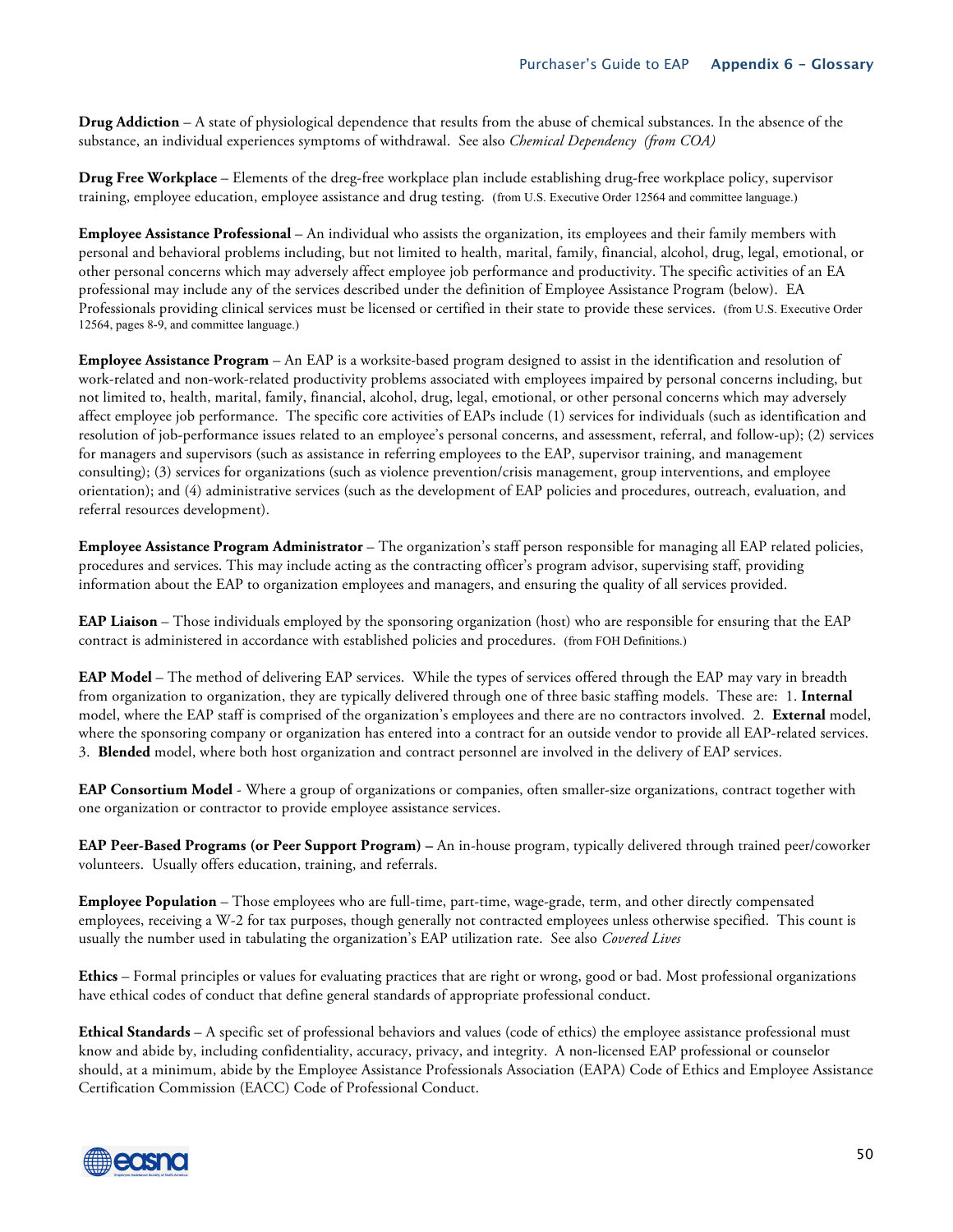**Evaluation** – A qualitative or quantitative measure of EAP performance related to program goals. A **process** evaluation measures the activities associated with the daily operation of the program, such as number of employees seeking services, the waiting time between initial contact and help, and the number of consultation services resulting from supervisory referrals. An **outcome**  evaluation measures the results of EAP activities, such as return on investment and supervisor rating of employee's performance after EAP intervention. (from EAPA Glossary, 1994, page 9)

**Fee-for-Service** – Payment to providers/contractors, only for those EAP services rendered. Usually based on an hourly fee for services actually performed, such as counseling time, training hours performed, or time spent providing information.

**Fitness for Duty (FFD)** – An employer's determination of an employee's preparedness to work. Fitness-for-duty policy and procedures are often associated with the use of alcohol or illegal drugs, yet may also deal with an employee's general physical or mental readiness to perform in a particular position. FFD procedures may require medical and/or psychological evaluation of an employee, or drug testing of an employee exhibiting unusual or bizarre behavior. FFD procedures may be regulated by law. (from EAPA Glossary, 1994, page 10 with committee narrative added at end.)

**Follow-up** – One or more contacts with an EAP client to monitor progress and/or the impact of the EAP recommendations or referrals to treatment resources and to determine the need for additional services. Follow-up may consist of telephone contact, inperson interviews, written satisfaction and progress surveys/questionnaires, and a review of job-performance and attendance records. Follow-up is a monitoring process, not a therapeutic process such as aftercare. (from EAPA Glossary, 1994, page 10 with committee narrative added at end.)

**Host Organization** – The company or organization or sub-organization that provides the resources to establish and support EAP services.

**Information and Referral** – Data addressing specific subjects or community services a client has requested (e.g., psychologist, elder care, child care, legal referrals) and that the EAP has researched and provided to the client.

**Intake** – The entry point at which *a potential EAP client's* eligibility is assessed against established criteria and a preliminary evaluation of the presenting problem occurs. (from COA Glossary, 7th Edition\Version 1.1, page 7, with the additional words "*a potential EAP client's*" were added.)

**Last-Chance Agreement** – A signed agreement between an employee and the employer, usually drafted by the employer's Employee Relations unit, that specifies management's expectations regarding the employee's performance, conduct and attendance over a defined period. The agreement may require EAP participation and other treatment requirements and certain reporting requirements to management to demonstrate adherence to the agreement. Any failure to meet all the requirements of the agreement on the part of the affected employee may result in the employee's termination. While such an agreement may mandate the employee to work with the organization's EAP, an employee cannot be forced to accept EAP services. In the event an employee signs a last-chance agreement and later refuses to work with the EAP as the agreement requires, some organizations determine they may separate the employee for non-compliance.

**Management Consults** – Expert advice given to leaders, supervisors, human resources, and/or union representatives regarding the management of potential or actual performance and conduct concerns. One example is coaching a supervisor on how to refer an employee to the EAP.

**Management Referral** – Referrals to the EAP that are initiated by an employee's manager/supervisor because of performance or conduct concerns. Such referrals can be oral or in writing and are not considered disciplinary actions.

**Mandatory Referral** – A referral by the supervisor to the EAP for an employee's positive drug test or other events designated by the organization. While this referral to the EAP is mandatory, there is no authority or requirement to compel an employee to partake of EAP services, which are voluntary. Failure to do so, however, may have adverse consequences for the employee.

**Non-Clinical Staff** – EAP staff who typically are not certified, licensed or authorized to provide assessments, diagnosis or counseling services. They provide other types of support to the EAP such as answering service center phones, conducting triage, providing referral information to clients, and providing training.

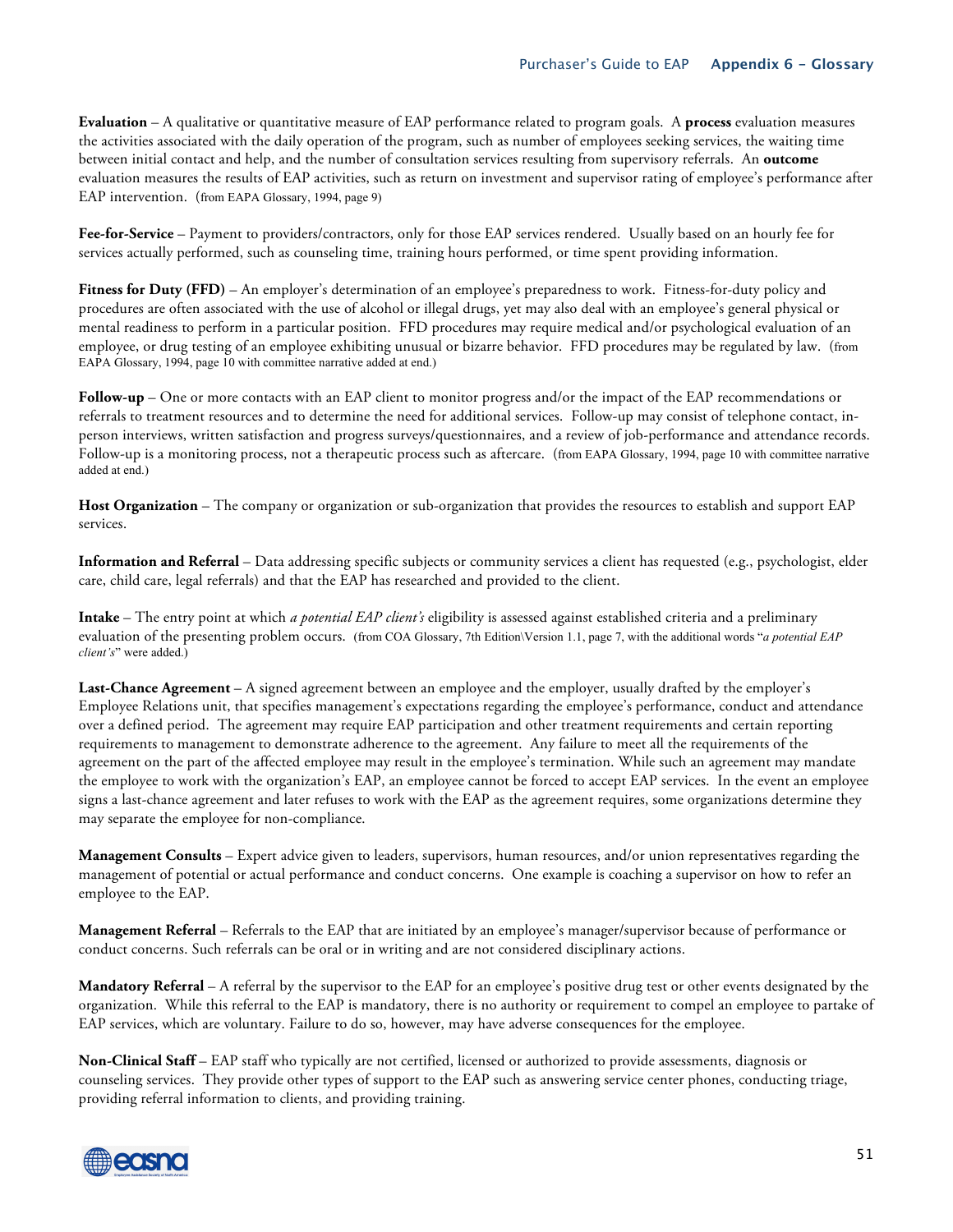**No Show** – A failed appointment, where the client failed to meet with the counselor as was previously agreed to. Usually in fee-forservice contracts, a "no show" may not be billed by the counselor/vendor.

#### **Opened Case** – See *Case*

**Organizational Development** – A professional process or activity designed to assist an organization, company, or office to move from one level of performance or mode of operation to another in the shortest time possible.

**Outcome Goals** – Expected results related to EAP services. (from EAPA Glossary, 1994, page 13.)

**Outcome Measures** – Standards by which outcome goals can be evaluated to determine whether goals have been attained.

**Peer Support Personnel** – Employees who have volunteered to participate in an organization's Peer Support Program. Peers are non-professionals who usually have a limited role in assisting their peers when there are traumatic events at work or other personal challenges. See *EAP Model*

**Per-Employee Cost** – The total cost of operating an EAP divided by the number of persons eligible for services. Total costs would include salaries, benefits, travel, rent, and other operational costs including contract costs. This is a measure by which an organization can evaluate its EAP costs relative to the market place.

**Presenting Problem** – The personal concern or issue as described by the EAP client prior to assessment by the EAP professional. (from EAPA Glossary, 1994, page 13.)

#### **Primary Problem** – See *Assessed Primary Problem*

**Program Audit and Evaluation** – The process conducted by experienced EAP counselors to review an EAP to ensure that it is performing according to law, regulation, policy, procurement regulations and accepted standards of clinical practice. Such audits may be initiated by the EAP itself, by the organization's internal audit system or by an external EAP vendor.

**Quality Improvement** – The process that assures an EAP has the means to evaluate its performance and improve that performance in order to deliver a quality service or product. The quality improvement plan is defined by the sponsoring organization, the requirements of an EAP contract, or as may be developed by the contractor and sponsoring organization.

**Self-referral** – voluntary and confidential use of the EAP by an employee who suspects that he or she has an alcohol, other drug, emotional, and/or other personal concern. (from FOH Definitions)

**Formal or informal referral** – referral to the EAP by a supervisor or other management official of any employee who has deteriorating job performance, time, attendance and/or conduct problems, either orally or in writing. (from FOH Definitions)

**Other referral** - referral to the EAP of an employee by a union official, medical review officer, health unit, or through any means other than a self-referral or a supervisory referral. (from FOH Definitions)

**Release of Information** – A document signed and dated by a client, giving the EAP (counselor) permission to release specific information about the client, to a person outside the EAP. This may be called an Authorization to Use of Disclose Protected Health Information (AUD).

**Return to Work Agreement** – An agreement among an employee, the employee's supervisor, the EAP, treatment provider and other parties as may be appropriate, to establish a set of conditions for the employee's return to work. An agreement is usually issued following extended leave for treatment for substance abuse or physical or mental illness. The conditions found in the agreement are usually related to duties, conduct, attendance and treatment scheduling. The agreement also states any consequences, if agreed-upon conditions are violated and what action the supervisor may take. A Return to Work Agreement should be drafted in consultation with the organization's Employee Relations staff.

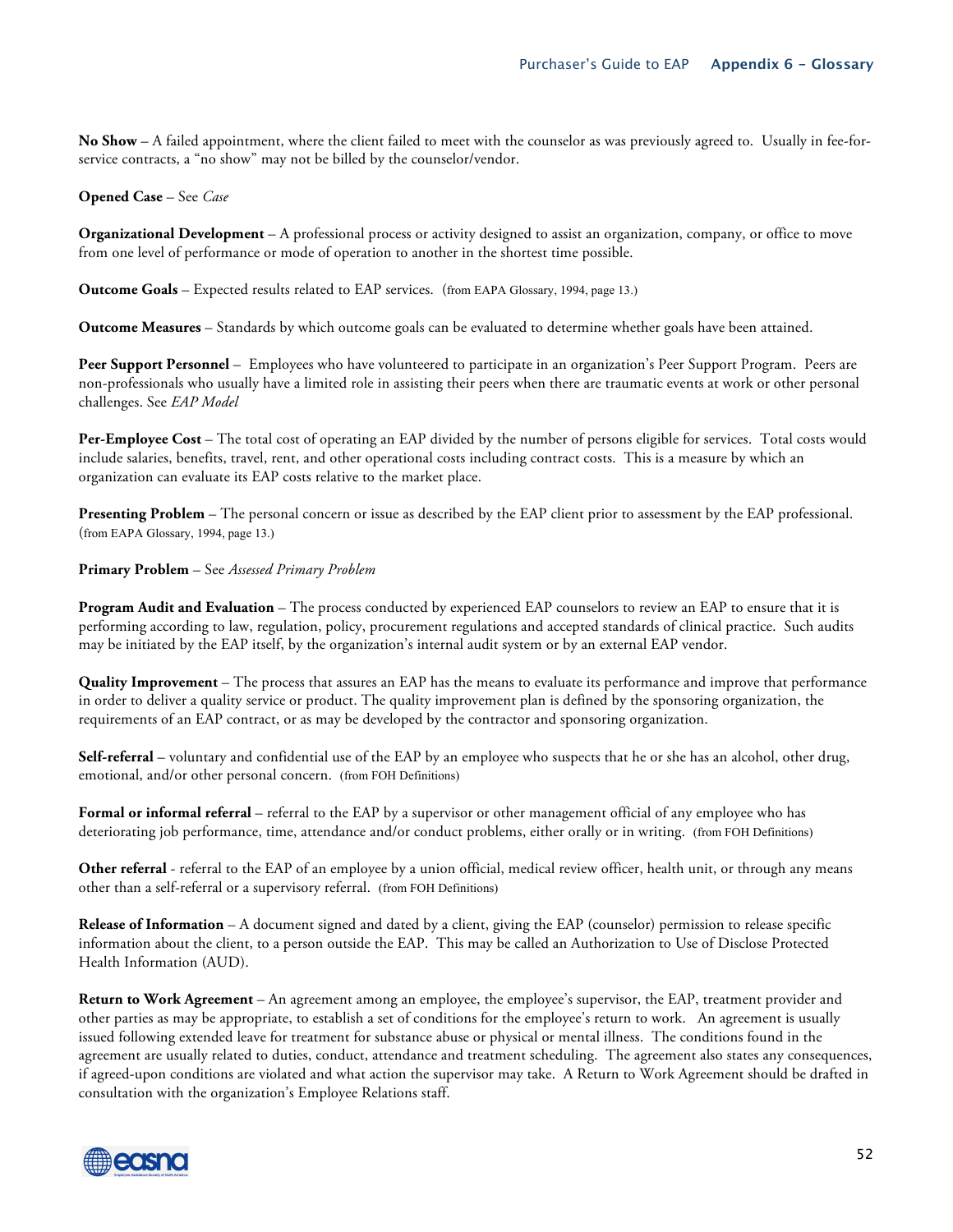**Risk Management** – A systematic process for evaluating and reducing potential harm that may befall personnel, consumers of service, an organization, or a facility.

**Session** – A meeting between an EAP counselor and client, usually lasting 45 to 50 minutes.

#### **Short-Term Counseling** – See *Brief/Short-term Counseling/Treatment*

**Statement of Understanding** – A document that describes *the limits of confidentiality* and the services available through the EAP. It is given to the employee at the beginning of the first session and must be signed prior to the employee receiving counseling. The elements of the statement may be required to contain those reflected in Health Insurance Portability and Accountability Act (as applicable), and other unique circumstances about the EAP that should be disclosed to the employee.

#### **Supervisory Referral** – See *Formal Referral*

**Telephonic Counseling** – Counseling performed over the telephone either at the request of the EAP client, due to situational circumstances, or based on the EAP model offered by the organization. NOTE: Telephonic counseling allows for quick and timely services, but lacks face-to-face interaction. Licensing may be an issue when the client being served is out of state and the license held by the counselor is issued by a different state. (Telephonic counseling allows for quick and timely services, but lacks human interaction and fails to assess body language which can affect clinical conclusions. When licensing is an issue it raises additional confusion when the client being served is out of state and the license held by the counselor is issued by a different state. This is more of an issue when the EAP client is not an employee (family member or significant other) and raises liability concerns for the Federal agency and other affected entities.)

**Treatment** – The process through which a patient receives services designed to resolve mental health and/or substance abuse problems. Treatment is the application of some form of intervention to mitigate or eliminate some identified ailment. Traditionally, in mental health it is in the form of medication or talk therapy (counseling). In the EAP context, "counseling" is generally the preferred term. (from EAPA Glossary, 1994, page 6.)

**Unit Cost** – A calculation of the price or value of a fixed amount or unit of service that takes into account the sum of all organizational expenditures involved in the provision of that service.

**Utilization Rate** – The annual rate at which EAP those eligible for services are utilizing services. There are separate utilization rates for each of the services offered by the EAP (such as assessments of individuals, family member use, training attendance).

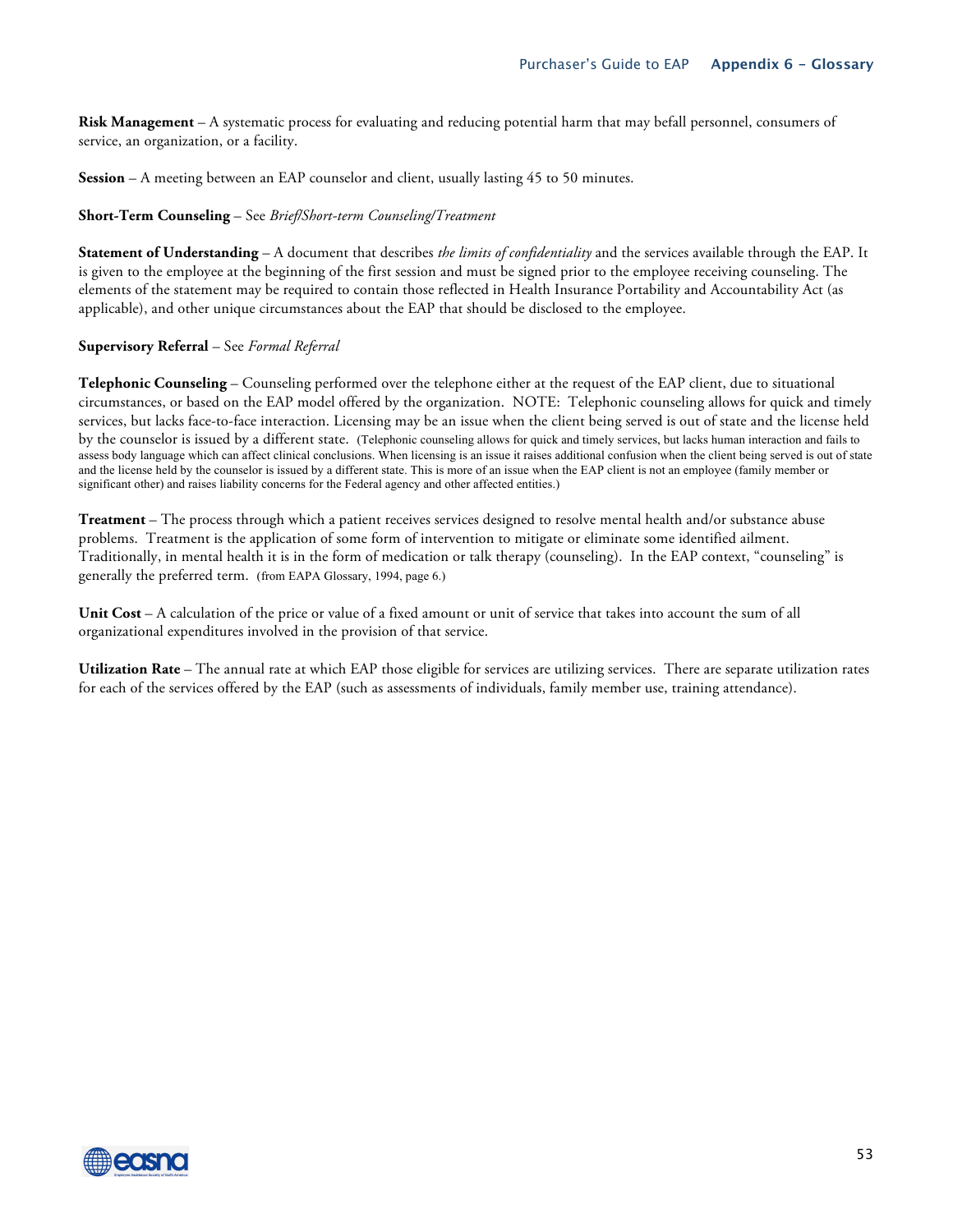## **REFERENCES**

[1] Willingham, J. G. (2008). Managing presenteeism and disability to improve productivity. *Benefits & Compensation Digest, 45*(12), 1, 11-14.

[2] Employee Benefit News. (2007). *Innerworkings: A report on mental health in today's workplace.* Washington, DC: Author and Partnership for Workplace Mental Health.

[3] Goetzel, R. Z. (2007, May). *What's the ROI for workplace health and productivity management programs?* Presented at the annual institute of the Employee Assistance Society of North America, Atlanta, GA.

[4] Kessler, R. C., Ames, M., Hymel, P. A., Loeppke, R., McKenas, D. K., Richling, D., et al. (2004). Using the World Health Organization Health and Work Performance Questionnaire (HPQ) to evaluate the indirect workplace costs of illness. *Journal of Occupational and Environmental Medicine, 46*(6), 523-537.

[5] Attridge, M., Ricciuti, J., & Thompson, C. (2008, April). *A global view of workplace mental health trends in research, government and business.* Presented at the annual institute of the Employee Assistance Society of North America, Vancouver, BC, Canada.

[6] Brun, J-P., Biron, C., Martel, J. & Ivers, H. (2003). *Analysis of workplace mental health programs in organizations. IRSST report A-342.* Montreal, Quebec: Institut de Recherche Robert-Sauvé en Santé et en Sécurité du Travail.

[7] Kahn, J. P. & Langlieb, A. M. (Eds.). (2003). *Mental health and productivity in the workplace: A handbook for organizations and clinicians*. San Francisco, CA: Jossey-Bass.

[8] American Psychiatric Association - Partnership for Workplace Mental Health. (2006). *A mentally healthy workforce: It's good for business*. Washington, DC: Author.

[9] Finch, R. A. & Phillips, K. (2005). *An employer's guide to behavioral health services.* Center for Prevention and Health Services. Washington, DC: National Business Group on Health.

[10] Watson Wyatt Worldwide. (2007). *Mental health in the North American labour force: Literature review and research gap analysis.* Toronto, ON, Canada: Author. http://www.mentalhealthroundtable.ca/documents.html

[11] Canadian Centre on Substance Abuse. (2005). *National framework for action to reduce the harms associated with alcohol and other drugs and substances in Canada: Answering the call*. Ottawa, ON: Author and Health Canada.

[12] Department of Health and Human Services (DHHS). (1999). *Mental health: A report of the Surgeon General.* Rockville, MD: U.S. Department of Health and Human Services, Substance Abuse and Mental Health Services Administration, Center for Mental Health Services.

[13] Larson, S. L., Eyerman, J., Foster, M. S., & Gfroerer, J. C. (2007). *Worker substance use and workplace policies and programs (DHHS publication No. SMA 07-4273, analytic series A-29).* Rockville, MD: Substance Abuse and Mental Health Services Administration (SAMHSA), Office of Applied Studies.

[14] McDaid, D. (Ed). (2008). *Mental health in workplace settings: Consensus paper.* Luxembourg: European Communities.

[15] Hyman, S., Chisholm, D., Kessler, R. C., Patel, V., & Whiteford, H. Mental disorders. (2006). In *WHO report: Disease control priorities related to mental, neurological, developmental and substance abuse disorders* (pp. 1-20). Geneva, Switzerland: World Health Organization.

[16] International Foundation of Employee Benefit Plans. (2005). *Benefits and compensation glossary, 11th Edition.*  Brookfield, WI: Author.

[17] Rothermel, S., Slavit, W., Finch, R. A., et al. Center for Prevention and Health Services. (2008). *An employer's guide to employee assistance programs: Recommendations for strategically defining, integrating and measuring employee assistance programs*. Washington, DC: National Business Group on Health.

[18] Wilburn, C. (2007). Helping employees with financial problems. *Journal of Employee Assistance*, 37(2), 12-13.

[19] Hyde, M. (2008, April). *EAPs as workplace behavior experts: Do you share the dream?* Presented at the annual institute of the Employee Assistance Society of North America, Vancouver, BC, Canada.

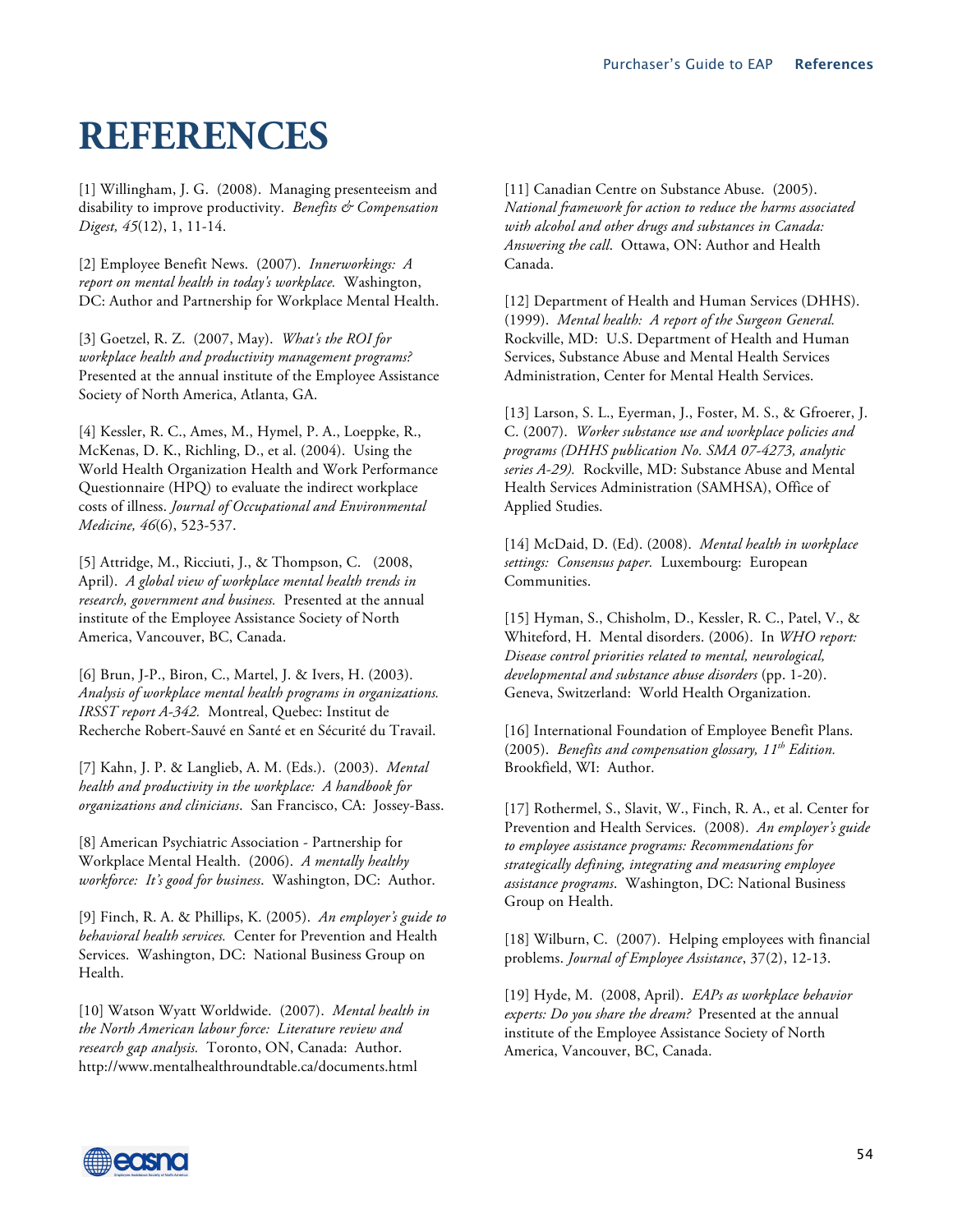[20] Everly, G. S., Jr., & Mitchell, J. T. (2008). *Integrative crisis intervention and disaster mental health*. Elliott City, MD: Chevron.

[21] Masi, D., Altman, L., Benayon, C., Healy, H., Jorgenson, D. G., Kennish, R., et al. (2004). EAPs in the year 2002. In R. W. Manderscheid & M. J. Henderson (Eds.), *Mental health, United States, 2002* (pp. 209-223). Rockville, MD: Substance Abuse Mental Health Services Administration, Center for Mental Health Services, DHHS Pub. No. SMA-3938.

[22] Dickman, F., & Challenger, R. B. (2009).Employee Assistance Programs: A historical sketch. In M. A. Richard, W. G. Emener, & W. S. Hutchison, Jr. (Eds.), *Employee assistance programs: Wellness/enhancement programming, 4th Edition* (pp. 28-31). Springfield, IL: Charles C Thomas.

[23] Hartwell, T., Steele, P., French, M., Potter, F., Rodman, N., & Zarkin, G. (1996). Aiding troubled employees: The prevalence, cost, and characteristics of employee assistance programs in the United States. *American Journal of Public Health,* 86(6), 804-808.

[24] Roman, P. M., & Blum, T. C. (2004). Employee assistance programs and other workplace preventive strategies. In M. Galanter & H. D. Kleber (Eds.), *The textbook of substance abuse treatment, 3rd edition* (pp. 423- 435). Washington, DC: American Psychiatric Association Press.

[25] Society for Human Resources Management. (2004). *2004 employee benefits*. Washington, DC: Author.

[26] Society for Human Resources Management. (2008). *2008 employee benefits*. Washington, DC: Author.

[27] Macdonald, S., Csiernik, R., Durand, P., Wild, T. C., Dooley, S., Rylett, M., Wells, S., & Sturge, J. (2007). Changes in the prevalence and characteristics of Ontario workplace health programs. *Journal of Workplace Behavioral Health, 22*(1), 53-64.

[28] Csiernik, R. (2002). An overview of employee and family assistance programming in Canada. *Employee Assistance Quarterly, 18*(1), 17-34.

[29] Dersch, C. A., Shumway, S. T., Harris, S. M., & Arredondo, R. (2002). A new comprehensive measure of EAP satisfaction: A factor analysis. *Employee Assistance Quarterly, 17*(3), 55-60.

[30] Phillips, S. B. (2004). Client satisfaction with university employee assistance program. *Journal of Workplace Behavioral Health, 19*(4), 59-70.

[31] Attridge, M. (2003, November). *Optum EAP client satisfaction and outcomes survey study 2002.* Paper presented at the annual conference of the Employee Assistance Professionals Association, New Orleans, LA.

[32] Csiernik, R. (2004). A review of EAP evaluation in the 1990s. *Employee Assistance Quarterly, 19*(4), 21-37.

[33] Harris, S. M., Adams, M., Hill, L., Morgan, M., & Soliz, C. (2002). Beyond customer satisfaction: A randomized EAP outcome study. *Employee Assistance Quarterly, 17*(4), 53-61.

[34] Harlow, K. C. (2006). The effectiveness of a problem resolution and brief counseling EAP intervention. *Journal of Workplace Behavioral Health, 22*(1), 1-12.

[35] McLeod, J., & McLeod, J. (2001). How effective is workplace counseling? A review of the research literature. *Counseling Psychotherapy Research, 1*(3), 184-191.

[36] Attridge, M., & Amaral, T. M. (2002, October). *Making the business case for EAPs with the Core Technology.* Presented at the annual conference of the Employee Assistance Professionals Association, Boston, MA.

[37] Yandrick, R. M. (1992). Taking inventory: Process and outcome studies*. EAPA Exchange*, July, 22-35.

[38] Hargrave, G. E., Hiatt, D., Alexander, R., & Shaffer, I. A. (2008). EAP treatment impact on presenteeism and absenteeism: Implications for return on investment. *Journal of Workplace Behavioral Health, 23*(3), 283-293.

[39] Attridge, M. (2003, March). *EAP impact on work, stress and health: National data 1999-2002.* Presented at the biannual conference of the Work, Stress and Health Conference - American Psychological Association/National Institutes of Occupational Safety and Health, Toronto, ON, Canada.

[40] Amaral, T. M. (2008, April). *Global benchmarking and EAP best practices*. Presented at the annual institute of the Employee Assistance Society of North America, Vancouver, BC, Canada.

[41] Baker, E. (2007, October). *Measuring the impact of EAP on absenteeism and presenteeism.* Presented at the annual conference of the Employee Assistance Professionals Association, San Diego, CA.

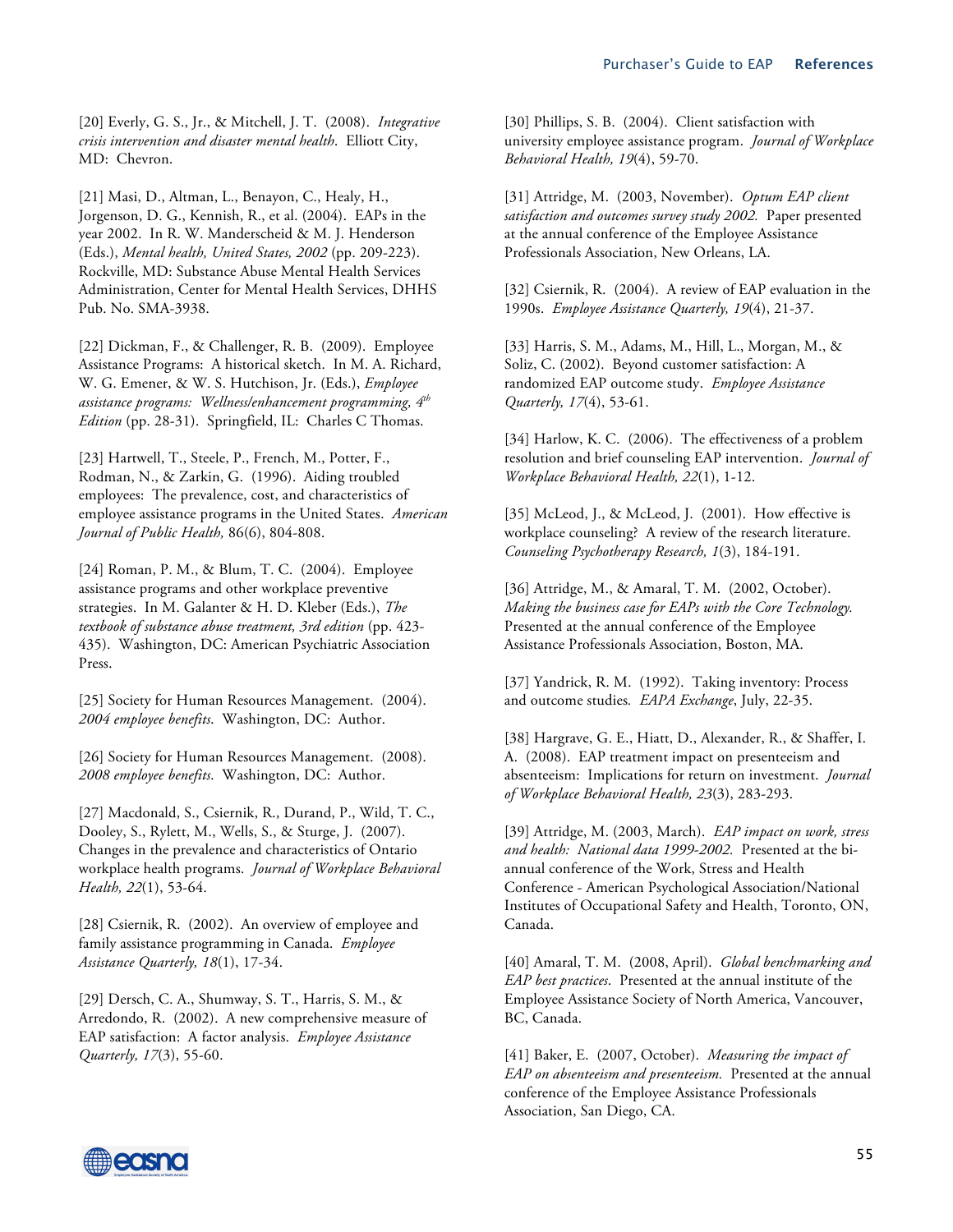[42] Selvik, R., Stephenson, D., Plaza, C., & Sugden, B. (2004). EAP impact on work, relationship, and health outcomes. *Journal of Employee Assistance*, 34(2), 18-22.

[43] Sharar, D. A., & Hertenstein, E. (2006). Perspectives on commodity pricing in employee assistance programs (EAPs): A survey of the EAP field. *WorldatWork*, First Quarter, 32-41.

[44] Mercer. (2008). *Mercer 2007 national survey of employer-sponsored health plans*. New York: Author.

[45] Collins, K. M. (1998). Cost/benefit analysis shows EAP's value to employer. *EAPA Exchange, 28*(12), 16-20.

[46] Attridge, M. (2008). *A quiet crisis: The business case for managing employee mental health*. Vancouver, BC: Human Solutions.

[47] Christie, J., & Harlow, K. (2007). Presenting the business case. *Journal of Employee Assistance*, 37(3), 21-23.

[48] Goetzel, R. Z., Ozminkowski, R. J., Sederer, L. I., & Mark, T. L. (2002). The business case for mental health services: Why employers should care about the mental health and well being of their employees. *Journal of Occupational and Environmental Medicine, 44*(4), 320-330.

[49] Kessler, R. C., & Stang, P. E. (Eds.). (2006). *Health and work productivity: Making the business case for quality health care*. Chicago: University of Press.

[50] Langlieb, A. M., & Kahn, J. P. (2005). How much does quality mental health care profit employers? *Journal of Occupational and Environmental Medicine, 47*(11), 1099- 1109.

[51] Blum, T., & Roman, P. (1995). *Cost-effectiveness and preventive implications of employee assistance programs.* Rockville, MD: U.S. Department of Health and Human Services, Substance Abuse and Mental Health Services Administration, Center for Mental Health Services.

[52] Hargrave, G. E., & Hiatt, D. (2005). The EAP treatment of depressed employees: Implications for return on investment. *Journal of Employee Assistance and Workplace Behavioral Health, 18*(4), 39-49.

[53] Jorgensen, D. G. (2007). Demonstrating EAP value. *Journal of Employee Assistance*, 37(3), 24-26.

[54] Goetzel, R., & Ozminkowski, R. (2008). The health and cost benefits of worksite health-promotion programs. *Annual Review of Public Health, 29*, 303-323. [55] Pelletier, K. R. (2005). A review and analysis of the clinical and cost-effectiveness studies of comprehensive health promotion and disease management programs at the worksite: Update VI 2000–2004. *Journal of Occupational and Environmental Medicine,* 47, 1051–1058

[56] Courtois, P., Hajek, M., Kennish, R., Paul, R., Stockert, T., & Thompson, T. (2004). Performance measures in the employee assistance program. *Employee Assistance Quarterly*, *19*(3), 45-58.

[57] Pompe, J. C., & Sharar, D. 2008. Preparing for the challenges of research. *Journal of Employee Assistance, 38*(2), 7-9.

[58] Roman, P. M. (2007, May). *Underdeveloped workplace opportunities for employee assistance programs.* Presented at the annual institute of the Employee Assistance Society of North America, Atlanta, GA.

[59] Aldana, S. G. (2001). Financial impact of health promotion programs: A comprehensive review of the literature. *American Journal of Health Promotion, 15,* 296– 320.

[60] Attridge, M. (2001). Can EAPs experiment in the real world? *EAPA Exchange, 31*(2), 26-27.

[61] Robbins, M. (2008). Not just the luck of the draw. *Employee Benefit News, 22*(11),1, 22-23. September 1, 2008.

[62] Attridge, M. (2002, June). *Employee assistance program outcomes similar for counselor (phone and in-person) and legal/finance consultation clients*. Presented at the annual conference of the American Psychological Society, New Orleans, LA.

[63] Stephenson, D., Bingaman, D., Plaza, C., Selvik, R., Sugden, B., & Ross, C. (2003). Implementation and evaluation of a formal telephone counseling protocol in an employee assistance program. *Employee Assistance Quarterly, 19*(2), 19-33.

[64] Richard, M. A. (2004). Cyberspace: Issues and challenges for EAP providers. *Employee Assistance Quarterly, 19*(2), 51-60.

[65] Richard, M. A. (2009).Cyberspace: The new frontier for Employee Assistance Programs. In M. A. Richard, W. G. Emener, & W. S. Hutchison, Jr. (Eds.), *Employee assistance programs: Wellness/enhancement programming, 4th Edition* (pp.

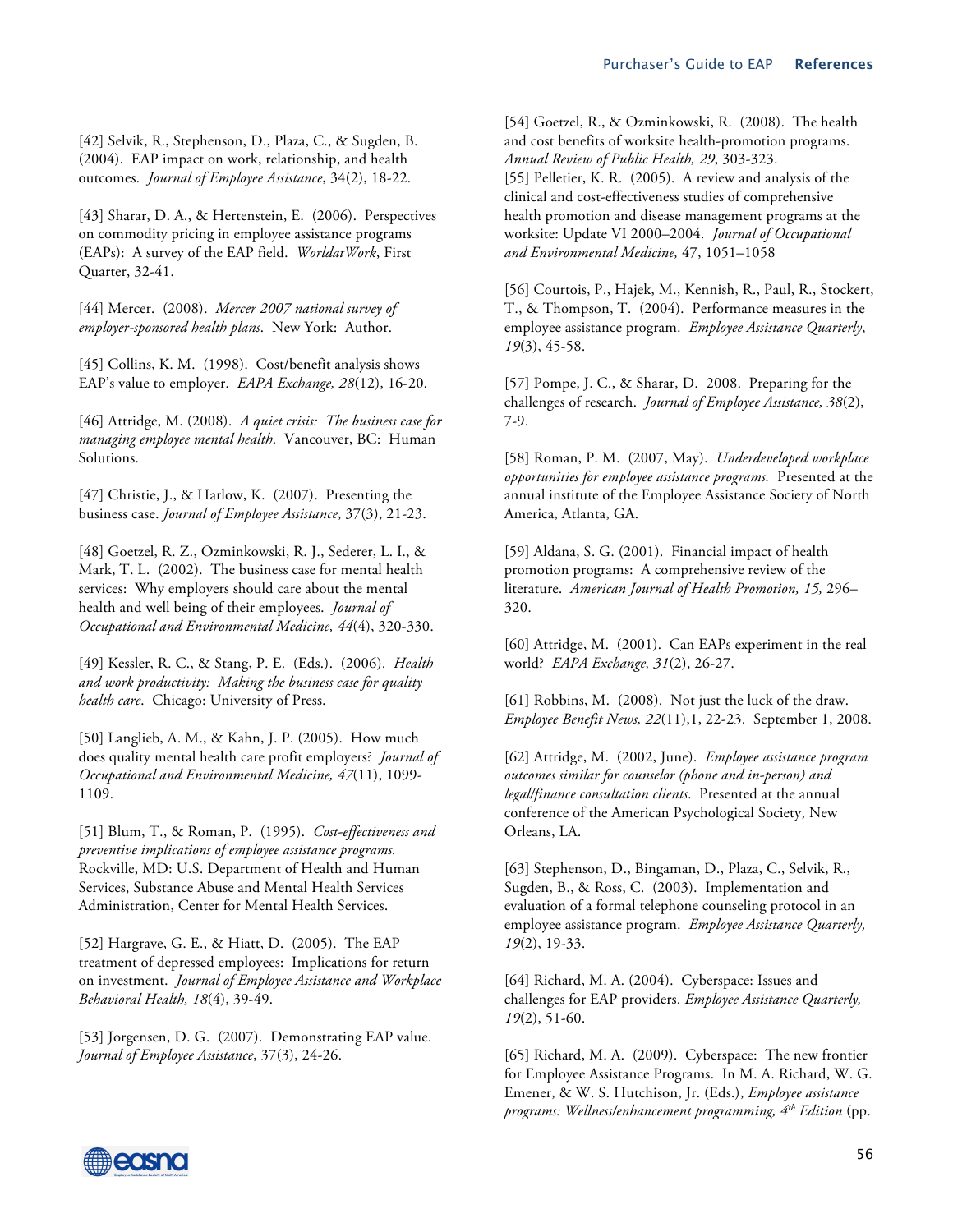288-292). Springfield, IL: Charles C Thomas.

[66] Worster, D. (2000). An EAP approach to managing organizational downsizing. *Employee Assistance Quarterly, 16*(1&2), 97-115.

[67] Herlihy, P. A. (2000). Employee assistance and work/family programs: Friends or foes? *Employee Assistance Quarterly, 16*(1&2), 33-52.

[68] United States Office of Personnel Management. (2008). *Federal employee assistance programs: Guiding principles, framework, and definitions*. Washington, DC: Department of Health and Human Services.

[69] Prevatt, B. C. (2009).Employee assistance programs in higher education. In M. A. Richard, W. G. Emener, & W. S. Hutchison, Jr. (Eds.), *Employee assistance programs: Wellness/enhancement programming, 4th Edition* (pp. 372- 381). Springfield, IL: Charles C Thomas.

[70] Burke, J., & Sharar, D.A. (2009). Do 'free' EAPs offer discernable value? *Journal of Employee Assistance, 39(*3), 6-9.

[71] Amaral, T. M. (1999). Benchmarks and performance measures for employee assistance programs. In J. M. Oher (Ed.), *The employee assistance handbook* (pp. 161-178). Hoboken, NJ: John Wiley & Sons.

[72] Csiernik R. (2003). Employee assistance program utilization: Developing a comprehensive scorecard. *Employee Assistance Quarterly*, 18(3) 45-60.

[73] Weiss, R. M. (2003). Effects of program characteristics on EAP utilization. *Employee Assistance Quarterly, 18*(3), 61.

[74] Attridge, M. (2007). Answering 10 Questions: EAP reports should answer 10 basic questions that drive purchaser expectations about the value of employee assistance services. *Journal of Employee Assistance, 37(*3), 27-30.

[75] Amaral, T. M., & Attridge, M. (2004, November). *Communicating EAP business value: Successful strategies for measurement, reporting, and presentations*. Presented at the annual conference of the Employee Assistance Professionals Association, San Francisco, CA.

[76] Amaral, T. M. (2005, October). *How does your EAP measure up? A review of national benchmarking data drawn from the EAP Data Warehouse.* Presented at the annual conference of the Employee Assistance Professionals Association, Philadelphia, PA.

[77] Employee Assistance Professionals Association. (2006). *EAPA standards and professional guidelines for employee assistance programs – Addendum: Toward the standardization of employee assistance measures.* Arlington, VA: EAPA.

[78] Sharar, D. A., & Masi, D. A. (2006). Crises facing the EAP field*. Journal of Employee Assistance, 36(4),*7-9

[79] Burke, J. (2008). Lessons of the "Free" EAPs*. Journal of Employee Assistance, 38(2), 17-18.*

[80] Sharar, D. A. (2008). Two isn't always better than one. *Employee Benefit News, 22*(10), 38-39.

[81] Jacobson, J. M., & Hosford-Lamb, J. (2008). Working it out — Social workers in employee assistance. *Social Work Today*, *8*(2), 18.

[82] Masi, D.A., Jacobson, J.M., & Cooper, A.R. (2000). Quantifying quality: Findings from clinical reviews. *Employee Assistance Quarterly, 15*(4), 1-17.

[83] Kiarreich, S. H., DiGiuseppe, R., & DiMattia, D. J. (1987). EAPs: Mind over myth: Managers need to rethink their belief that all EAPs are uniformly effective. *Personnel Administrator, 32*(2), 119-124.

[84] Roman, P. M., & Blum, T. C. (1985). The core technology of employee assistance programs. *The ALMACAN*, *15*(3), 8-9, 16-19.

[85] Roman, P. M., & Blum, T. C. (1988). Reaffirmation of the core technology of employee assistance programs. *The ALMACAN, 19(*8), 17-22.

[86] Roman, P. M. (1990). Seventh dimension: A new component is added to the EAP 'core technology.' *Employee Assistance*, February, 8-9.

[87] Roman, P. M., & Blum, T. C. (2002). The workplace and alcohol problem prevention. *Alcohol Research and Health, 26*(1), 49-57.

[88] Bennett, J. B., & Attridge, M. (2008). Adding prevention to the EAP Core Technology. *Journal of Employee Assistance, 38*(4), 3-6.

[89] Emener, W. G., & Hutchinson, W. S. (2009). Professional, ethical, and program developments in employee assistance programs. In M. A. Richard, W. G. Emener, & W. S. Hutchison, Jr. (Eds.), *Employee assistance programs: Wellness/enhancement programming, 4th Edition* (pp. 239-

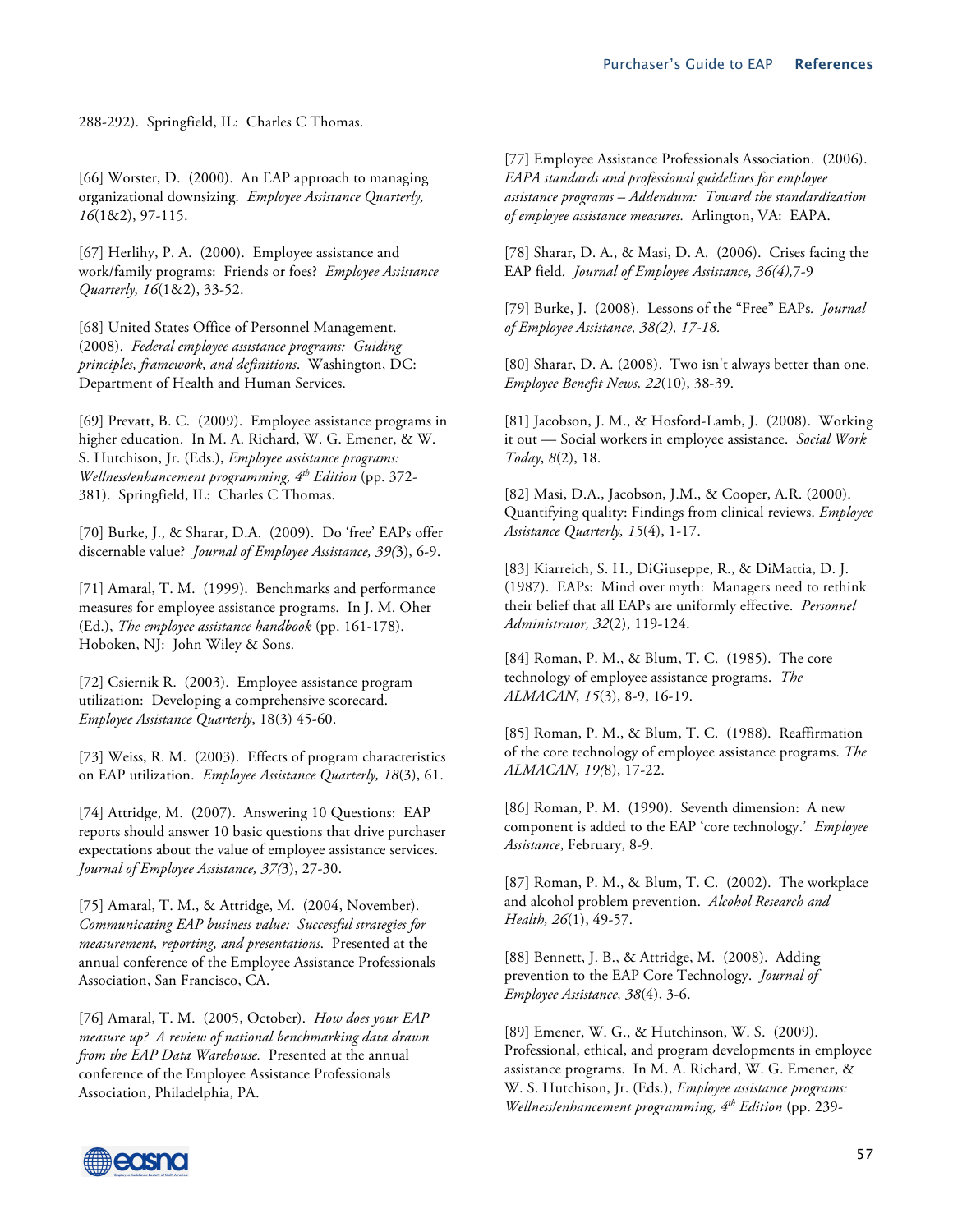253). Springfield, IL: Charles C Thomas.

[90] Sharar, D. A., White, W., & Funk, R. (2002). Business ethics and employee assistance: A national survey of issues and challenges. *Employee Assistance Quarterly, 18*(2), 39-59.

[91] Employee Assistance Professionals Association (EAPA) Ethics Committee. (2007). EAP ethics: The field speaks. *Journal of Employee Assistance, 37(*2), 8-11.

[92] Employee Assistance Professionals Association (EAPA). (2003). *EAPA standards and professional guidelines for employee assistance programs (2003 Edition).* Arlington, VA: Author.

[93] Haaz, E., Maynard, J., Petrica, S. C., & Williams, C. E. (2004). Employee assistance program accreditation: History and outlook. *Employee Assistance Quarterly, 19*(1), 1-26.

[94] Stockert, T. J. (2004). The Council on Accreditation employee assistance program accreditation process. *Employee Assistance Quarterly, 19*(1), 35-44.

[95] The Council on Accreditation. (2008). *The Council on Accreditation employee assistance program accreditation process*. New York: Author.

[96] National Business Coalition on Health. (2008). *Enhancing the eValue8 request for information to improve employee assistance program performance benchmarks* (Press Release). Washington, DC: Author.

[97] Finch, R., & Rothermel, S. (2009, May). *National Business Group recommendations for strategically defining and measuring EAPs.* Presented at the annual institute of the Employee Assistance Society of North America, Denver, CO.

[98] Maiden, R. P. (Ed.). (2001). *Global Perspectives of Occupational Social Work.* Binghamton, NY: Haworth.

[99] Burke, J. (2008, April). *The current global view of EAPs and the opportunity for tomorrow.* Paper presented at the annual institute of the Employee Assistance Society of North America, Vancouver, BC, Canada.

[100] Kirk, A. K., & Brown, D. F. (2005). Australian perspectives on the organizational integration of employee assistance services. *Journal of Workplace Behavioral Health, 20*(3-4), 351-366.

[101] Smith, R. (2006). Australia: Rethinking the strict CISM model. *Journal of Employee Assistance, 36(*2), 26.

[102] Hoskinson, L., & Beer, S. (2005). Work-Life and EAPs in the United Kingdom and Europe: A qualitative study of integration. *Journal of Workplace Behavioral Health, 20*(3-4), 367-379.

[103] Nowlan, K. (2006). The United Kingdom: Practical support and expert assessment. *Journal of Employee Assistance, 36(*2), 25.

[104] Malhomme, N. (2008, April). *The global workforce: EAP risk and reward in Europe.* Paper presented at the annual institute of the Employee Assistance Society of North America, Vancouver, BC, Canada.

[105] Barth, J. (2006). Germany: A difficult market for EAPs. *Journal of Employee Assistance, 36(*1), 26.

[106] Gehlenborg, H. (2001). Occupational social work in Germany: A continuously developing field of practice. *Employee Assistance Quarterly, 17*(1-2), 17-41.

[107] Siddiqui, H. Y., & Sukhramani, N. (2001). Occupational social work in India. *Employee Assistance Quarterly, 17*(1-2), 43-63.

[108] Powell, M. A. G. (2001). Occupational social work in Ireland. *Employee Assistance Quarterly, 17*(1-2), 65-79.

[109] Quinlan, M. (2005). A social partnership approach to work-life balance in the European Union. *Journal of Workplace Behavioral Health, 20*(3-4), 381-394.

[110] Katan, J. (2001). Occupational social work in Israel. *Employee Assistance Quarterly, 17*(1-2), 81-95.

[111] Maiden, R. P. (Ed.). (1992). *Employee Assistance Programs in South Africa*. Binghamton, NY: Haworth.

[112] Masi, D., & Tisone, C. (2009). The  $4<sup>th</sup>$  international EAP compendium. Boston: Masi Research Consultants.

[113] Board, N., & Levine, D. (2009, May). *Expanding EAPs from North America to global workforces*. Presented the Employee Assistance Society of North America annual institute, Denver.

[114] Csiernik, R. (2003). Ideas on best practices for employee assistance program policies. *Employee Assistance Quarterly, 18*(3), 15-32.

[115] Lawrence, J. A., Boxer, P., & Tarakeshwar, N. (2002). Determining the need for EAP services. *Employee Assistance Quarterly, 18*(1), 1-15.

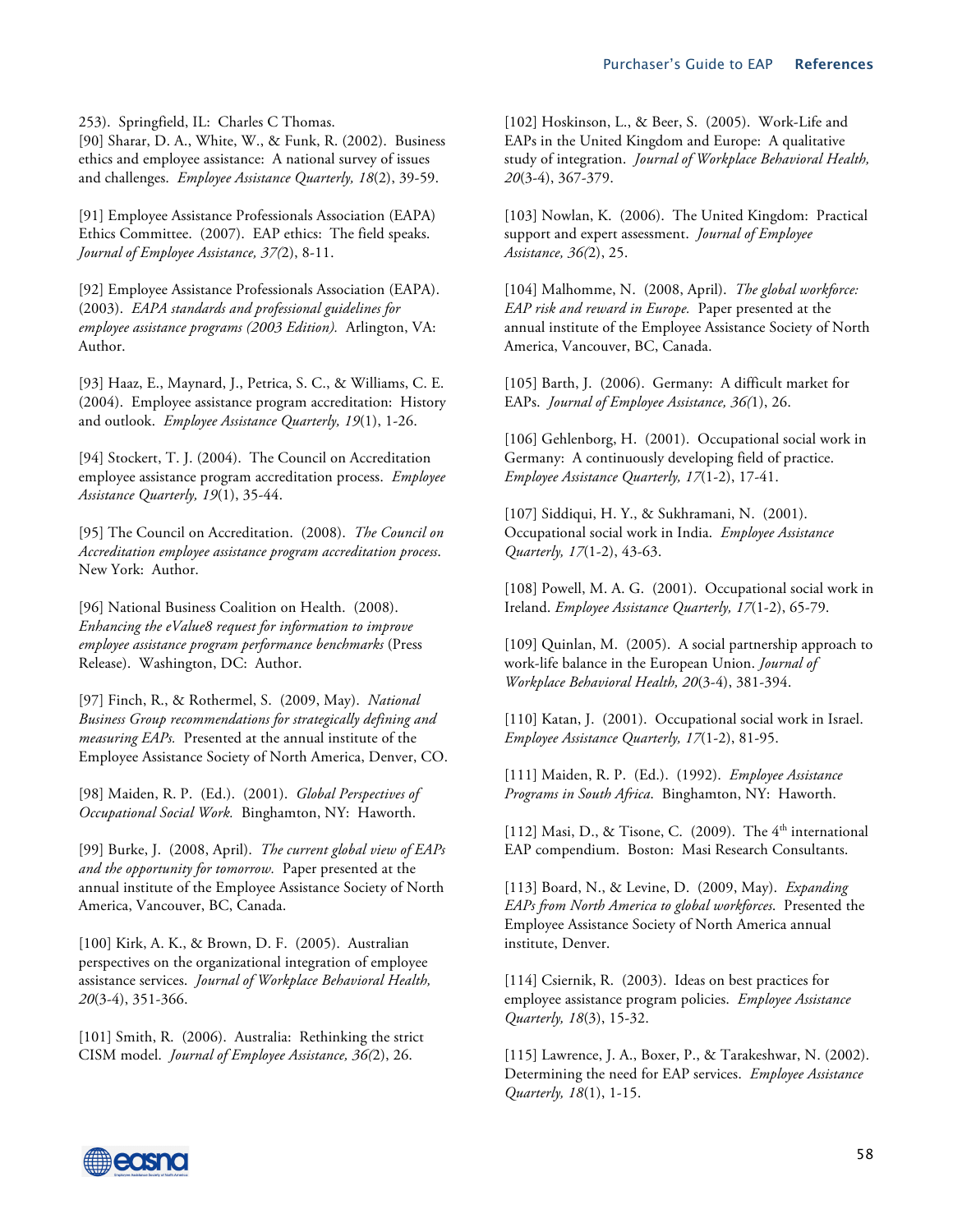[116] Westgate, S. C. (2008). The limitations of traditional EAP metrics. *Journal of Employee Assistance*, 38(3), 6-8.

[117] Meester, N. J. (2008). How EAPs can combat the negative side effects of financial problems. Employee Benefit News, 22(10), 59, 60, 61.

[118] Butterworth, I. E. (2001). The components and impact of stigma associated with EAP counseling. *Employee Assistance Quarterly, 16*(3), 1-8.

[119] Turner, S., Weiner, M., & Keegan, K. (2005). Ernst & Young's Assist: How internal and external service integration created a 'single source Solution'. *Journal of Workplace Behavioral Health, 20*(3-4), 243-262.

[120] Parnass, P., Mitchell, D., Seagram, S., Wittes, P., Speyer, C., & Fournier, R. (2008, April). *Delivering employee eCounseling programs: Issues and experiences*. Presented at the annual institute of the Employee Assistance Society of North America, Vancouver, BC, Canada.

[121] Masi, D., & Freedman, M. (2001). The use of telephone and online technology in assessment, counseling and therapy. *Employee Assistance Quarterly, 16*(3), 49-63.

[122] Wittes, P., & Speyer, C. (2009, May). *Online counseling: A key component of 21st century EAP in a global economy.* Presented at the annual institute of the Employee Assistance Society of North America, Denver, CO.

[123] Willbanks, K. D. (1999). The role of supervisory referral in employee assistance programs. *Employee Assistance Quarterly, 15*(2), 13-28.

[124] Hreceniuk, T. (2008). The business case for tackling mental health. *Canadian HR Reporter, 21*(8), 26.

[125] Amaral, T., & Attridge, M. (2005, October). *Building and communicating value: Successful strategies for measuring and reporting on EAP business value*. A full-day workshop for EAPA Professional Development Institute, Philadelphia, PA.

[126] Attridge, M., Amaral, T. M., & Hyde, M. (2003). Completing the business case for EAPs. *Journal of Employee Assistance, 33*(3), 23-25.

[127] Attridge, M. (2005). The business case for the integration of employee assistance, work/life and wellness services: A literature review. *Journal of Workplace Behavioral Health, 20*(1), 31-55.

[128] Smith, G. B., Rooney, T., Oher, J. M. (1999). EAP

intervention with workers' compensation and disability management. In J. M. Oher (Ed.), *The employee assistance handbook* (pp. 337-359). Hoboken, NJ: John Wiley & Sons.

[129] The Hartford. (2007). *Healthier, more productive employees: A report on the real potential of employee assistance programs (EAP).* Hartford, CT: Author.

[130] Paul, R., & Thompson, C. (2006). Employee assistance program responses to large-scale traumatic events: Lessons learned and future opportunities. *Journal of Workplace Behavioral Health, 21*(3-4), 1-19.

[131] Attridge, M., Herlihy, P., & Maiden, P. (Eds.). (2005). *The integration of employee assistance, work/life and wellness services.* Binghamton, NY: Haworth Press.

[132] Beard, M. (2000). Organizational development: An EAP approach. *Employee Assistance Quarterly, 16*(1&2), 117- 140.

[133] Attridge, M., Bennett, J. B., Frame, M. C., & Quick, J. C. (2009).Corporate health profile: Measuring engagement and presenteeism. In M. A. Richard, W. G. Emener, & W. S. Hutchison, Jr. (Eds.), *Employee assistance programs: Wellness/enhancement programming, 4th Edition* (pp. 228-236). Springfield, IL: Charles C Thomas.

[134] Trice, H., & Schonbrunn, M. (1981). A history of job-based alcoholism programs 1900-1955. *Journal of Drug Issues, 11*(1), 171-198.

[135] Roman, P., & Blum, T. (1988). Formal intervention in employee health: comparisons of the nature and structure of employee assistance programs and health promotion programs. *Social Science Medicine, 26*(5), 503-514.

[136] French, M. T., Zarkin, G. A., & Bray, J. W., & Hartwell, T. D. (1997). Costs of employee assistance programs: Findings from a national survey. *American Journal of Health Promotion, 11*(3), 219-222.

[137] Burden, D., & Googins, B. (1988). *Balancing job and home-life survey*. Unpublished Report: Boston University.

[138] Jankorski, J., Holtgraves, M., & Gerstein, L. (1988). A systematic perspective on work and family units. In E. B. Goldsmith (Ed.), *Work and family: Theory, research and implications (pp. 91-112)*. New York: Sage.

[139] Davidson, B. N., & Herlihy, P. A. (1999). The EAP and work-family connection. In J. Oher (Ed.), *The employee* 

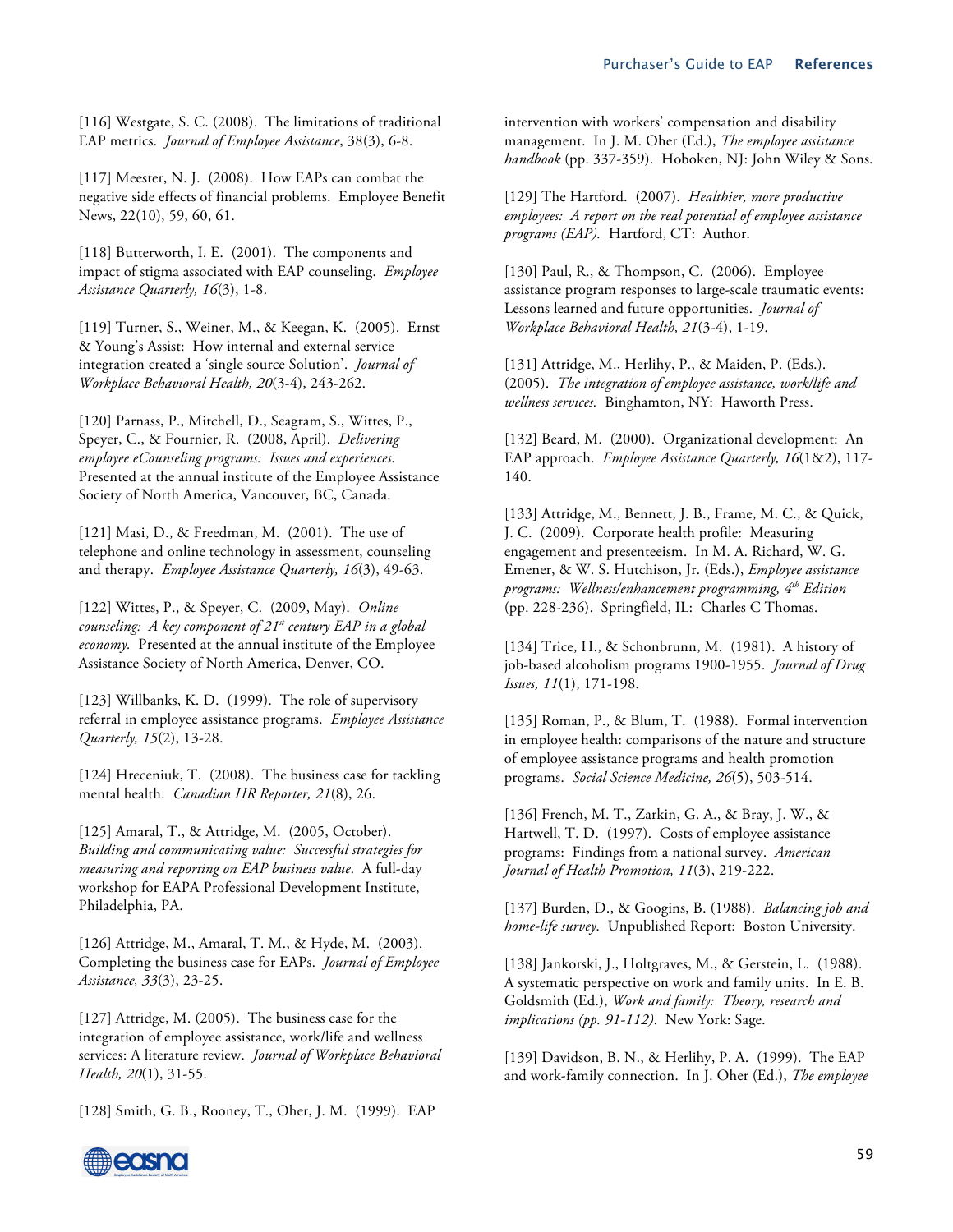*assistance handbook* (pp. 405-419). New York: Wiley & Sons.

[140] Friedman, D. (1990). *Management by parent objectives*. Unpublished doctoral dissertation, Harvard University, Cambridge, MA.

[141] Burud, S., Aschbacher, P., & Mcroskey, J. (1984). *Employer sponsored day care: Investing in human resources.* Boston, MA: Auburn House.

[142] Gornick, M. E. (2002). Work-Life core competencies. *EAPA Exchange*, May/June, 11.

[143] Rose, K. (2000). *Work-Life effectiveness: Programs, policies, and practices*. Darien, CT: Kubu Communications.

[144] Cooper, K. (1968). *Aerobics*. New York: Bantam Books.

[145] Erfurt, J., Foote, A., & Heirich, M. (1991). Worksite wellness programs: Incremental comparisons of screening and referral alone, health education, follow-up counseling, and plant organization. *American Journal of Health Promotion, 5*, 438-448.

[146] Erfurt, J., & Foote, A. (1990). A healthy alliance: Ford Motor and the UAW endorse wellness program through their EAP. *Employee Assistance, 14*(4), 41-44.

[147] Mulvihill, M. (2003). The definition and core practices of wellness. *Journal of Employee Assistance, 33*(3), 13-15.

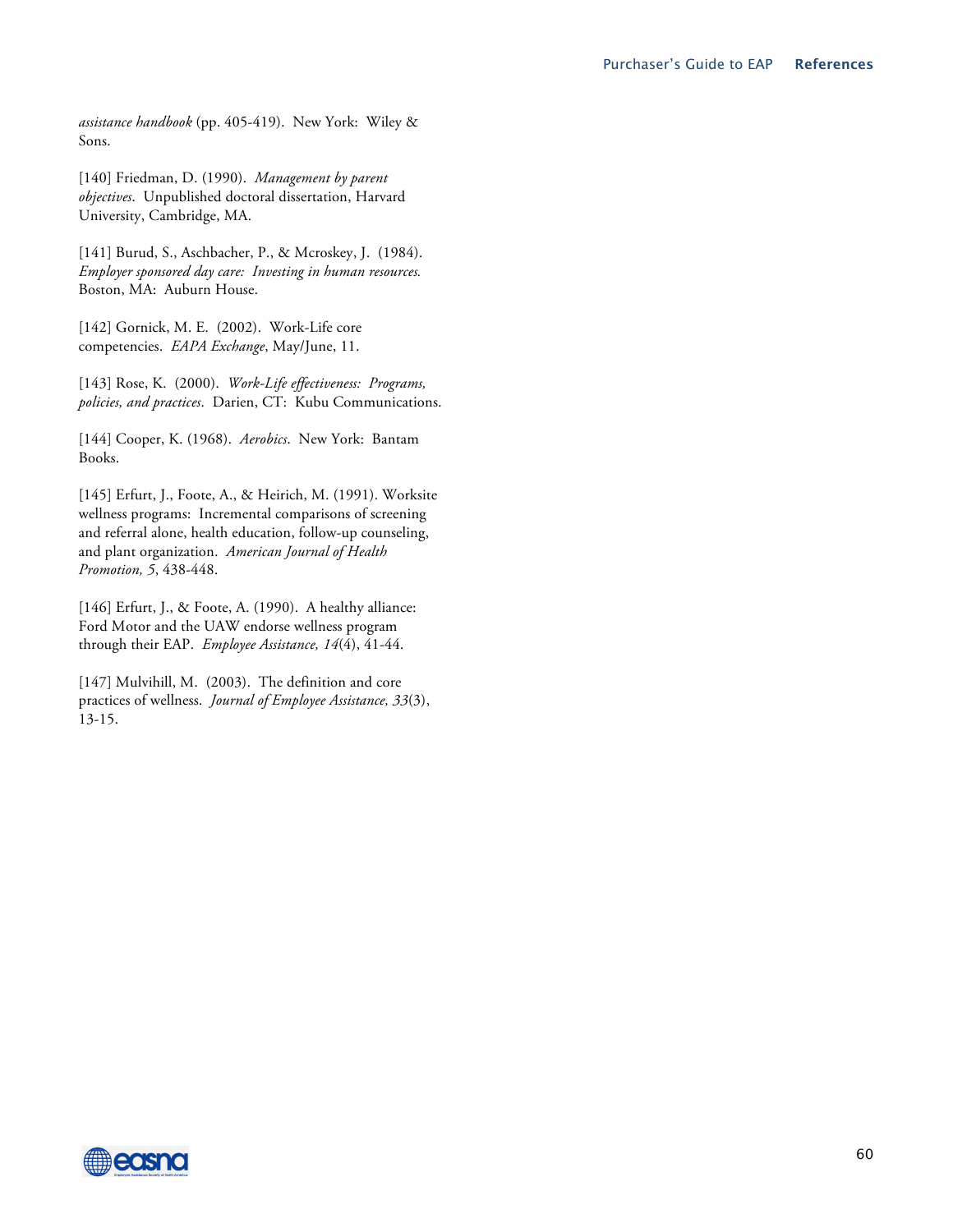